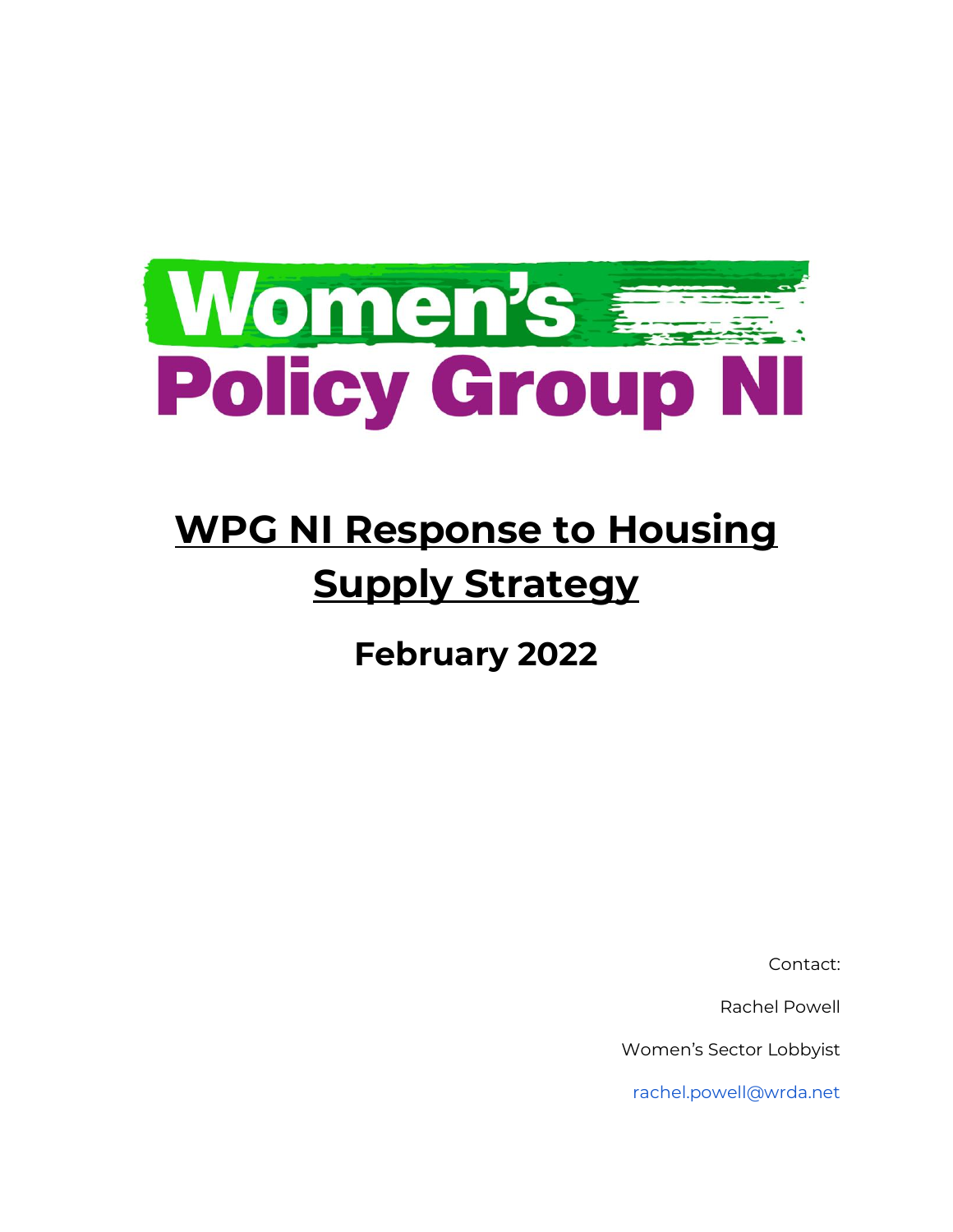## **1. Introduction:**

The Women's Policy Group (WPG) is a platform for women working in policy and advocacy roles in different organisations to share their work and speak with a collective voice on key issues. It is made up of women from trade unions, grassroots women's organisations, women's networks, feminist campaigning organisations, LGBTQ+ organisations, migrant groups, support service providers, NGOs, human rights and equality organisations and individuals. Over the years this important network has ensured that there is good communication between politicians, policy makers and women's organisations on the ground.

The WPG uses our group expertise to lobby to influence the development and implementation of policies affecting women. The WPG is endorsed as a coalition of expert voices that advocates for women in Northern Ireland on a policy level. This group has collective expertise on protected characteristics and focus on identifying the intersectional needs of all women; in line with international human rights mechanisms.

The organisations represented in this response have extensive experience and expertise through working with a range of groups impacted by the upcoming Housing Supply Strategy including; women, girls, trans men, non-binary people, disabled people, bisexual and lesbian women, victims of domestic abuse, victims of rape and sexual assault, rural women, those with dependants, migrant women and more.

This evidence submission will highlight the evidence compiled by the WPG in recent years and will make several recommendations in relation to specific aspects of the Housing Supply Strategy. This evidence is a joint submission from several WPG members including:

- Women's Resource and Development Agency
- Women's Support Network
- Women's Regional Consortium
- HERe NI
- Northern Ireland Women's European Platform (NIWEP)
- Northern Ireland Women's Budget Group (NIWBG)
- Committee on the Administration of Justice
- UNISON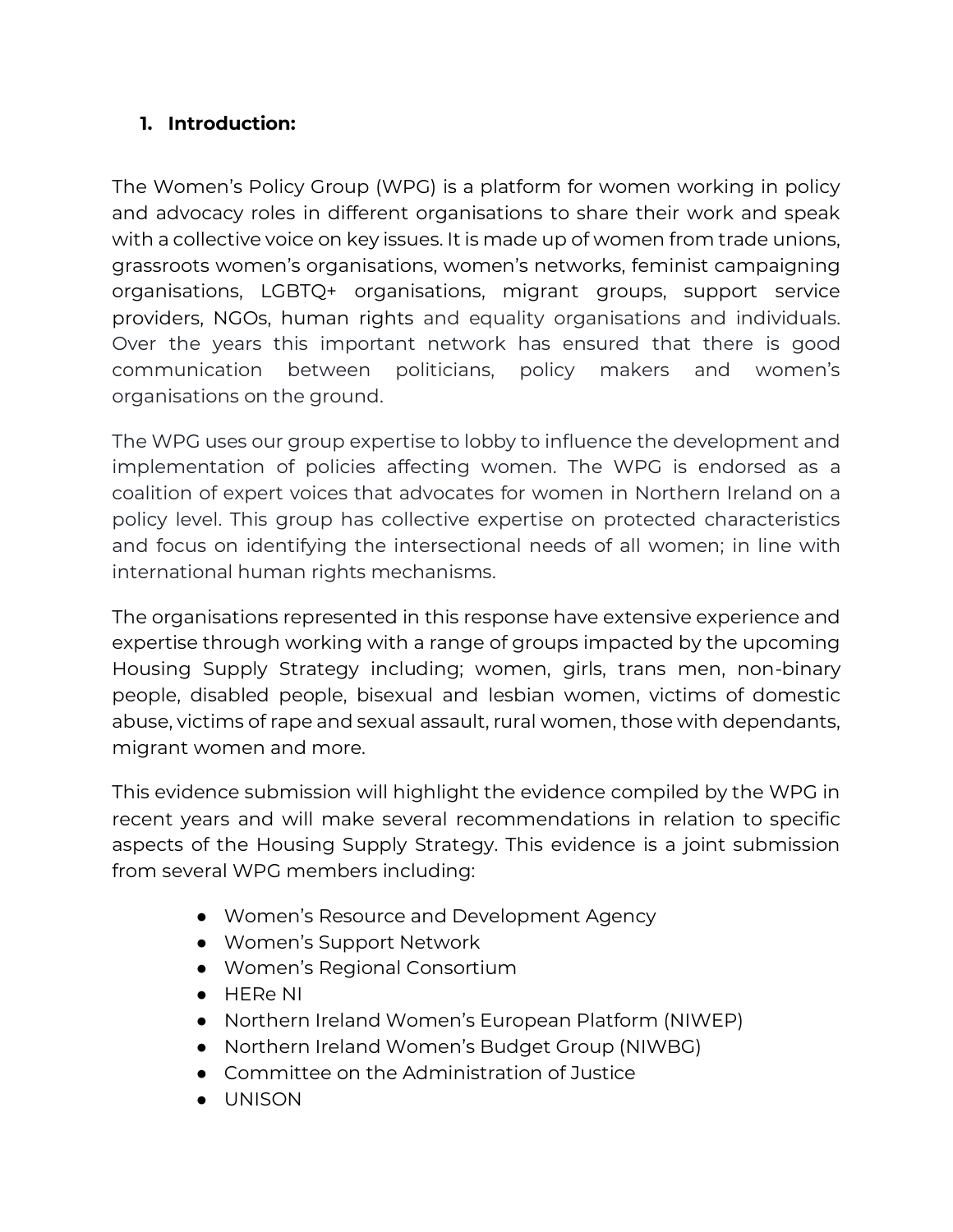If you have any questions or queries about this evidence submission, or would like the WPG and the relevant membership organisations involved in this joint submission to discuss this evidence further, please contact Rachel Powell, Women's Sector Lobbyist, at: [rachel.powell@wrda.net.](mailto:rachel.powell@wrda.net)

# **2. Endorsements**

The WPG would like to endorse the responses submitted to this consultation by Housing Rights NI and the Women's Regional Consortium. These organisations have significant experience and expertise working directly with people in Northern Ireland who are impacted by issues relating to housing supply.

# **3. WPG Evidence**

Several members of the Women's Policy Group have been campaigning on issues relating to this Strategy for decades. The WPG has published a wide range of evidence through various evidence submissions, public consultation responses and specific briefings on issues relating to this Strategy. This section will provide a brief overview of evidence published to date by the WPG and its members.

3.1 Past Consultations Responses: Domestic Abuse and Family Proceedings Bill (2020)

The WPG submitted a response to the Domestic Abuse and Family Proceedings Bill in 2020<sup>1</sup>. In this response, we provided evidence of the need for granting secure tenancies in cases of domestic violence and abuse. The following paragraphs have been taken from this response.

<sup>1</sup> WPG (2020) 'WPG NI Evidence Submission to Justice Committee: Domestic Abuse and Family Proceedings Bill 2020' Available at: [https://wrda.net/wp](https://wrda.net/wp-content/uploads/2020/06/WPG-NI-Evidence-Submission-to-Justice-Committee-05.06.20.pdf)[content/uploads/2020/06/WPG-NI-Evidence-Submission-to-Justice-Committee-05.06.20.pdf](https://wrda.net/wp-content/uploads/2020/06/WPG-NI-Evidence-Submission-to-Justice-Committee-05.06.20.pdf)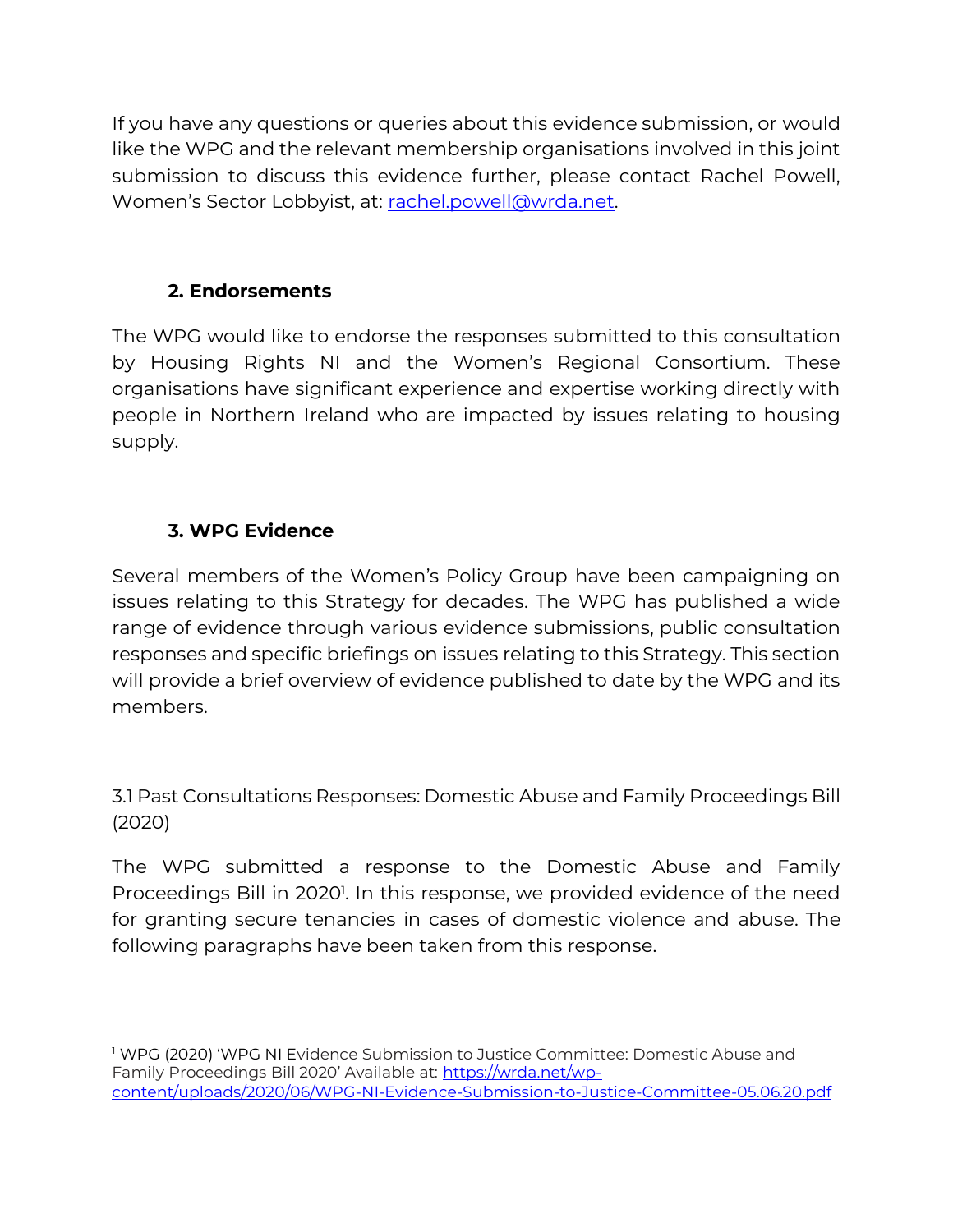For many women who have left or are ready to leave domestic abuse situations, housing is a major concern. Domestic abuse is a leading cause of homelessness. One study conducted by a homeless shelter found that, of their female clients, 50 percent had experienced domestic abuse<sup>2</sup>. Given that most domestic abuse victims are women, and because women have differential access to housing, due to their differential position within the labour market, 3 this must be considered a gendered issue.

Making the decision to leave an abusive relationship is extremely difficult for many victims and survivors of domestic abuse and they should not be confronted with potential homelessness as a result. Survivors should not have to choose between their personal safety and making themselves and their children homeless, yet in many cases, this decision can mean the difference between a woman leaving a relationship or staying.

It is accepted that the most dangerous time for a woman experiencing abuse is when she is making steps to or is about to leave her partner. The Femicide Census 2018 identified that 41% of women killed by their partner that year had separated or taken steps to separate from him. <sup>4</sup> Therefore, it is important that women have secure places to live when they have made the decision to leave. Specialised, secure, and appropriately funded refuges are key to ensuring that women have somewhere to turn when faced with these circumstances. These are wrap-around services that can support a woman through this time as well as give her a safe place to live.

In 2018/19, 654 women and 421 children stayed in Women's Aid refuges across Northern Ireland. It is essential that these services receive secure funding that rises incrementally with the cost of living so that they may continue to support women through refuge accommodation.

[<https://www.gentoogroup.com/media/1571446/2018-03-28-web-ready-safe-at-home](https://www.gentoogroup.com/media/1571446/2018-03-28-web-ready-safe-at-home-report.pdf)[report.pdf>](https://www.gentoogroup.com/media/1571446/2018-03-28-web-ready-safe-at-home-report.pdf) [Accessed 03.06.20].

<sup>&</sup>lt;sup>2</sup> Save Lives: Ending Domestic Abuse (2018), 'Safe at Home: The Case for a Response to Domestic Abuse by Housing Provider', (available online)

<sup>3</sup> Netto, Pawson and Sharp (2009), ' Preventing Homelessness due to Domestic Violence: Providing a Safe Space or Closing the Door to New Possibilities?', *Social Policy & Administration* (available online)

[<sup>&</sup>lt;http://citeseerx.ist.psu.edu/viewdoc/download?doi=10.1.1.911.4996&rep=rep1&type=pdf>](http://citeseerx.ist.psu.edu/viewdoc/download?doi=10.1.1.911.4996&rep=rep1&type=pdf) [Accessed 03.06.20].

<sup>&</sup>lt;sup>4</sup> Femicide Census 2018 (available online) [<https://femicidescensus.org/about/>](https://femicidescensus.org/about/) (Accessed 03.06.20).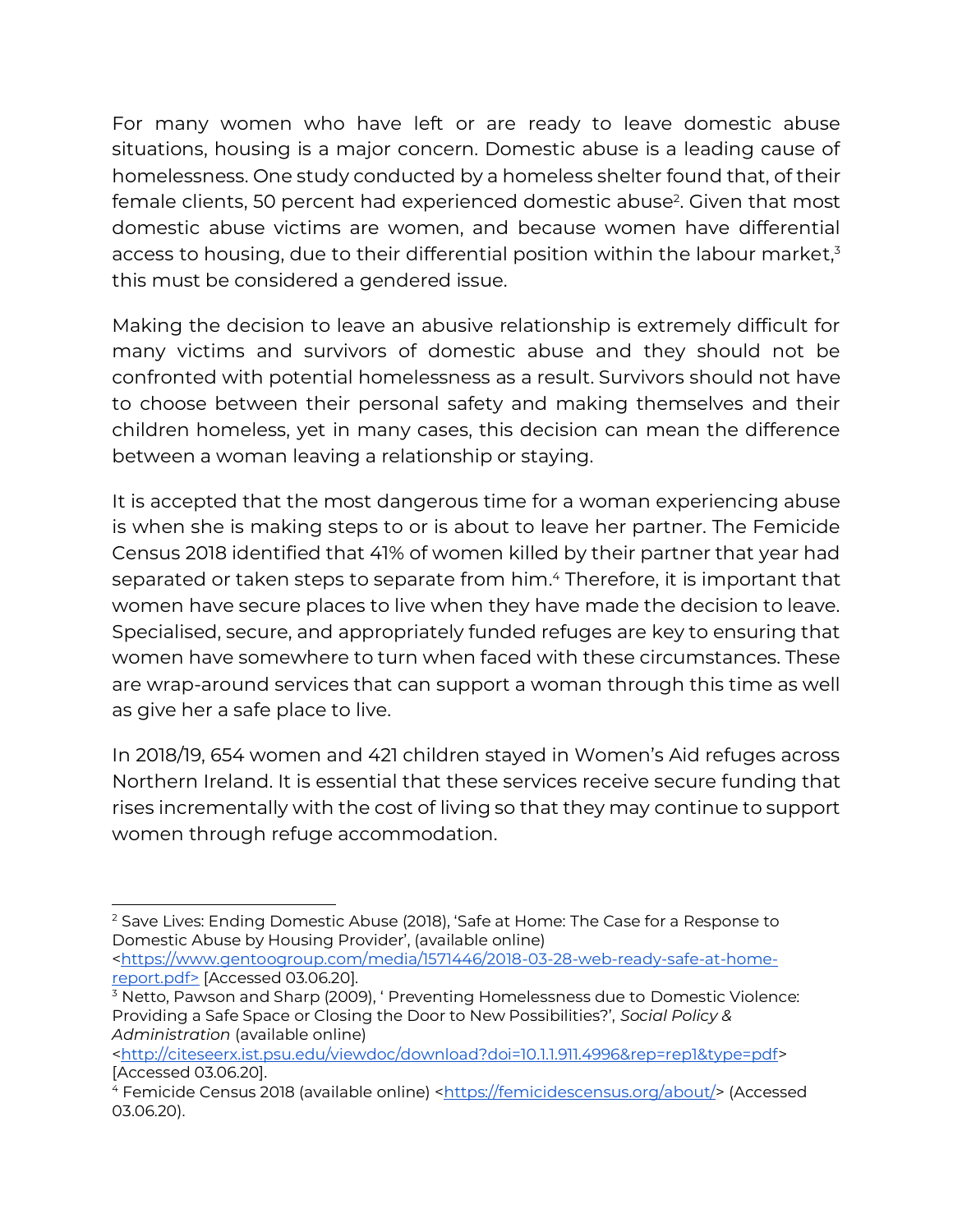A period of sustained austerity has resulted in cuts across the third sector. No refuges in Northern Ireland have had an uplift to budgets for 12 years, meaning that rising costs have been managed with the same money and charities have had to find additional funding to cover costs. In their Concluding Observations on the UK in 2019, the Convention on the Elimination of Discrimination Against Women (CEDAW) Committee identified austerity cuts to funding to specialised services for women as a major concern. <sup>5</sup> These cuts cannot be allowed to continue, particularly as we look towards another financial crisis post COVID-19. Specialised services for domestic abuse must be secured financially and any domestic abuse legislation should reflect that.

The WPG would like to register concern at potential changes to social housing allocation, with the introduction of a policy that would allow the NIHE to offer private rentals on par with social housing and have these considered a reasonable offer. There are many reasons why social housing is beneficial to women who have experienced domestic abuse, not least the opportunity for longer tenancy agreements as opposed to the traditional year to year tenancies associated with private rentals. The opportunity of longer tenancies gives women and their children stability and a chance to rebuild their lives after abuse. We are concerned that private rentals will not afford women this stability. There are further concerns surrounding changes to housing allocation moving from a points-based system to a band system. We would stress the importance of ensuring that victims of domestic abuse are considered priority for rehousing.

This policy could also see changes to the amount of times a victim can refuse a "reasonable offer" of housing before they are discharged from NIHE services. We would argue that what is considered a reasonable offer by the NIHE may not be reasonable at all, particularly for people with disabilities who already face barriers to accessing services. Furthermore, changes to social housing have a disproportionate impact on women given that they are "overrepresented amongst social renters, largely because they are overrepresented amongst those in housing need and amongst homeless families." 6

<sup>5</sup> CEDAW Concluding Observations (2019) CEDAW/C/GBR/CO/8

<sup>&</sup>lt;sup>6</sup> UK Women's Budget Group, 'Housing and Gender' (available online) [https://wbg.org.uk/wp](https://wbg.org.uk/wp-content/uploads/2017/11/housing-pre-budget-nov-2017-final.pdf)[content/uploads/2017/11/housing-pre-budget-nov-2017-final.pdf](https://wbg.org.uk/wp-content/uploads/2017/11/housing-pre-budget-nov-2017-final.pdf)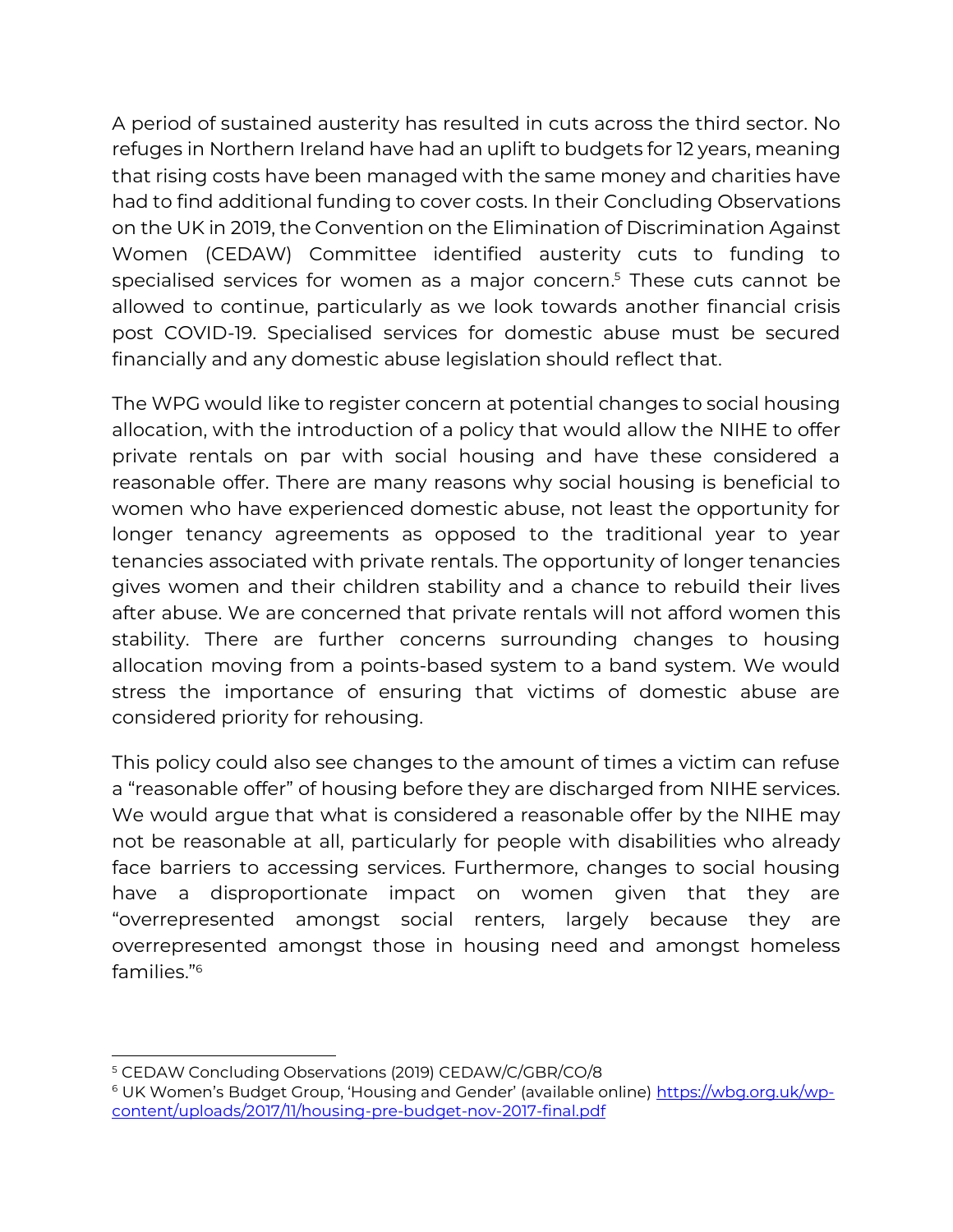The social housing sector already understands how domestic abuse presents and how it impacts on victims who are largely women. Moving away from that model will have a detrimental effect on victims and survivors of domestic abuse.

# 3.2 Women's Regional Consortium Evidence

The Women's Regional Consortium is a member of the WPG and has a long history of campaigning and collecting evidence on issues relating to women and housing in Northern Ireland. The WPG would like to highlight some of the evidence provided by the Women's Regional Consortium which illustrates the importance of taking a gendered lens to housing policy. The following paragraphs have been taken from the Women's Regional Consortium Response to the Call for Evidence by the Department for Communities on the Housing Supply Strategy in summer 2021. <sup>7</sup> This content from the Women's Regional Consortium illustrates the gendered nature of housing supply:

Women are particularly vulnerable to issues around housing availability and affordability because women have lower incomes and lower levels of wealth than men, making it more difficult for them to secure adequate housing on their own. Women's ability to afford their own home or to rent privately is determined by their access to paid employment and to social security benefits. As previously stated, women are more likely to be in low-paid, part-time and insecure work as well as being more likely to claim social security benefits. 59% of Housing Benefit claimants are women<sup>8</sup> reflecting women's lower incomes.

In addition, gendered norms mean that women are more likely to be providing care than men, both for children and for other family members. This causes them to face specific challenges in trying to secure suitable accommodation for them and their families. The surrounding infrastructure in terms of access to public transport,

<sup>7</sup> Women's Regional Consortium (2021) 'Response to: Housing Supply Strategy – Call for Evidence' Available at:

[https://www.womensregionalconsortiumni.org.uk/wp-content/uploads/2021/08/Womens-](https://www.womensregionalconsortiumni.org.uk/wp-content/uploads/2021/08/Womens-Regional-Consortium-response-to-Housing-Supply-Strategy-Call-for-Evidence-Submission.pdf)[Regional-Consortium-response-to-Housing-Supply-Strategy-Call-for-Evidence-](https://www.womensregionalconsortiumni.org.uk/wp-content/uploads/2021/08/Womens-Regional-Consortium-response-to-Housing-Supply-Strategy-Call-for-Evidence-Submission.pdf)[Submission.pdf](https://www.womensregionalconsortiumni.org.uk/wp-content/uploads/2021/08/Womens-Regional-Consortium-response-to-Housing-Supply-Strategy-Call-for-Evidence-Submission.pdf)

<sup>&</sup>lt;sup>8</sup> Information provided in an email to Women's Support Network from the DfC in November 2020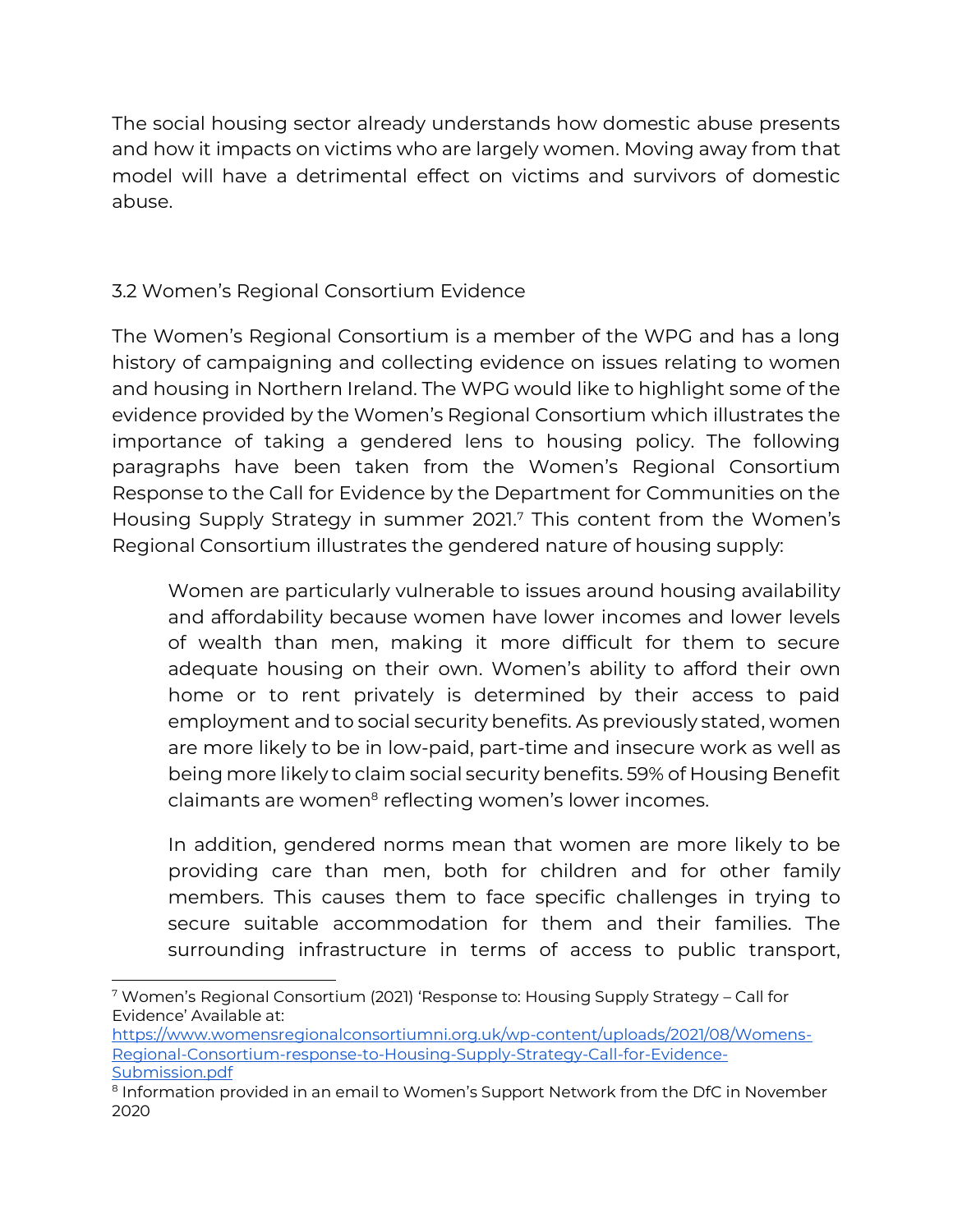proximity to schools, shops and other facilities such as childcare, healthcare and leisure settings are also important considerations for housing supply for women.

As the Women's Budget Group states, housing is a feminist issue: "Women are doubly impacted by the housing crisis as a result of their disadvantaged economic position and their disproportionate responsibility for care work."<sup>9</sup> Since 2010 there has been a reduction in overall government spending through welfare reform and austerity measures, reductions in housing benefit rates and eligibility and changes to the size and status of the social housing sector. All these changes have eroded the housing safety net provided by the social security system which will have greater impacts for low-income women who are more likely to claim social security benefits.

In its work on a Housing Supply Strategy, the Department for Communities must not take a gender-neutral approach. It is clear that women are more vulnerable to housing supply, affordability and suitability issues and this should form the basis on which decisions are made and priorities are developed by government in relation to these issues.

#### 3.3 UNISON Evidence

In 2020, UNISON conducted a survey exploring the housing issues faced by people across the UK,<sup>10</sup> which gained a total of 774 survey respondents. The four primary concerns identified by these respondents included:

- High cost of housing
- Impact of COVID-19 on housing costs and living standards
- Quality of housing
- Commuting costs

<sup>9</sup> Women's Budget Group (July 2019) 'A home of her own, Housing and Women.' Available at: <https://wbg.org.uk/wp-content/uploads/2019/07/WBG19-Housing-Report-full-digital.pdf> <sup>10</sup> UNISON (2021) 'Housing Survey: Key Findings' Available at: <https://www.unison.org.uk/content/uploads/2021/03/Housing-Survey-Key-Findings-.pdf>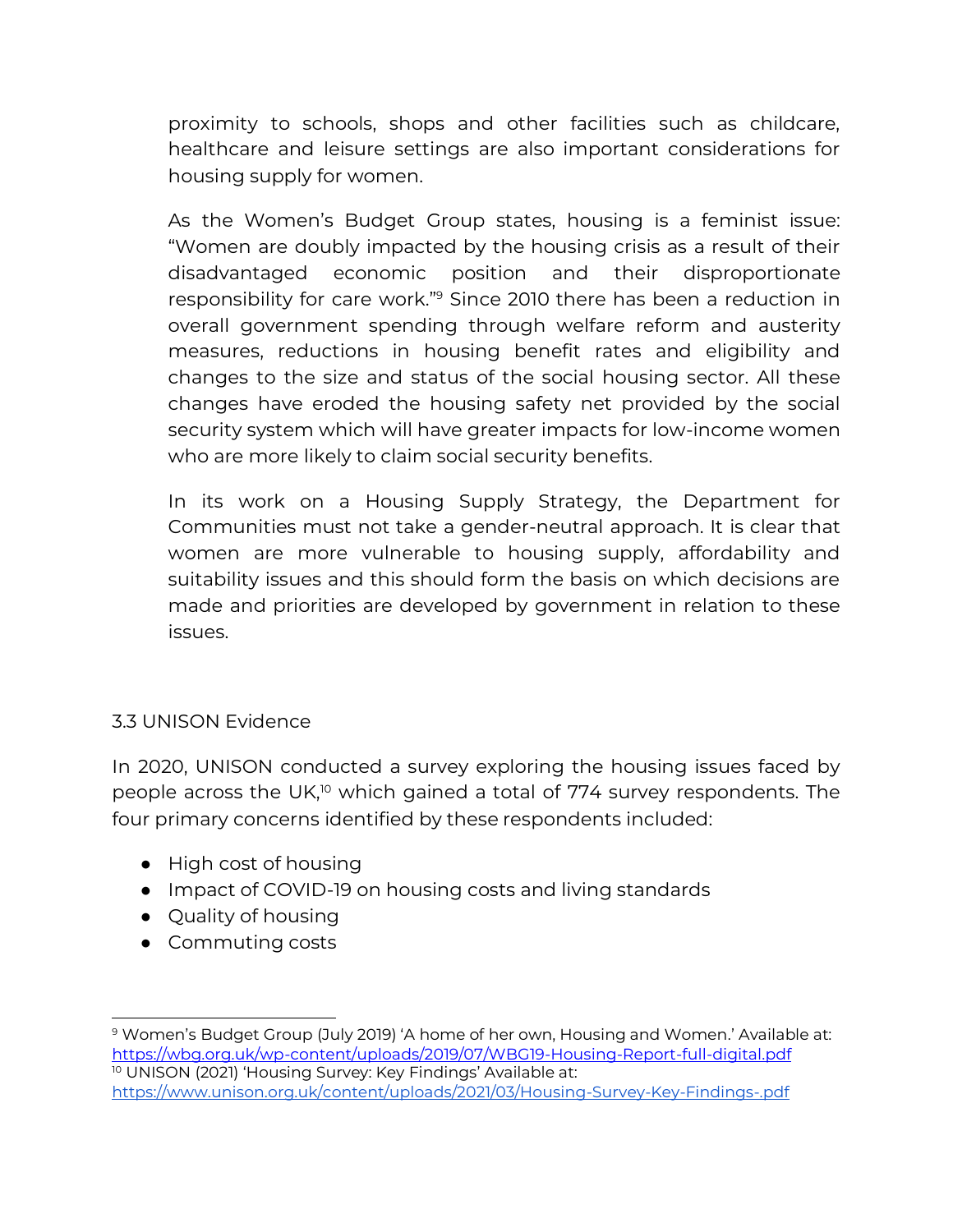In regards to the high costs of housing and how this affects living standards, their research showed that:

- 27.8% said the cost of housing is making them look elsewhere to live and work – a figure that rises to 48.2% for health workers in the private rented sector,
- 60.8% said they were really struggling to manage financially or are just about managing,
- Housing costs are up to £300 a week for 14.4% of people,
- 9.2% say their housing is unsatisfactory, but it is all they can afford,
- 11.8% say they want to move but can't afford to,
- 10.1% say their adult children cannot afford to move out or find a place of their own.

UNISON also found that issues associated with housing costs were exacerbated as a result of the pandemic, causing many people to defer mortgage payments, struggle to pay household bills and putting some at risk of eviction and homelessness. Issues associated with quality of housing were particularly apparent for those in the private rented sector (PRS), with 100% of those renting in the PRS saying that their landlord does not maintain their home to an adequate standard.

In relation to the PRS, according to UNISON, the housing and homelessness charity 'Shelter' found that 43% of families with children living in the Private Rented Sector worry that they will lose their home and that "there are 1.7 million families with dependent children now living in the Private Rented Sector." UNISON also highlighted that "younger private renters spend 45% of their household income on their rent and lone parents with dependent children 42%. Private tenants have low resilience, with 63% of those under 65 having no savings."<sup>11</sup>

Respondents from UNISON's survey (2020) reported that the main measures they would like to see being put in place by government were:

- Do more to address the housing shortage of affordable homes,
- End the five-week wait for universal credit and housing benefit.

<sup>11</sup> UNISON (2020) 'Housing Manifesto' Available at: [https://www.unison.org.uk/content/uploads/2020/01/UNISON-Housing-Manifesto-JANUARY-](https://www.unison.org.uk/content/uploads/2020/01/UNISON-Housing-Manifesto-JANUARY-2020-FINAL.pdf)[2020-FINAL.pdf](https://www.unison.org.uk/content/uploads/2020/01/UNISON-Housing-Manifesto-JANUARY-2020-FINAL.pdf)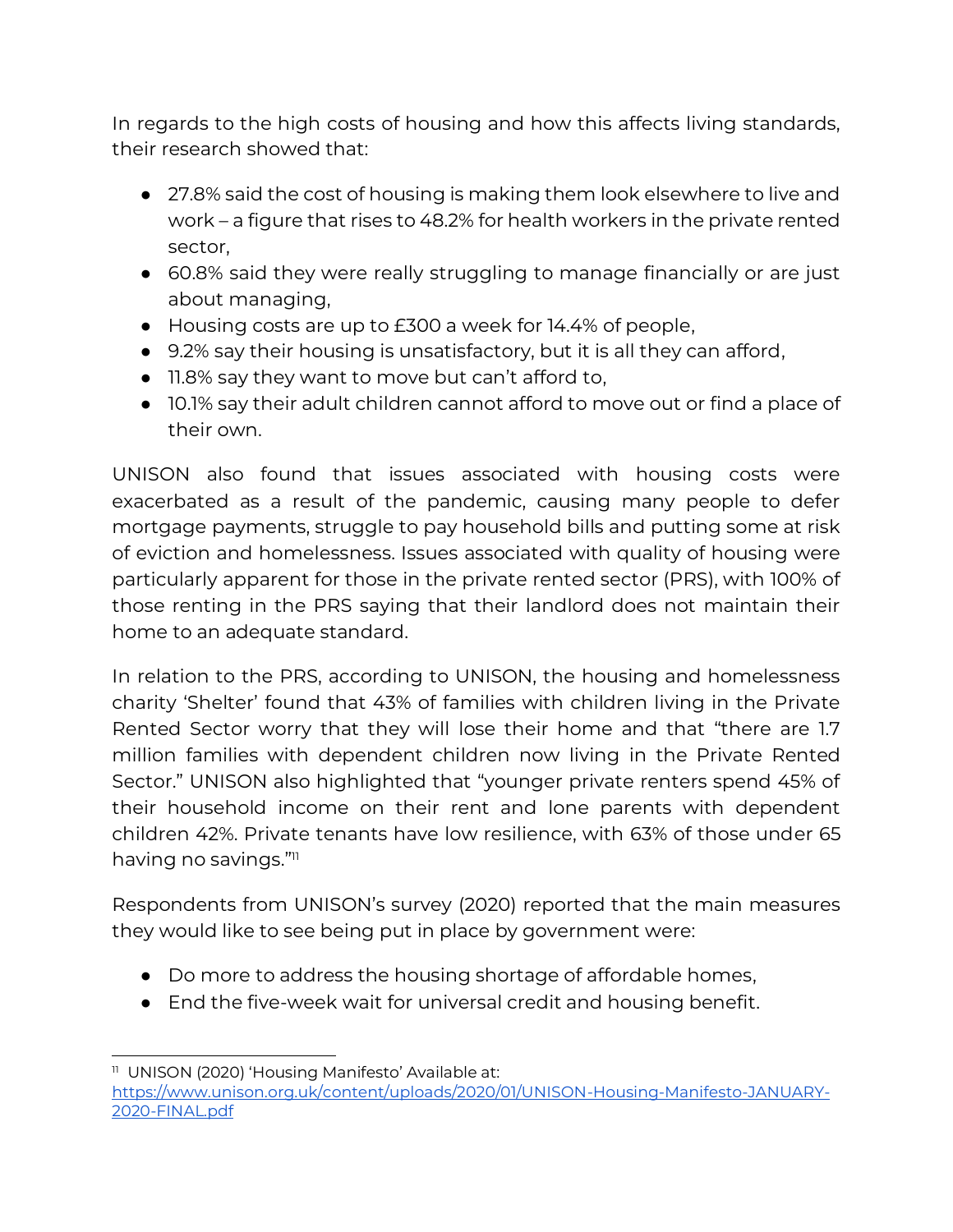Other measures UNISON advocate for include:

- Introduce legislation to set fair rents and limit increases in the private rented sector,
- Suspend evictions/repossessions for the duration of the pandemic,
- Put in place clear guidance on how rent arrears can be minimised, through clearer guidance to landlords backed by legislation,
- Give tenants longer to pay back rent arrears,
- Raise local housing allowance (housing benefit) to cover average rents in local areas,
- Scrap no-fault evictions by introducing indefinite, permanent tenancies,
- Lift the caps on property size restrictions on housing benefit for private renters.

Throughout the pandemic, the government made several calls for people to, where possible, stay at home and work from home. However, the ability of people to do so varied significantly depending on one's living situation. As UNISON highlights, for many people, home was not a suitable or appropriate place for them to work. The WPG would like to endorse the following comments made by UNISON in their 'A Decent Place to Live' report, in relation to the impact of the pandemic on housing issues:12  $\,$ 

"The common thread to emerge was that the 'stay at home' message for many people meant staying in homes that were palpably unsuitable. The inadequacy of space in which to work, the poor quality of many existing homes, where families struggled to have an area for their children to use for home education, let alone decent internet connectivity to enable that learning. Young workers sharing houses in multiple occupation had no escape from bedrooms that doubled as offices, and many people were unable to properly shield because they had no option but to share kitchens and bathrooms with strangers. The pandemic has peeled back the veneer of what 'stay at home' has really meant to millions of UK citizens."

<sup>&</sup>lt;sup>12</sup> UNISON (2021) 'A Decent Place to Live' Available at: <https://www.unison.org.uk/content/uploads/2021/07/A-decent-place-to-live-updated.pdf>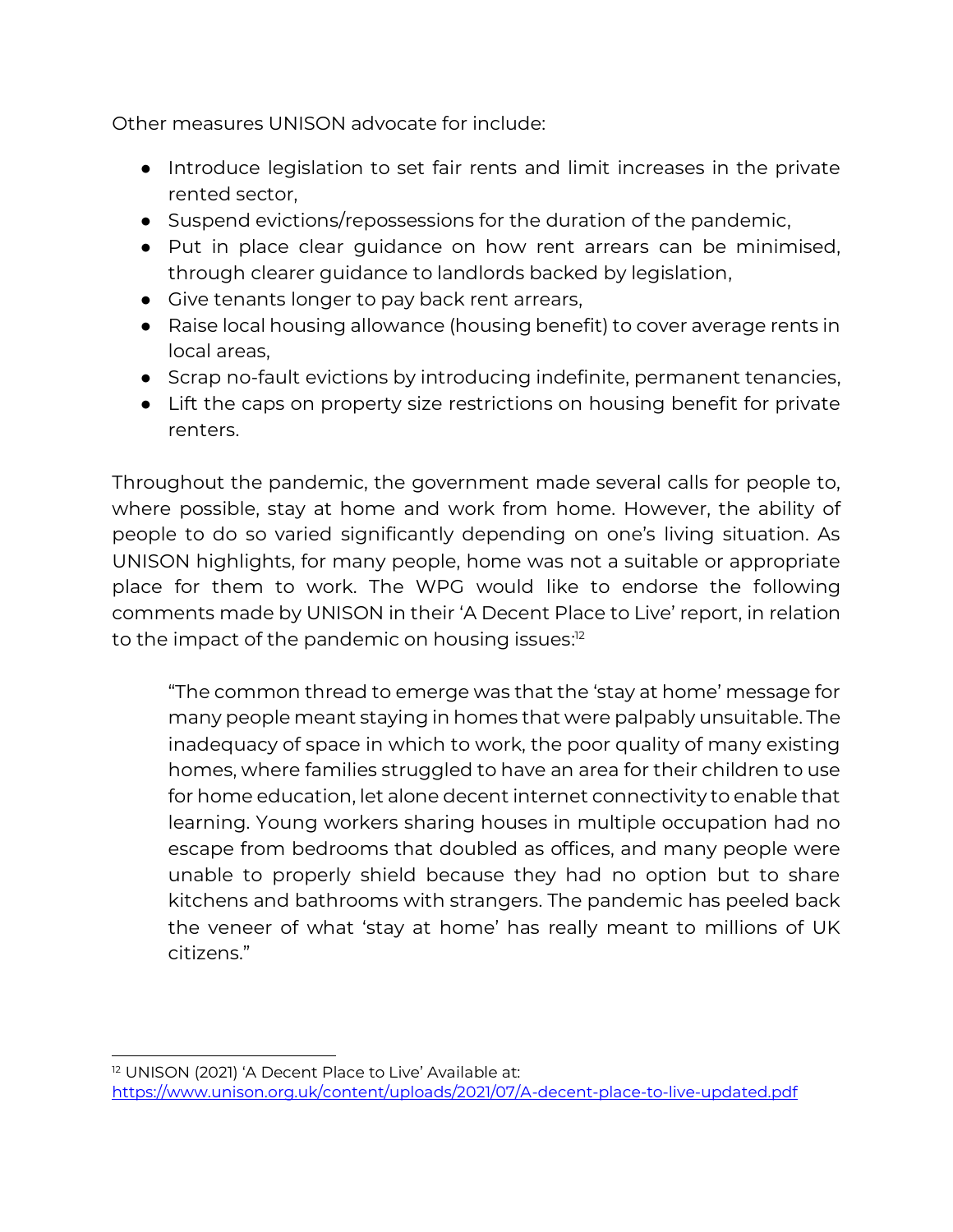Other findings from UNISON's research report 'A Decent Place to Live' (2021) show that:

- Private Rented Sector (PRS) rent levels outstrip earnings with the PRS doubling since 2000 leaving 97% of social renters with a gap between local housing allowance and rent.
- A 27–30 year old would need 18 years to save for a deposit as house-prices continue to outstrip earnings.
- The lack of regulation on Private Rented Sector rents means the only solution is to increase the supply of homes for social rent.
- The lack of affordable homes to both rent and buy means workers are struggling to live near their work in large swathes of the UK.
- The COVID-19 health pandemic has exposed the poor quality of UK homes, with a growth in younger workers living in Houses in Multiple Occupation, which have expanded by 20% since 2013, demonstrating that housing quality is being neglected in the approach to delivering units to maximise yield to the private sector rather than much-needed new homes.

The WPG concurs with UNISON that "only significant direct financial investment in building new homes… will enable housing needs to be met, allowing workers to access an affordable home."

## **4. WPG Feminist Recovery Plan**

#### 4.1. Overview of WPG Feminist Recovery Plan:

The WPG NI COVID-19 Feminist Recovery Plan<sup>13</sup> highlights the disproportionate impact of the pandemic on women and makes several recommendations for addressing this impact. The Plan also provides detailed evidence of pre-existing gender inequalities in our society, which have become exacerbated as a result of the pandemic. The Plan covers a wide range of topics, including housing, violence against women, health inequalities and women's poverty, within six main Pillars: Economic Justice, Health, Social

<sup>&</sup>lt;sup>13</sup> Women's Policy Group (2020) 'WPG COVID-19 Feminist Recovery Plan' Available at: <https://wrda.net/wp-content/uploads/2020/07/WPG-NI-Feminist-Recovery-Plan-2020-.pdf>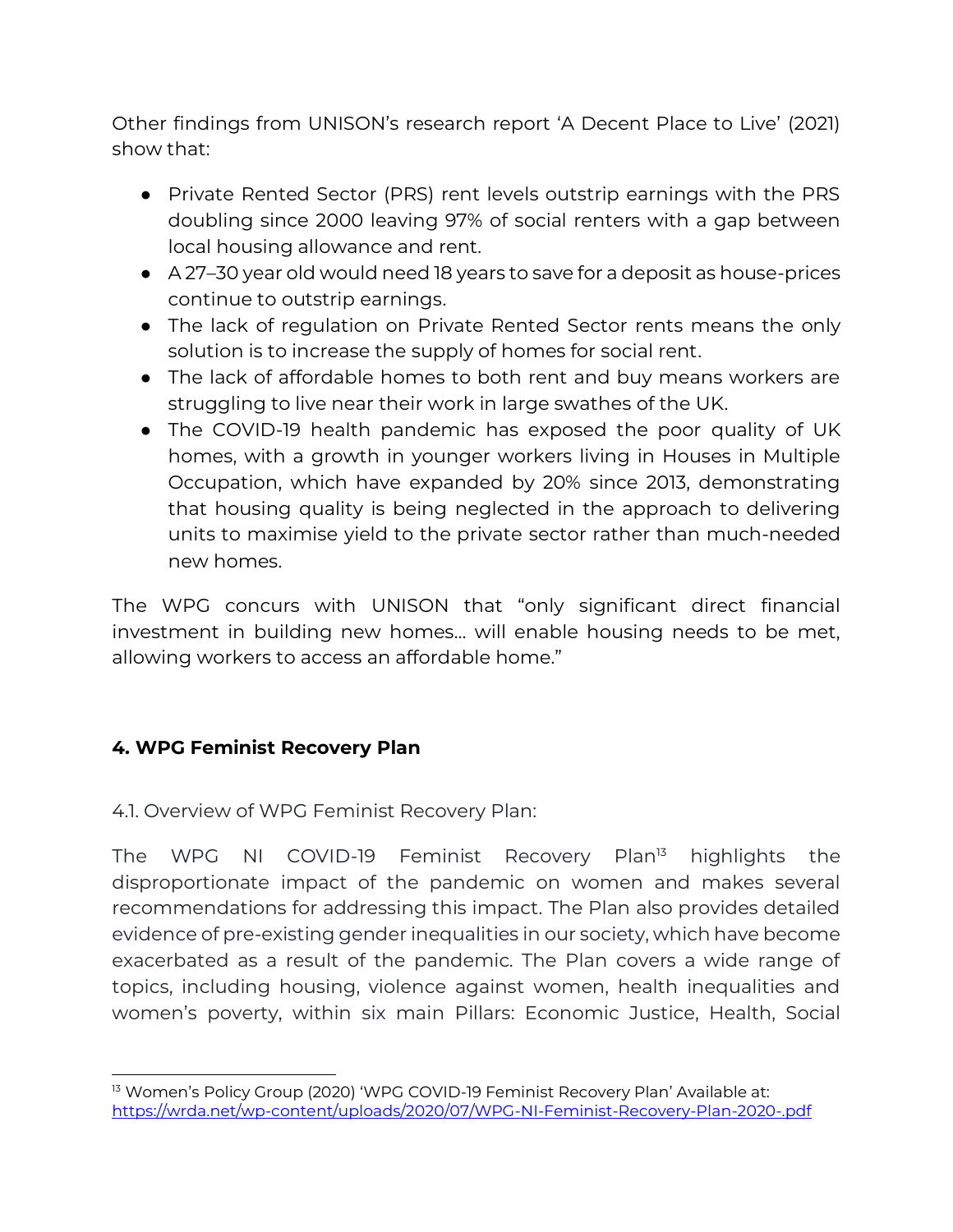Justice, Culture, Brexit, Human Rights and a Bill of Rights, and International Best Practice.

The WPG relaunched the COVID-19 Feminist Recovery Plan in July 2021 with updated evidence and recommendations,<sup>14</sup> including findings from primary research conducted by the WPG on the impact of the pandemic. Both the original and relaunched versions of the COVID-19 Feminist Recovery Plan provide comprehensive roadmaps regarding how the NI Executive could not only address the disproportionate impact of COVID-19 on women, but also address the structural inequalities existed before the pandemic that led to such a disproportionate impact on women. A summary of recommendations from the Relaunched WPG Feminist Recovery Plan can be accesse[d](https://wrda.net/wp-content/uploads/2021/10/WPG-Feminist-Recovery-Plan-2021-Summary-of-Recommendations.pdf) [here.](https://wrda.net/wp-content/uploads/2021/10/WPG-Feminist-Recovery-Plan-2021-Summary-of-Recommendations.pdf)

The WPG Feminist Recovery Plan provides a comprehensive evidence base that illustrates how women are impacted by housing supply and related issues. The issues, evidence and recommendations made by the WPG within the Feminist Recovery Plan, and the other work of the WPG and its members, is crucial to fully addressing issues relating to housing supply in Northern Ireland.

#### 4.2. Relevant content from WPG Feminist Recovery Plan

The WPG would like to reiterate some of our evidence and recommendations relating to the gendered aspect of housing supply from the WPG Feminist Recovery Plan in this section.

4.2.1. The Bedroom Tax (Section 1.4.4. Of Feminist Recovery Plan)

The WPG acknowledges that legislation aimed at closing welfare mitigations loopholes is currently progressing through the Northern Ireland Assembly. However, we would still like to highlight the importance of the mitigations and the need for Bedroom Tax reform in this section, as there continues to be issues with the supply of the housing needed to allow people to escape from the Bedroom Tax.

<sup>&</sup>lt;sup>14</sup> Women's Policy Group (2021) 'WPG COVID-19 Feminist Recovery Plan: Relaunch – One Year On' Available at: [https://wrda.net/wp-content/uploads/2021/07/WPG-COVID-19-Feminist-](https://wrda.net/wp-content/uploads/2021/07/WPG-COVID-19-Feminist-Recovery-Plan-Relaunch-One-Year-On.pdf)[Recovery-Plan-Relaunch-One-Year-On.pdf](https://wrda.net/wp-content/uploads/2021/07/WPG-COVID-19-Feminist-Recovery-Plan-Relaunch-One-Year-On.pdf)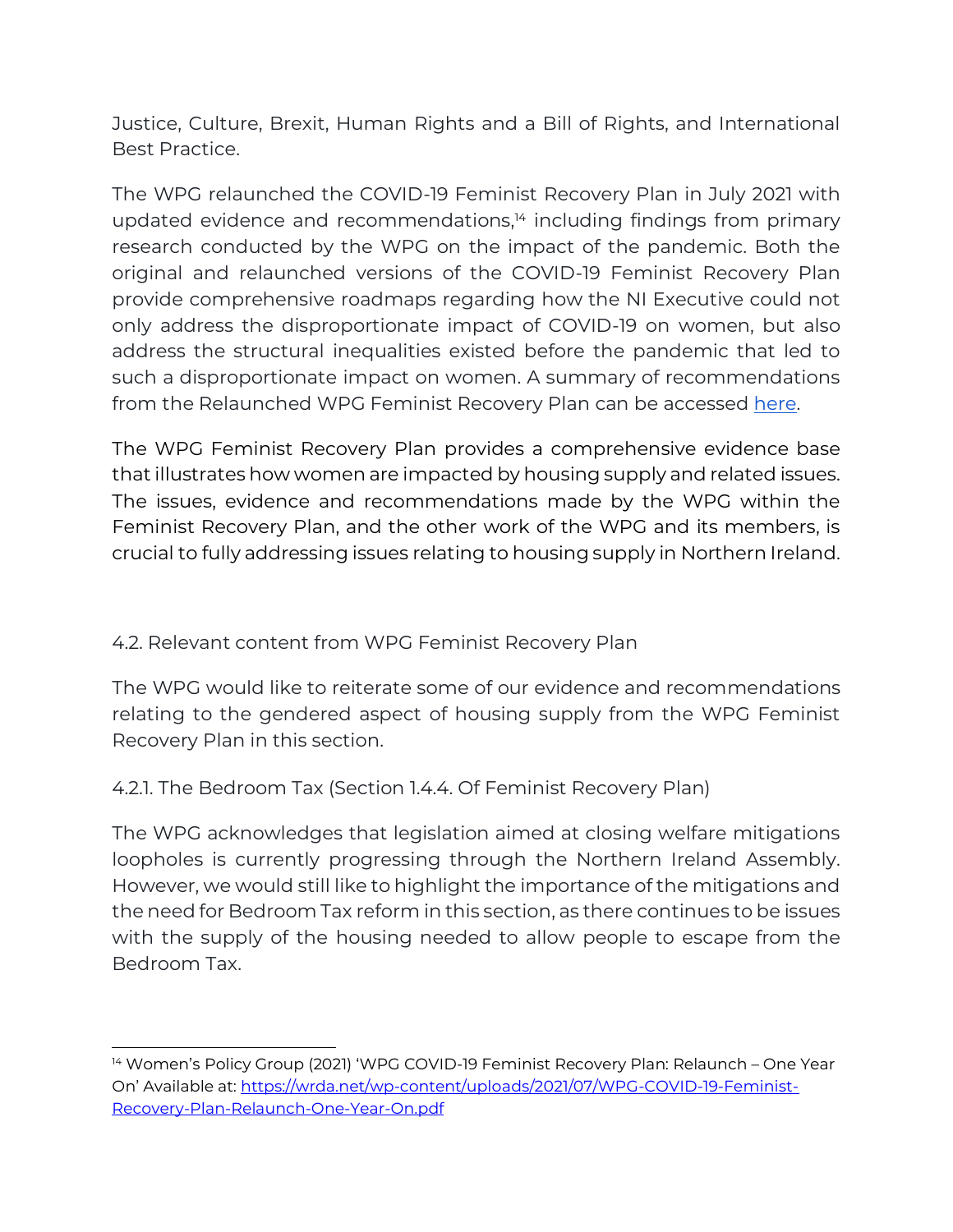In Northern Ireland, a package of mitigation measures was agreed by the Northern Ireland Executive to protect some claimants from the harshest impacts of welfare reform<sup>15</sup>. This included important mitigation payments around the Benefit Cap and Bedroom Tax as well as providing some help around Universal Credit. The New Decade, New Approach Agreement<sup>16</sup> committed to both extending existing mitigations in Northern Ireland beyond March 2020 when they were due to run out and to carry out a review of the mitigation measures.

The Social Sector Size Criteria, more commonly known as the 'Bedroom Tax,' took effect in Northern Ireland in February 2017. It reduces Housing Benefit or Universal Credit payments for people who live in Northern Ireland Housing Executive (NIHE) or Housing Association properties that are deemed to have more bedrooms than they need. Mitigation payments were put in place in Northern Ireland to fully mitigate the effects of the Bedroom Tax until March 2020 and have since been extended. However, the Bedroom Tax is subject to a loophole in that mitigations will currently be lost if a household moves to another social home where they under-occupy to the same or a greater extent than in their previous property. Available figures show that 227 households had lost this important protection, losing an average of £50 per month,<sup>17</sup> and heightening their risk of housing stress and homelessness.

This policy is likely to have greater impacts on women for a number of reasons. In particular, women have more reliance on social security benefits, the majority of single parents are women, recent Housing Benefit claimant numbers show that 59% of claimants are female, and women who are employed are often located in low paid sectors. An increase in benefit claims as a result of the pandemic has led to an increase in the number of households affected by this policy in Great Britain. While many households in Northern Ireland are currently protected from the impacts of this policy through the

<sup>&</sup>lt;sup>15</sup> Welfare Reform Mitigations Working Group Report, Professor Eileen Evason, January 2016. Available at[: https://www.executiveoffice-](https://www.executiveoffice-ni.gov.uk/sites/default/files/publications/ofmdfm/welfare-reform-mitigations-working-group-report.pdf)

[ni.gov.uk/sites/default/files/publications/ofmdfm/welfare-reform-mitigations-working-group](https://www.executiveoffice-ni.gov.uk/sites/default/files/publications/ofmdfm/welfare-reform-mitigations-working-group-report.pdf)[report.pdf](https://www.executiveoffice-ni.gov.uk/sites/default/files/publications/ofmdfm/welfare-reform-mitigations-working-group-report.pdf)

<sup>&</sup>lt;sup>16</sup> New Decade, New Approach, January 2020. Available at: [https://assets.publishing.service.gov.uk/government/uploads/system/uploads/attachment\\_da](https://assets.publishing.service.gov.uk/government/uploads/system/uploads/attachment_data/file/85%206998/2020-01-08_a_new_decade__a_new_approach.pdf) [ta/file/85 6998/2020-01-08\\_a\\_new\\_decade\\_\\_a\\_new\\_approach.pdf](https://assets.publishing.service.gov.uk/government/uploads/system/uploads/attachment_data/file/85%206998/2020-01-08_a_new_decade__a_new_approach.pdf)

<sup>17</sup> AQW11061/17-22, asked by Mark Durkan MLA, answered 10/12/20 <https://bit.ly/2SQd6pd>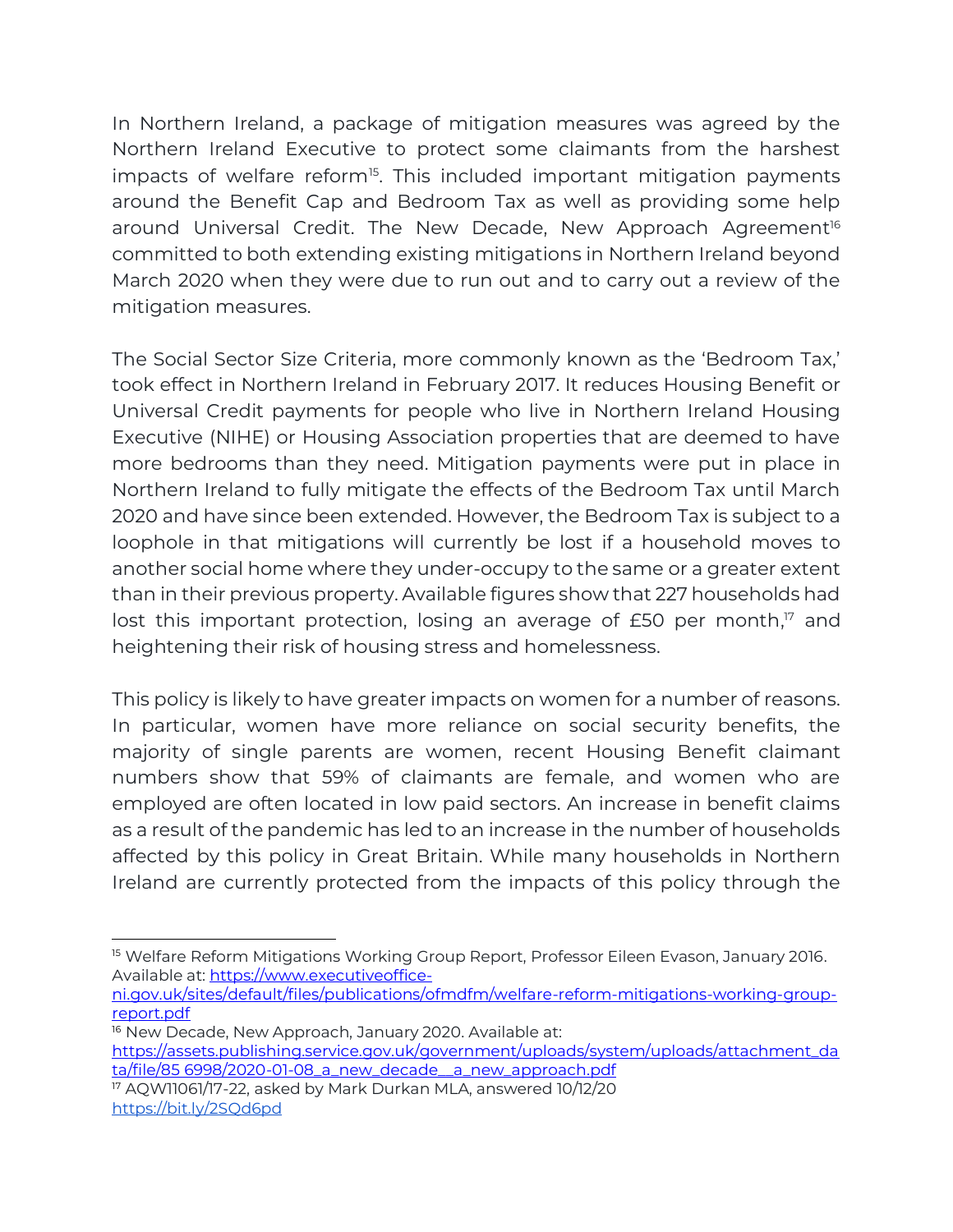mitigations, the rising numbers of benefit claimants will leave more families vulnerable to the loophole.

Protections from the Bedroom Tax are vitally important in Northern Ireland where there is a significant mismatch between the social housing stock and the type of housing required to meet demand under the Bedroom Tax rules. Just 18% of the social housing stock only has one bedroom yet single applicants consistently account for around 45% of the waiting list. This means that many people have no choice but to move to a property where they have extra rooms and therefore would be subject to the Bedroom Tax without these mitigations. This situation is unlikely to change in the short to medium term. Therefore, there is a need to ensure that these important payments continue beyond 2025 to provide much needed protection for people in Northern Ireland.

4.2.2 A Feminist and Human Rights-Based Recovery (Section 1.8 of Feminist Recovery Plan)

The right to housing, shelter or appropriate accommodation is covered extensively by many international treaties and human rights bodies. Article 25 of the Universal Declaration of Human Rights (UDHR) and Article 11(1) of the International Covenant on Economic, Social and Cultural Rights (ICESCR) include the right to housing as part of the right to an adequate standard of living. This is expanded upon in the Yogyakarta Principles<sup>18</sup>, which cover the application of human rights law in relation to sexual and gender minorities. The Principles state:

"Everyone has the right to adequate housing, including protection from eviction, without discrimination and that States shall a) take all necessary legislative, administrative and other measures to ensure security of tenure and access to affordable, habitable, accessible, culturally appropriate and safe housing, not including shelters and other emergency accommodation, without discrimination on the basis of sexual orientation, gender identity or material or family status; b) take all necessary legislative, administrative and other measures to prohibit the execution of evictions that are not in conformity with their international human rights obligations, and ensure that adequate and effective legal

<sup>&</sup>lt;sup>18</sup> The Yogyakarta Principles (2006) Available at: http://vogyakartaprinciples.org/wp[content/uploads/2017/11/A5\\_yogyakartaWEB-2.pdf](http://yogyakartaprinciples.org/wp-content/uploads/2017/11/A5_yogyakartaWEB-2.pdf)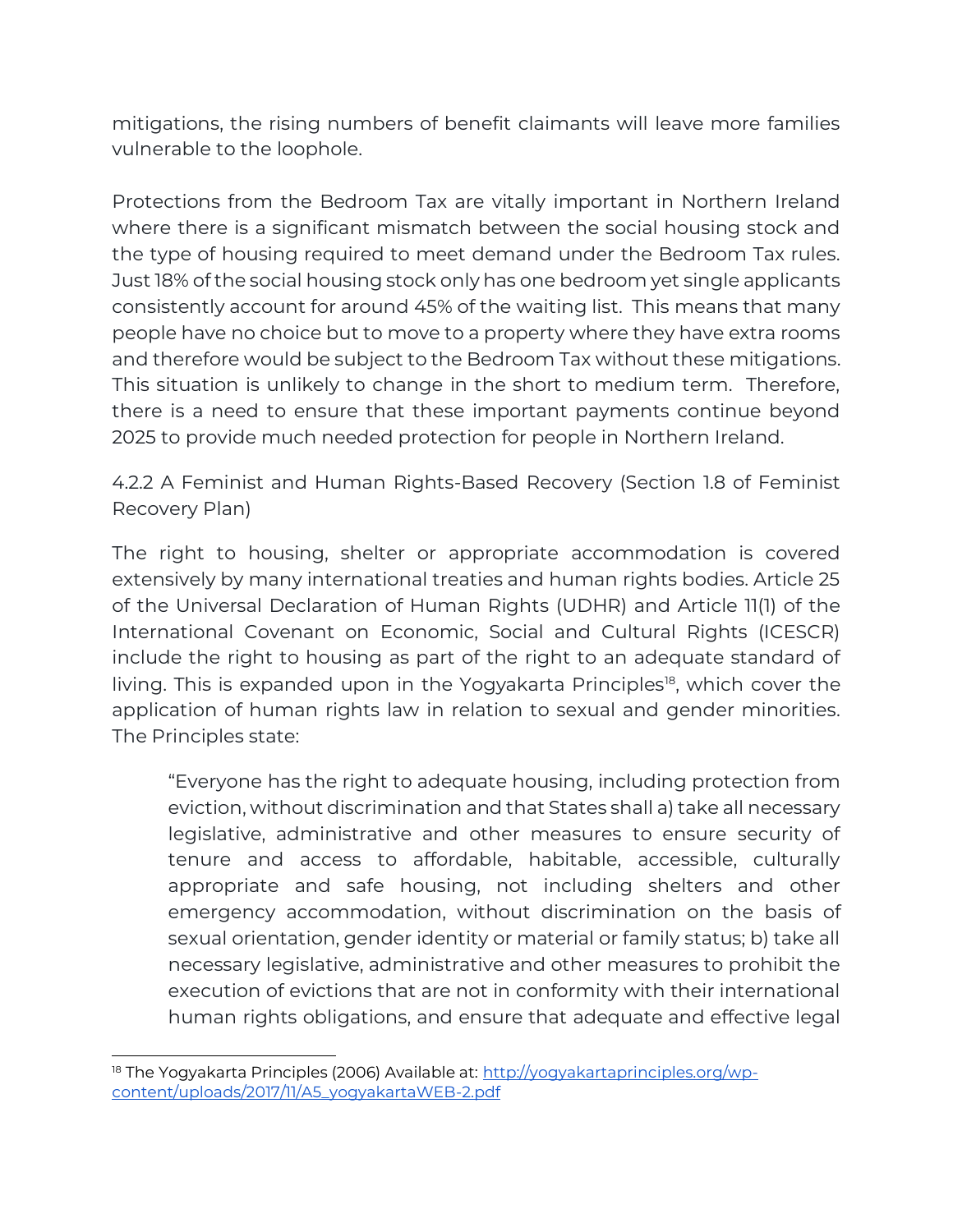or other appropriate remedies are available to any person claiming that a right to protection against forced evictions has been violated or is under threat of violation, including the right to resettlement, which includes the right to alternative land of better or equal quality and to adequate housing, without discrimination."

Despite this right being comprehensively covered in human rights law, its application on the ground and interpretation by party states - including the UK and, more specifically, Northern Ireland - has been significantly lacking. Housing is commodified: land to be bought and sold, turned for a profit, or squeezed for as much overhead as possible. Instead of being treated as a right it is a privilege, one to be paid for and one which can be taken from you with little warning. However, even within this flawed commodified housing model, there are ways in which the situation could be drastically improved to better serve our communities, especially those who are homeless or living in precarious housing situations.

Those who find themselves homeless are too often moved on from public spaces by the PSNI and the support that is provided often attempts to address symptoms of the problem - such as mental illness and substance misuse rather than addressing the issue of the lack of homes in the first instance. This "treatment first" approach places an expectation on our homeless population to deal with mental and physical health problems, drugs and alcohol misuse, poverty, and unemployment, without first having a home from which to action this recovery.

In a two year trial assessing the effectiveness of a "Housing First" policy combined with Assertive Community Treatment (ACT) to support those with mental health issues who were homeless or in precarious living situations, Housing First was seen to improve the mental and physical health of those who were engaged in the pilot and worked to eradicate homelessness in a much quicker time. It also encouraged community cohesion and the integration of these individuals into their communities and society, something sorely lacking for our homeless population currently.

The main problem with applying this policy in Northern Ireland is the availability of social housing stock. Currently there are approximately 807,812 houses in Northern Ireland . According to the Department for Communities, the average household contains 2.5 individuals, and the total housing stock per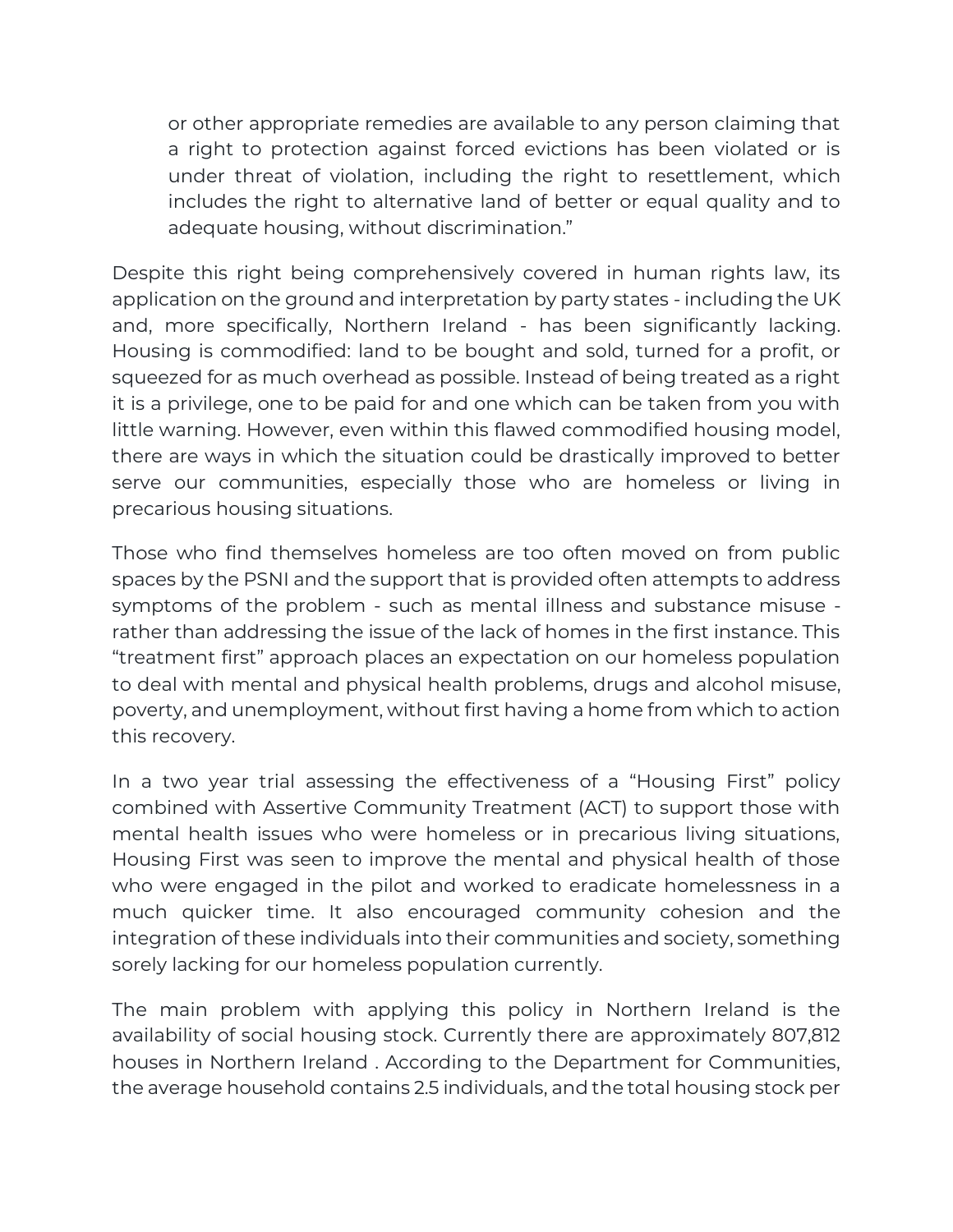1,000 NI residents is 422. In an ideal world, this would be enough houses to accommodate everyone in Northern Ireland, eradicating homelessness in the region. However, only 10% of current housing is rented by the NIHE, with 70% of housing stock being privately owned and 15% privately rented . Given the 38,725 people on the NIHE waiting list for housing, this model clearly isn't working.

Of the 7,314 houses having completed construction in Northern Ireland from 2019-2020, only 710 of those are adding to our social housing stock. There is an urgent need to adopt quotas requiring the building of adequate levels of social and affordable housing in any new major accommodation development. There is also a need for a monumental buy-back scheme, focusing on those holding ownership over multiple properties. Introducing steep and progressive taxes on multiple property ownership and using the revenue generated to launch a wide-ranging property buy-back scheme would clamp down on landlord monopolies and dramatically increase our social housing stock. Rent controls, particularly in urban and urbanising areas, would also be necessary to ensure the cost of multiple-property taxation isn't passed on to tenants renting from large housing monopolies.

Despite private renting being the most accessible form of housing for young people, those in precarious working arrangements, and those escaping domestic abuse or violence, etc, it is the most expensive form of housing due to the sheer volume of private rental accommodation. In Northern Ireland, the average weekly spend on housing costs varies massively depending on the type of housing you are accessing: £97 for private renters, £82 for social renters and £46 for those buying with a mortgage. It is very clear that, especially for young women working in underpaying/undervalued sectors such as retail, hospitality, and care work, the housing market simply is not fit for purpose, and the idea of buying a house and affording a mortgage deposit seems very out of reach for so many of our young people.

This has a specifically negative impact on women, LGBTQI+ people, black and minority ethnic (BME) people, disabled people, and working-class people generally, often leading to an inability to access housing and engage with this marketised model. Many of these groups experience homelessness in disproportionate levels, often stemming from experiences of financial or other means of coercive control, domestic or sexual violence, and/or discrimination from private landlords. Many individuals are also trapped within coercive and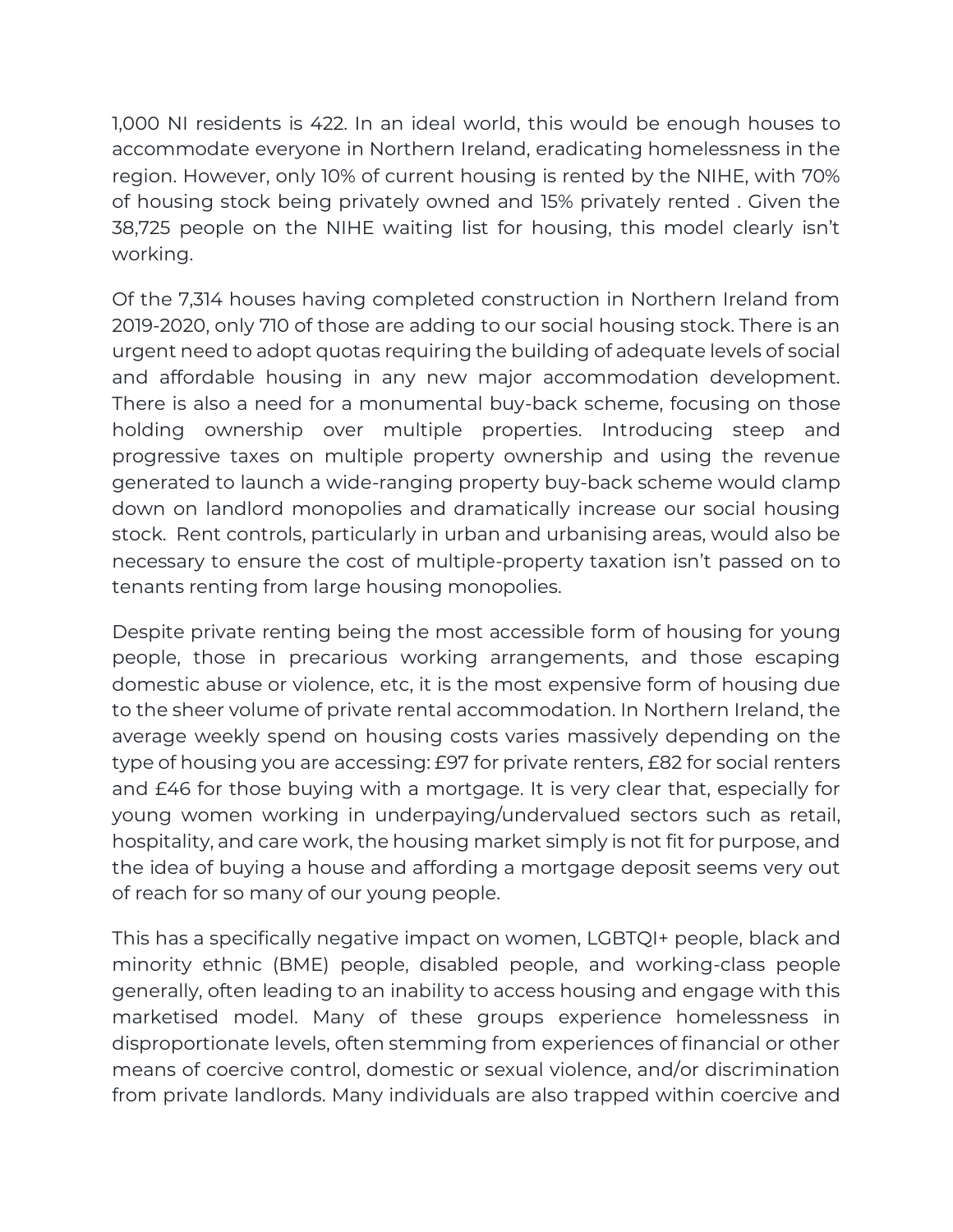abusive situations, in the knowledge that if they were to attempt to leave, they would be at the mercy of an unforgiving housing market, with limited access to specialised support or refuges specific to their community.

Encouraging profiteering through multiple property ownership, leading to the exploitation of renters and the seizure of housing stock, not only ensures the build-up of wealth at the top of our society, but also generates artificial housing shortages and housing anxiety, which disadvantages working communities. This means that individuals and families are stuck in unsuitable and unstable housing, or no housing at all. While there is no one-size-fits-all approach that will fully address these issues, and no quick fix to entirely restructure the economy and move away from a commodified property system, there are common-sense policies which can be adopted to drastically increase social housing stock, tackle the rampant exploitation of private renters, and provide everyone with a home, from which they can live and grow.

In the long term, decommodifying the housing system would remove the significant rent pressures on the most vulnerable in society. Paying for housing and property upkeep through taxation instead of inflated and unpredictable rent requests - which often line pockets instead of going towards upkeep should be the end-goal of our move towards a Northern Ireland where each individual and family are housed appropriately, fulfilling any accessibility requirements, and tackling the propensity for abuse through financial and housing coercion. There is also a need for specific, culturally competent and community-led domestic and sexual abuse refuges, in particular for BME communities and LGBTQI+ communities who are often unable to access mainstream refuges or support services.

While the process of ground-up housing reform is long and requires significant political investment, it will ensure that the right to housing is respected in our state, and will provide an example of the positive change that can come through the recovery from COVID-19 to other administrations in Ireland and the UK, as well as further afield.

#### 4.2.3 Impact of Austerity and Welfare Reform on Women

It is important to note the context in which women's economic inequality is situated. The government's response to the 2008 financial crash was to introduce a series of austerity and welfare reform measures. These reforms included the introduction of Universal Credit, the replacement of the Disability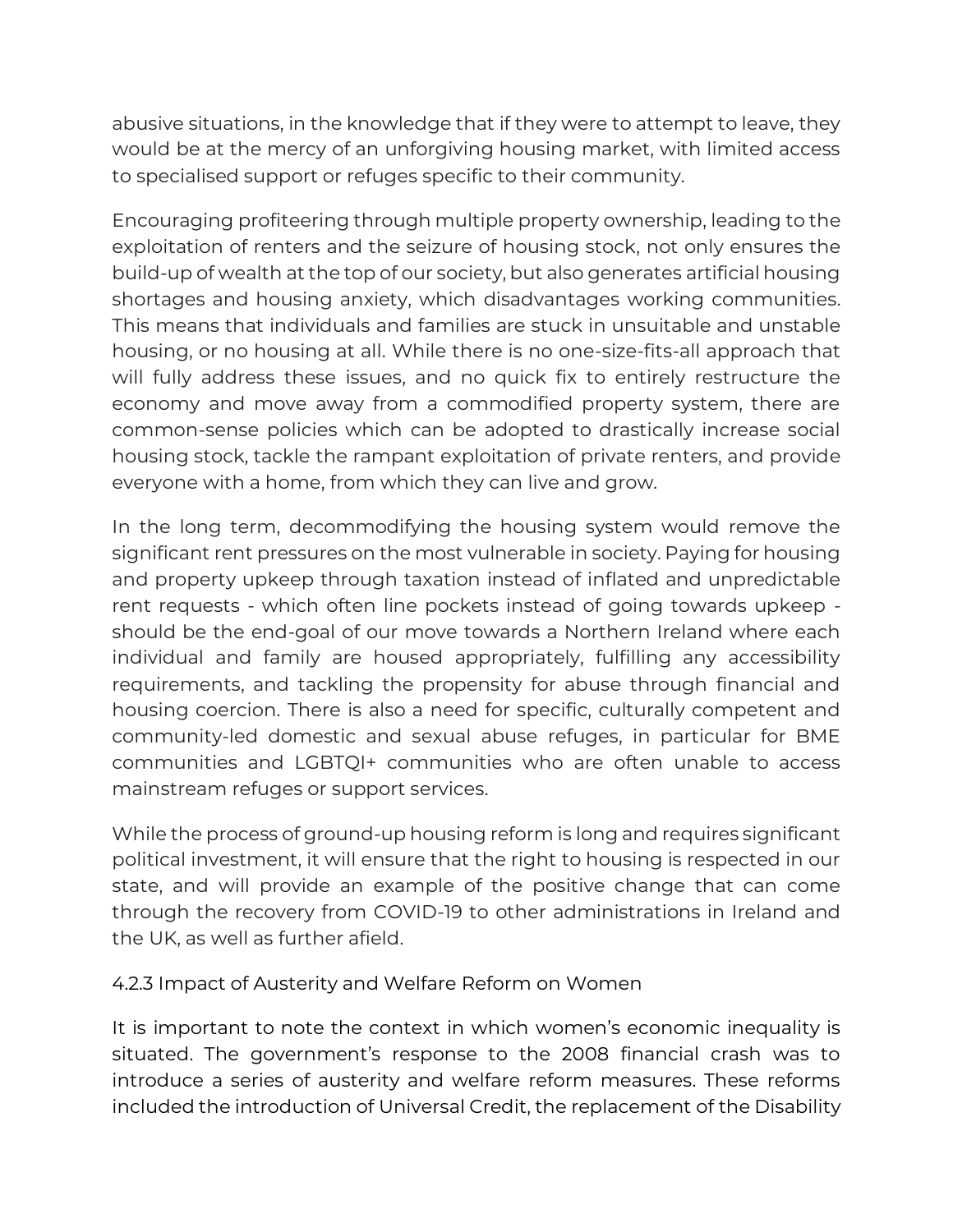Living Allowance (DLA) with PIP, the introduction of the Benefit Cap and the 'Bedroom Tax', a freeze on benefits for four years and the introduction of the 'two-child' limit.

Research suggests that these policies had a disproportionate impact on women, showing that 86% of the savings to the Treasury from the tax and benefit changes since 2010 have come from women.<sup>19</sup> This is due to a range of societal factors that make women more vulnerable to these policies. Women are more likely to claim social security benefits, more likely to use public services, more likely to be in low-paid, part-time and insecure work, more likely to be caring for children/family members and more likely to have to make up for cuts to services through unpaid work. The cumulative effect of these reforms has been felt by women, particularly the most vulnerable women including those on the lowest incomes.

Research by the Women's Regional Consortium<sup>20</sup> details the struggles many women in Northern Ireland have faced with austerity policies and illustrates that these women continue to feel the negative effects of austerity and welfare reform many years after these policies were introduced. This impacts their ability to afford food and essentials for their children and families and also their mental and physical health, wellbeing and personal relationships.

Local analysis of the impact of these reforms by the Northern Ireland Human Rights Commission (NIHRC) also showed the negative impacts of the welfare reform measures on certain groups.<sup>21</sup> It highlighted that, across most income levels, the overall cash impact of the reforms is more negative for women than for men. The research showed that women lose more on average from these reforms than men mainly because they are more likely to be receiving benefits and tax credits than men. Their most striking finding was that households with children experience much larger losses as a result of the reforms than those without children. This is particularly the case for lone parents (in Northern

 $19$  Estimating the gender impact of tax and benefit changes, Richard Cracknell, Richard Keen, Commons Briefing Papers SN06758, December 2017<https://bit.ly/3wQvrRN>

<sup>&</sup>lt;sup>20</sup> Impact of Ongoing Austerity: Women's Perspectives, Women's Regional Consortium, March 2019 https://bit.lv/35OWtae

 $21$  Cumulative impact assessment of tax and social security reforms in Northern Ireland, NIHRC, (November 2019)[: https://bit.ly/3qhxRq0](https://bit.ly/3qhxRq0)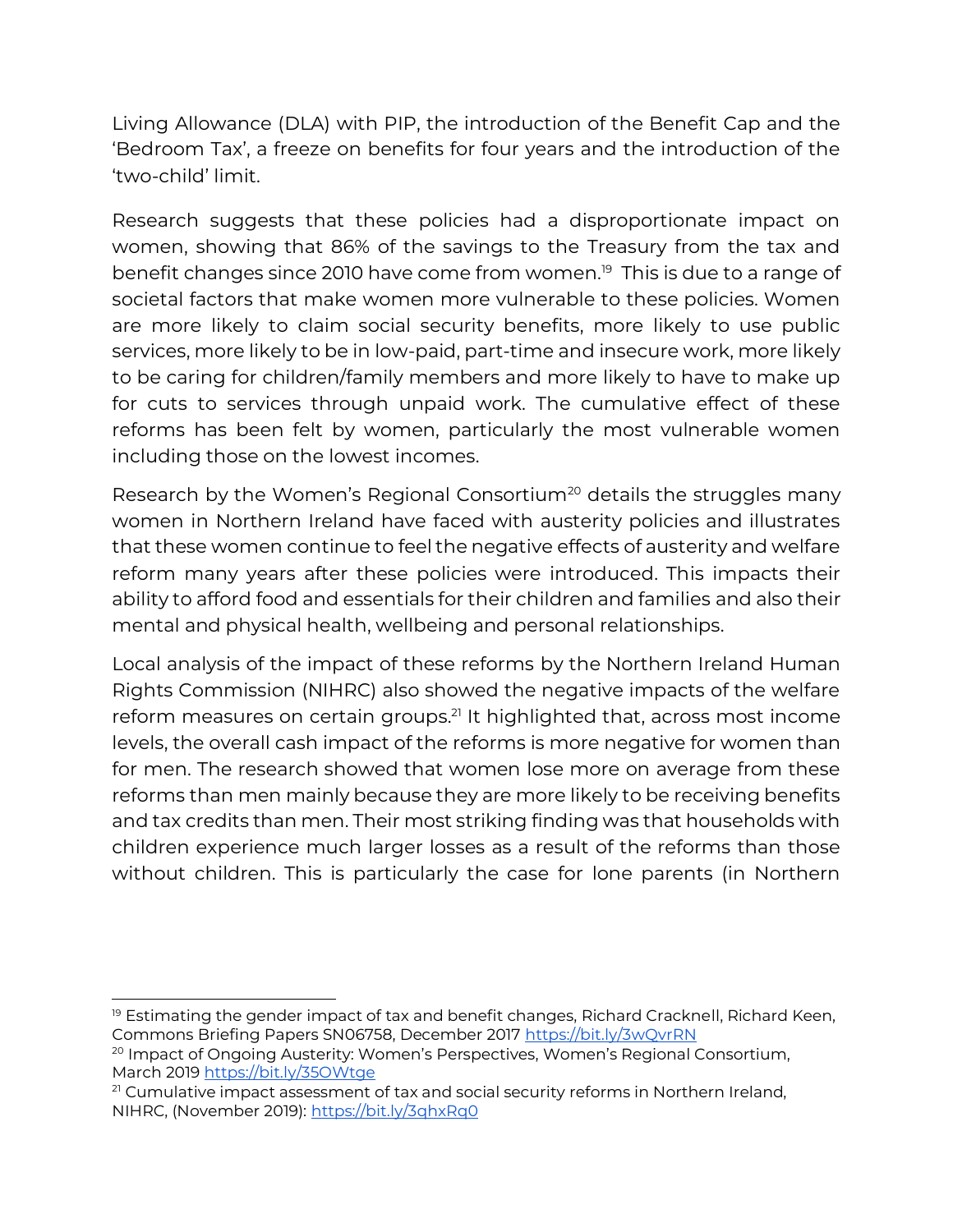Ireland, 91% of lone parents are women<sup>22</sup>) who lose  $E2,250$  on average, equivalent to almost 10% of their net income.

The NIHRC analysis looked at how these reforms would impact on poverty levels and showed that overall, they are forecast to increase relative child poverty (before housing costs) by 8%, household poverty by just over 2% and adult poverty by just over 1%. It highlighted significant increases in the relative child poverty rates for children in lone parent households after taking account of the reforms with the rate estimated to increase by over 22% (before housing costs) and 18% (after housing costs).

There are strong links between female poverty and child poverty. The pandemic has increased the negative impacts of poverty felt by women and children. Women who were already struggling are now under even more financial pressure as they, their children and families are pushed further into poverty as a result of the pandemic.

## 4.3. Feminist Recovery Plan Primary Research Findings

As part of the relaunch of the WPG Feminist Recovery Plan in July 2021, the WPG conducted primary research on the impact of the pandemic on women in Northern Ireland. This research involved conducting one-to-one interviews with women and launching a survey that collected both qualitative and quantitative data. The interviews were used to develop anonymised case studies on various topics such as mental health, disability, abortion, racism, domestic abuse, poverty and debt. The findings from this research were compiled in a research report titled 'Putting Women's Voices at the Core.'<sup>23</sup>

During the interviews, several participants discussed their experiences of struggling to access adequate housing and these were reflected in the anonymised case studies which can be found in the research report between

 $22$  Census 2011 – Key Statistics for Gender, Research and Information Service Research Paper, Ronan Savage and Dr Raymond Russell, Northern Ireland Assembly, 5 September 201[4](http://www.niassembly.gov.uk/globalassets/documents/raise/publications/2015/general/3415.pdf) <https://bit.ly/35JxlaX>

<sup>&</sup>lt;sup>23</sup> Women's Policy Group (2021) 'WPG COVID-19 Feminist Recovery Plan Supplementary Research Report: Putting Women's Voices at the Core' Available at: [https://wrda.net/wp](https://wrda.net/wp-content/uploads/2021/07/WPG-Feminist-Recovery-Plan-Research-Report-Womens-Voices-at-the-Core.pdf)[content/uploads/2021/07/WPG-Feminist-Recovery-Plan-Research-Report-Womens-Voices](https://wrda.net/wp-content/uploads/2021/07/WPG-Feminist-Recovery-Plan-Research-Report-Womens-Voices-at-the-Core.pdf)[at-the-Core.pdf](https://wrda.net/wp-content/uploads/2021/07/WPG-Feminist-Recovery-Plan-Research-Report-Womens-Voices-at-the-Core.pdf)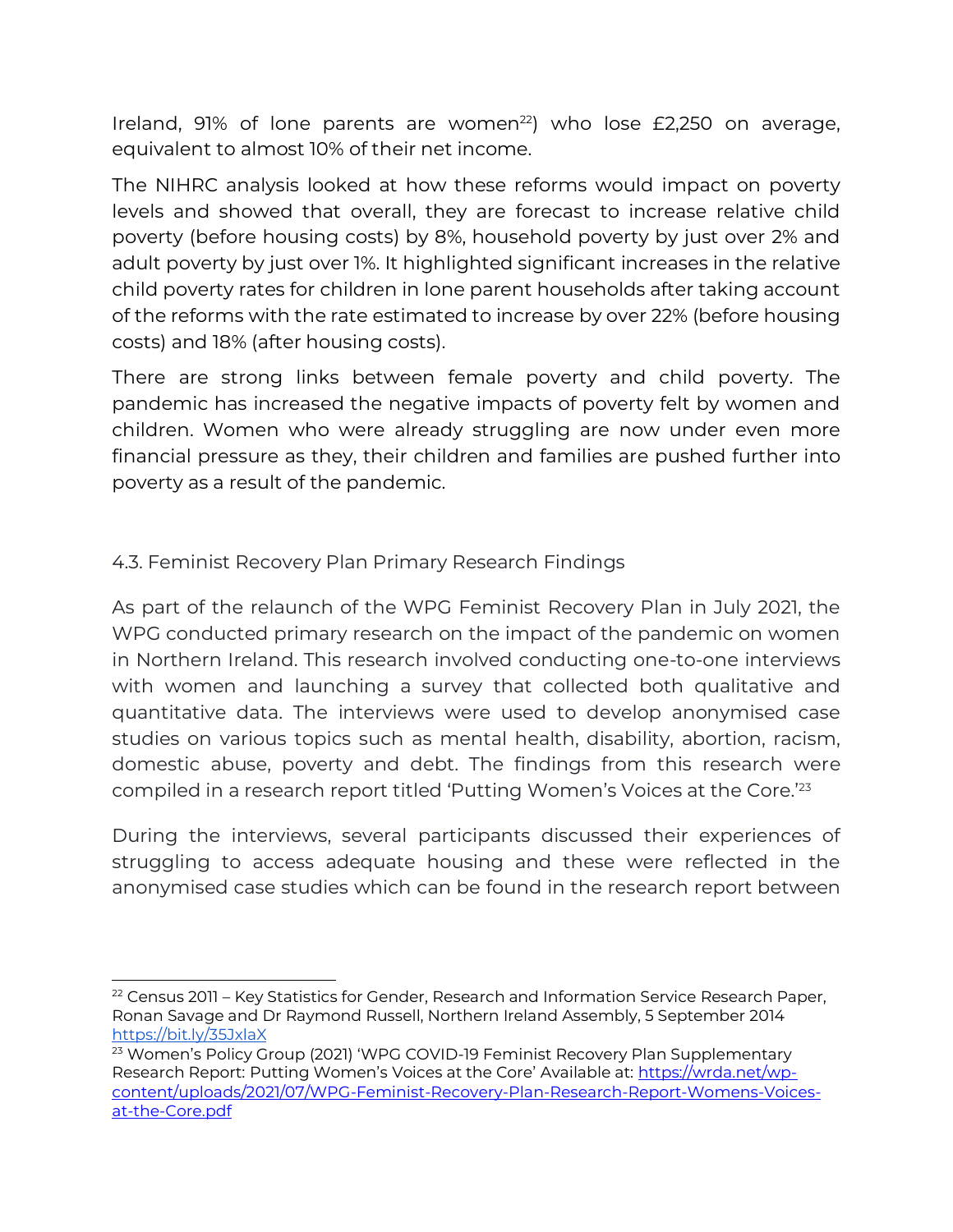pages 4 and 32. Sections of the relevant case studies, relating to housing, have been included below from Samantha, Adele and Lisa.

#### **Samantha**

Samantha is a mother of two and is also a full-time carer for a disabled person. Samantha has been in temporary accommodation for approximately four years and the pandemic has meant that the waiting list for acquiring permanent housing has been extended. Samantha was told by her housing officer that in order to be moved to permanent housing, "your window would have to be put through, one of you would have to be attacked, or you would need to get pregnant again"…

Samantha linked issues relating to her housing situation with her mental health and eating disorder. She felt that her housing situation was something that she had no control over, and that it was this feeling of lack of control that caused her to seek control in unhealthy ways in other areas of her life, such as her eating habits. She said: "It's scary to me to think that I would be using food like that; to think it's the only thing in my life that I have control over. Because I can't control my housing situation. I can't control anything that's going on around me. I can't seem to get help when I'm asking for it. So, it's the one thing I can control, and I seem to be doing it without realising, which is really, really scary."

#### **Adele**

When the pandemic began, Adele and her husband did not have savings and were in a small amount of debt, which meant that they had nothing to fall back on when her business was forced to close and their household income was consequently reduced. This forced Adele and her family to rely on government support and loans from family members to ensure that essential bills could be covered, such as for food and rent…

Although the support from the NI Government was extremely helpful, this money barely covered Adele's essential bills. With her business closed and her husband's income reduced to 80% of its pre-pandemic level, once Adele's rent and food had been paid for, most of this money was gone.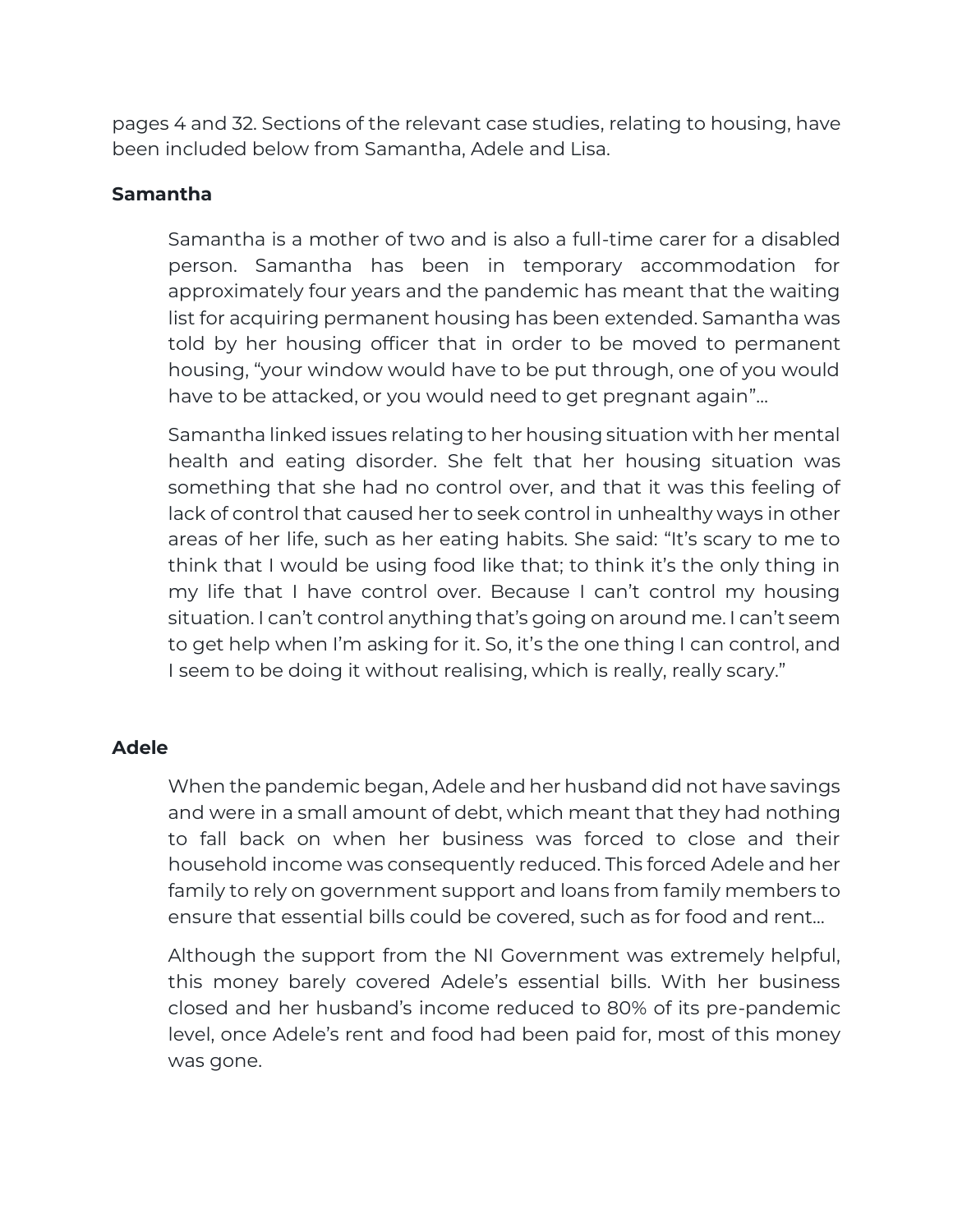#### **Lisa**

Lisa's husband was physically, psychologically, financially and spiritually abusive towards her, with their marriage being characterised by high levels of coercive control. Her husband controlled the couple's finances and would take and spend all of their money as soon as it was received. This meant that Lisa had no money of her own to buy food or other necessities. Lisa described being extremely hungry, walking the streets, hoping to find a pound coin on the pavement that she could use to buy some food.

Lisa's case study reflects the concerns previously raised in this response relating to the importance of available housing for victims of domestic and sexual abuse. For domestic abuse victims who have experienced financial abuse, they may not have any rights to the house they live in and have nowhere to go if they make the decision to leave. This makes it harder for them to leave abusive situations due to a fear of financial insecurity and homelessness. For this reason, it is crucial that victims can access refuges in these circumstances.

4.4. Feminist Recovery Plan Recommendations:

- Adopt a 50/50 social/private quota for new housing developments, enshrining the creation of more social housing in law.
- Introduce progressive taxation on multiple-property ownership, targeting landlord monopolies and multinational investors scooping up housing stock.
- Launch a wide-ranging property buy-back scheme, funded through taxation on multiple-property-ownership.
- Introduce targeted rent controls across Northern Ireland, particularly in urban and rapidly urbanising areas where rent is steadily climbing.
- Adopt a "Housing First" policy to support homeless populations, focusing on providing housing and socio-economic stability as a means to addressing the other issues they may be experiencing.
- Improve & expand council powers to reprimand landlords/estate agents for maintaining unsuitable accommodation (i.e. those where tenants are living in unsuitable conditions or the property is not upkept).
- Establish an expert inquiry into housing reform in Northern Ireland, with the aim of moving to a de-commodified housing system.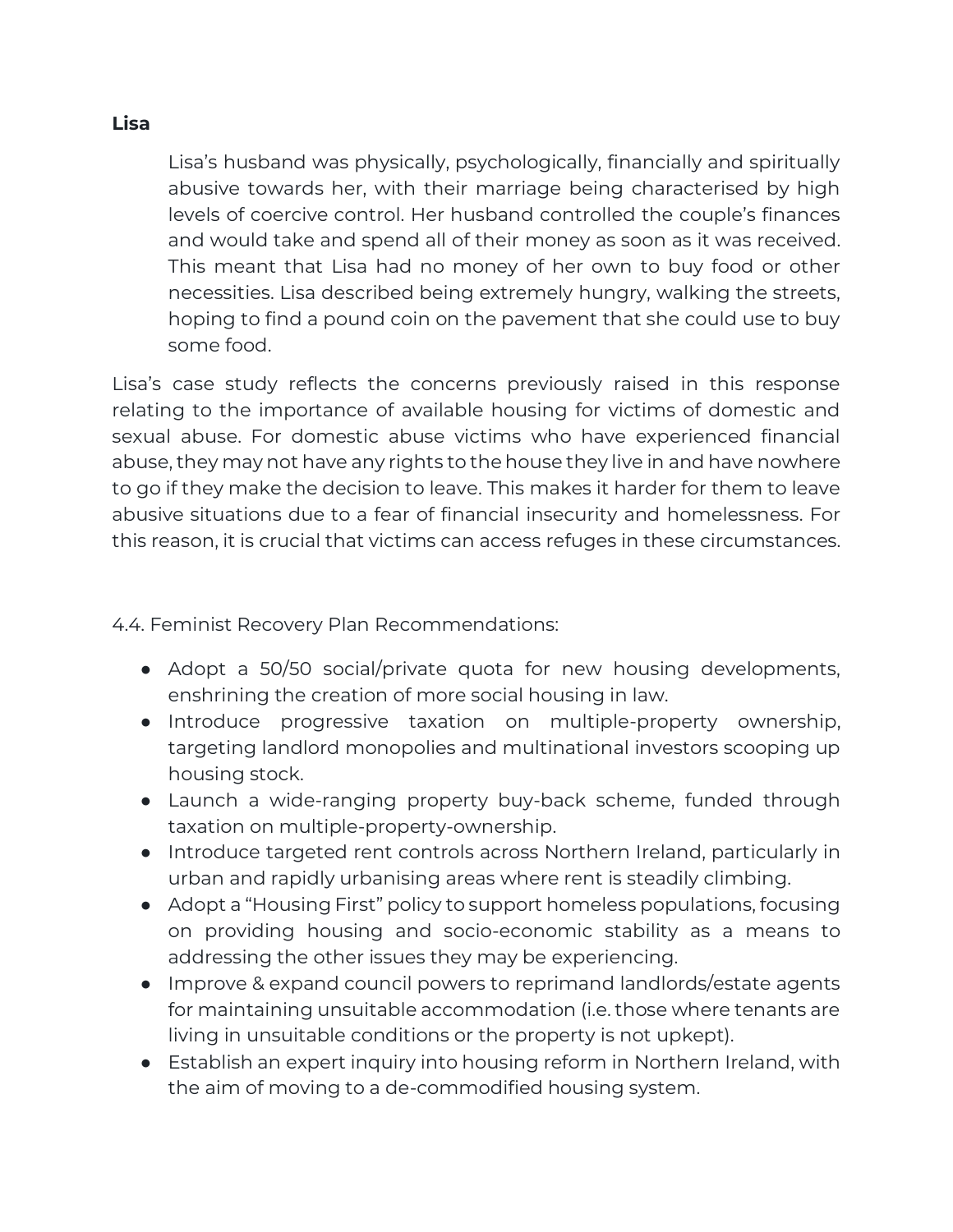## **5. General Comments on the Housing Supply Strategy**

The WPG believes that housing is a key equality issue that must be addressed as part of wider efforts to eradicate inequality in our society, in all its forms. Access to adequate and affordable housing impacts the degree to which one can fully and equally participate in society. For example, having an address is important for voting and accessing benefits. As highlighted above, levels of housing supply in a society are inextricably linked to rates of homelessness. Therefore, cross-Strategy working should be encouraged between those involved in the development of the Housing Supply Strategy and the Homelessness Strategy.

## 5.1 International Mechanisms and Standards

The UK is a State Party to the Convention on the Elimination of Discrimination Against Women (CEDAW). This Convention is one of the core UN human rights treaties, and sets the international standard for gender equality and women's rights. As a State Party to the treaty, the UK has obligations in international law, which are monitored on a four-yearly basis. It is also worth noting that, as a State Party to the Universal Declaration of Human Rights, the UK has an obligation to ensure all people in the UK have access to safe, warm and affordable housing.

CEDAW provides a framework for States Parties to progressively implement gender equality, which include protection from all types of discrimination and ensuring that the needs of women and girls are taken into account in policy making. In the 2019 Concluding Observations on the examination of the UK under CEDAW, a key recommendation is that protections for women in Northern Ireland are put on an equal footing with those elsewhere in the UK, with concern expressed that effective measures must be taken to ensure that women in vulnerable situations have effective access to housing.<sup>24</sup> The

<sup>&</sup>lt;sup>24</sup> Concluding Observations on the eighth periodic report of United Kingdom of Great Britain and Northern Ireland, CEDAW/C/GBR/CO/8, March 2019 (para 36(a)). Available at: [https://tbinternet.ohchr.org/\\_layouts/15/treatybodyexternal/Download.aspx?symbolno=CEDA](https://tbinternet.ohchr.org/_layouts/15/treatybodyexternal/Download.aspx?symbolno=CEDAW/C/GB%20R/CO/8%20&Lang=En) [W/C/GB R/CO/8%20&Lang=En](https://tbinternet.ohchr.org/_layouts/15/treatybodyexternal/Download.aspx?symbolno=CEDAW/C/GB%20R/CO/8%20&Lang=En)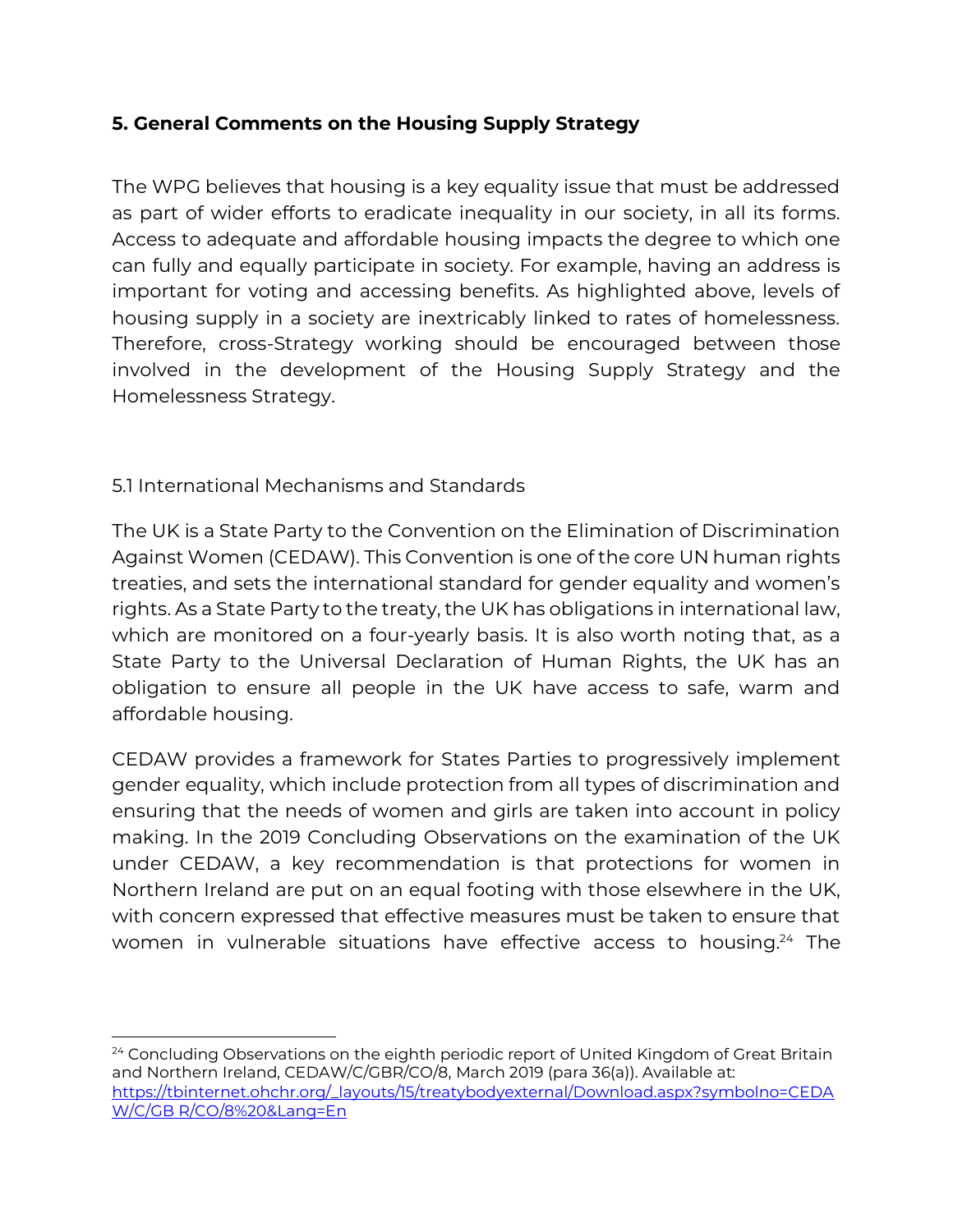Committee also recommends that the State Party should take measures to enable asylum-seeking and refugee women to access appropriate housing.<sup>25</sup>

CEDAW General Recommendations further clarify obligations under CEDAW, and General Recommendation (GR) 34 on rural women emphasises that this includes developing housing that meet the specific needs of rural women as well as international housing rights standards, and including rural women in housing and rural development. GR34 also stresses the importance of protecting women from evictions.<sup>26</sup> GR35 on gender based violence similarly stresses wraparound support for victims of gender based violence, including access to affordable housing.<sup>27</sup>

The Istanbul Convention, which is the Council of Europe framework for ending violence against women and girls, also emphasises that the specific needs of victims of gender based violence, in particular domestic abuse, must be considered in housing supply and support must consider survivors' overall needs and therefore<sup>28</sup> go beyond provision of refuges and other temporary forms of housing. The women's sector has significant concerns regarding delay in ratifying the Convention, which in part are due to legislative gaps in Northern Ireland relating to protection of women and girls from gender based violence; however, recent legislative developments across the UK mean that legislation is now nearing compliance with the Istanbul Convention, which will enable ratification. It is essential that this strategy takes account of the provisions in the Convention, to enable effective implementation when ratification is complete.

#### 5.2 Experiences of Housing in Northern Ireland

#### 5.2.1 Lack of existing data

It is difficult to fully capture the experiences of women in Northern Ireland, in regards to housing supply, due to the lack of gender disaggregated data

 $25$  Ibid.

<sup>&</sup>lt;sup>26</sup> CEDAW General Recommendation 34 (2016) [Rural Wome](https://docstore.ohchr.org/SelfServices/FilesHandler.ashx?enc=6QkG1d%2fPPRiCAqhKb7yhsldCrOlUTvLRFDjh6%2fx1pWB6lCUVZF6giuQZbHO4%2fX%2b4Db%2bKev44QYdiHl9FsT1evybcMuaSbhtRSEgF9LzC%2bftEbBrdWL2QQi2xDxGAzgBP)n

<sup>&</sup>lt;sup>27</sup> CEDAW General Recommendation 35 (2017[\) Gender based violence](https://docstore.ohchr.org/SelfServices/FilesHandler.ashx?enc=6QkG1d%2fPPRiCAqhKb7yhsldCrOlUTvLRFDjh6%2fx1pWAeqJn4T68N1uqnZjLbtFua2OBKh3UEqlB%2fCyQIg86A6bUD6S2nt0Ii%2bndbh67tt1%2bO99yEEGWYpmnzM8vDxmwt)

<sup>&</sup>lt;sup>28</sup> Council of Europe Treaty Series 210 (2011) [Explanatory Report](https://rm.coe.int/1680a48903)

[to the Council of Europe Convention on preventing and combating violence](https://rm.coe.int/1680a48903) [against women and domestic violence](https://rm.coe.int/1680a48903)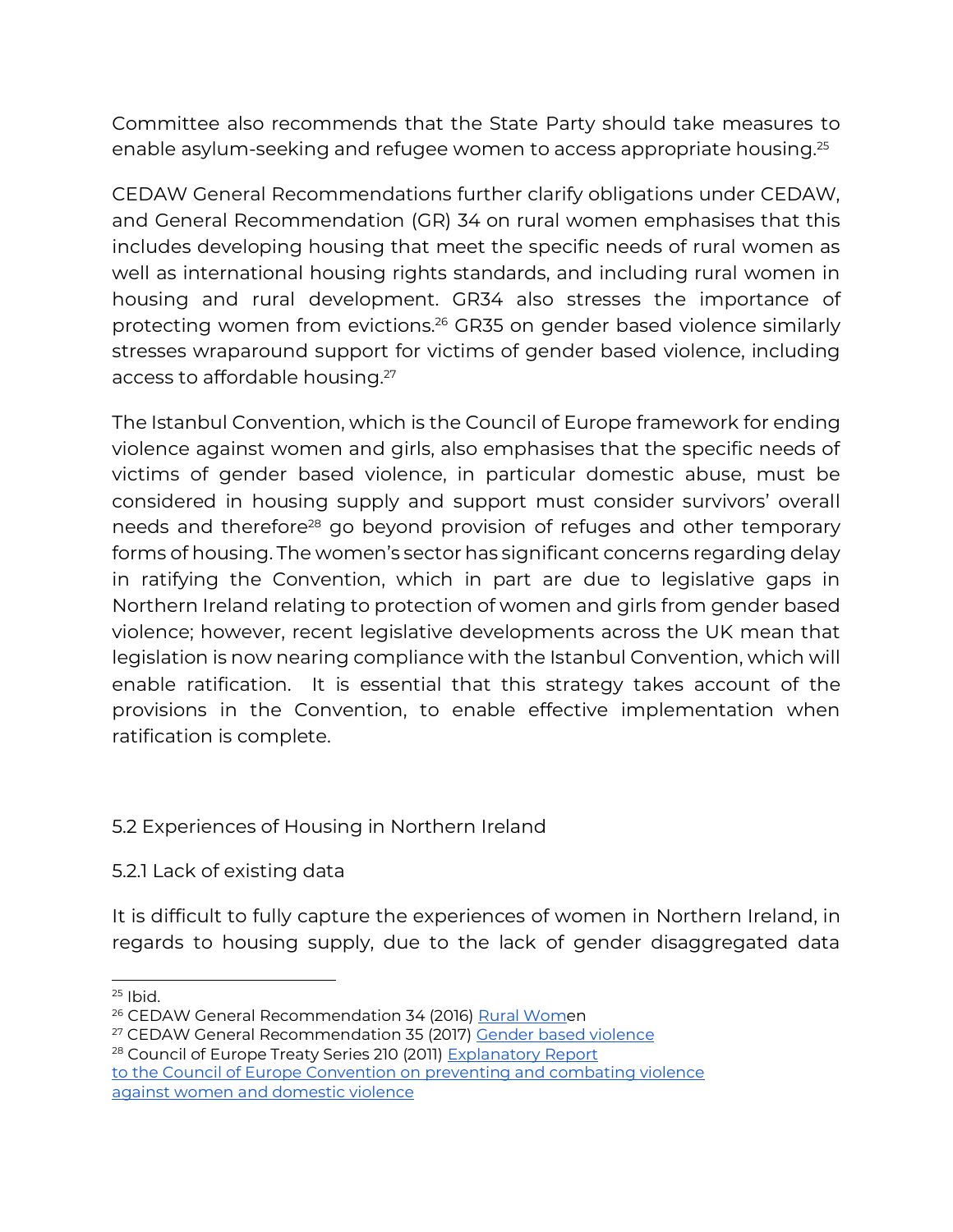available in the region. This issue was highlighted in a recent report by the Expert Advisory Panel on a Gender Equality Strategy.<sup>29</sup> This report referred to data gaps across a range of areas for many of the Section 75 protected characteristics including gender. The expert panel stressed that "this is an issue of critical concern and one which requires urgent action." The WPG are particularly concerned about the lack of data on ethnic minority women and LGBTQI+ women, who face significant inequalities in society and require tailored support and services in relation to housing.

This is an important consideration for the Housing Supply Strategy as having access to relevant, up to date data broken down across the Section 75 groups allows for the evidencing and mapping of inequalities and also the targeting of policies and decision making to where it is needed most. For example, there is a lack of gender-disaggregated data on Universal Credit claimants in Northern Ireland. Universal Credit includes help with housing costs and therefore a full analysis of this benefit is vitally important in terms of housing costs issues. This must be a priority for the Department for Communities as this data would help the Department determine the extent and nature of the help being given for meeting housing costs.

The WPG agrees with the Women's Regional Consortium that:

In order to address housing supply effectively there must be robust data broken down across all the equality groups in order to determine where the current supply issues are and the characteristics of those most in need of housing. Access to data is also important in trying to predict future demand and the issues which may impact on future housing needs. Actions in relation to increasing housing supply must be based on the needs identified from analysing this data so that supply is closely matched to the need that exists.

There is no mechanism to report transphobia which means that information and the experiences of trans people are not reflected. This underlines the importance of robust data collection in this area to gain a better insight into the inequalities that exist for the trans community. This

<sup>&</sup>lt;sup>29</sup> Gender Equality Strategy, Expert Advisory Panel Report, December 2020 [https://www.communities-ni.gov.uk/system/files/publications/communities/dfc-social](https://www.communities-ni.gov.uk/system/files/publications/communities/dfc-social-inclusionstrategy-gender-expert-advisory-panel-report.pdf)[inclusionstrategy-gender-expert-advisory-panel-report.pdf](https://www.communities-ni.gov.uk/system/files/publications/communities/dfc-social-inclusionstrategy-gender-expert-advisory-panel-report.pdf)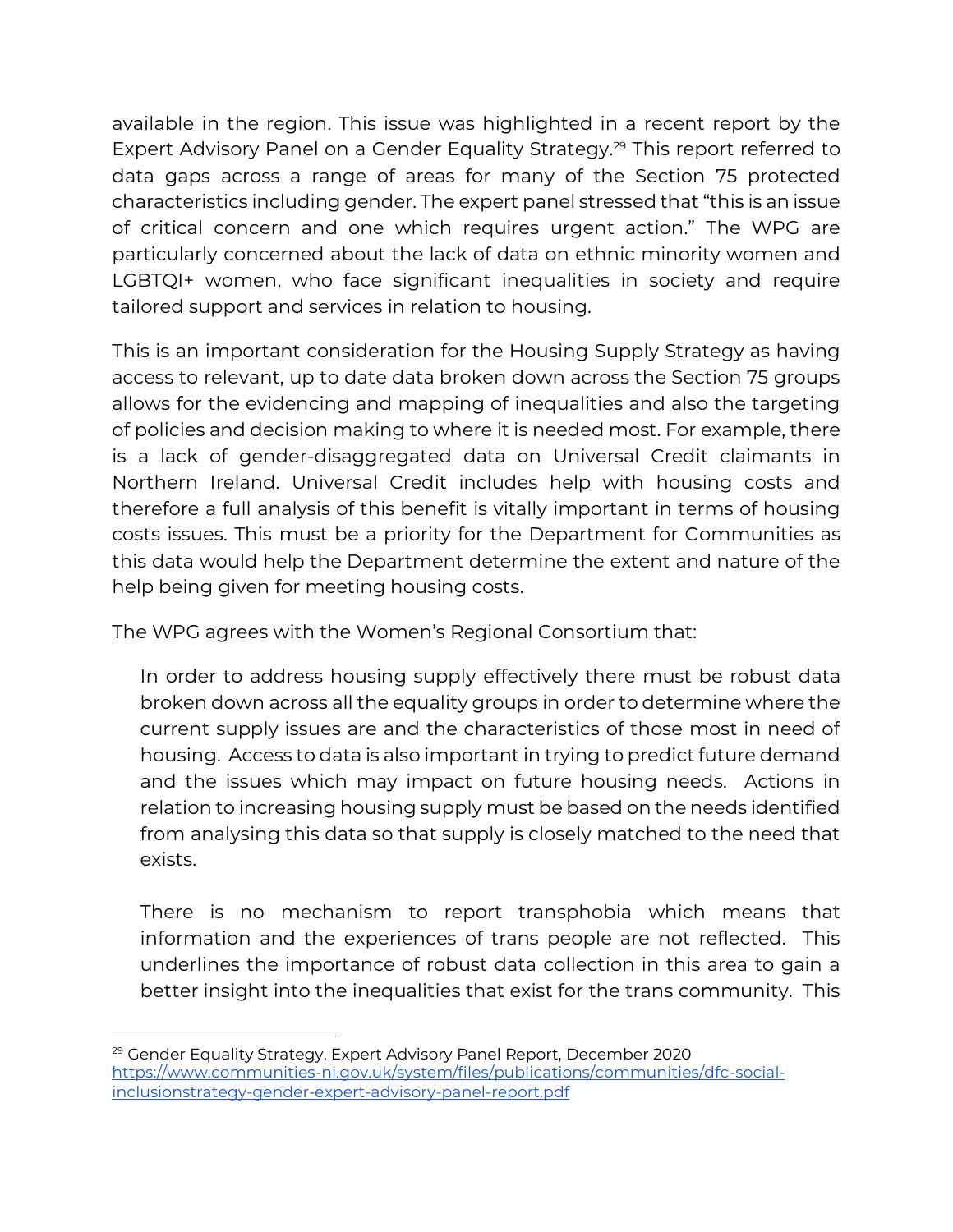could also be assisted by gathering the lived experiences of trans people within housing and give a better indication of the intersectionality issues which may also be at play.

### 5.2.2 Experiences of LGBTQIA+ community

While this strategy focuses on housing, it is impossible to discuss housing without considering the circumstance of those who need homes. As outlined in the response, Domestic Abuse can lead to homelessness, as well as other safety concerns and poverty. We would welcome targeted support for LGBTQ+ people who are homeless after fleeing domestic abuses, which may be from an intimate partner or other family member. There are two small LGBT+ domestic violence refuges in England, both in the London area<sup>30</sup>, outside of this, the refuges that do offer LGBT+ inclusive spaces equate to less than 1% of the available refuge spaces<sup>31</sup>. This issue has caused victims of domestic violence to be trapped in their home with their perpetrator as there are no other available options open to them.

The potential for LGBT+ refuge provision should be explored. While LGBT+ women may be welcome in existing women's shelters, they may not feel comfortable accessing this support due to a fear of 'coming out' and homophobia and transphobia. There is limited provision for victims who are men, regardless of sexual orientation.

One of the common experiences of domestic abuse for LGBT+ people is alienation from friends and family orchestrated by the perpetrator. Many LGBT+ people also experience alienation from unaccepting family and friends when they come out. This alienation can leave young LGBT+ people less likely to have a suitable person to share a home with, which is penalised under the current welfare system. Research with older LGB (lesbian, gay, bisexual) people over 55 found they were more likely to live alone than heterosexual people; 41 per cent live alone compared to 28 per cent of heterosexual people.<sup>32</sup>

<sup>30</sup> SafeLives (2018). *Free to be safe : LGBT+ people experiencing domestic abuse*. [online] Available at[: https://safelives.org.uk/sites/default/files/resources/Free to be safe web.pdf](https://safelives.org.uk/sites/default/files/resources/Free%20to%20be%20safe%20web.pdf) [Accessed 3 Jun. 2020]

<sup>31</sup> Women's Aid (2017) Nowhere to Turn: No Woman Turned Away Project' Available at: <https://www.womensaid.org.uk/wp-content/uploads/2019/12/NWTA-2017.pdf>

<sup>32</sup> Refuge Charity - Domestic Violence Help. n.d. *Culturally Specific Services - Refuge Charity - Domestic Violence Help*. [online] Available at: [<https://www.refuge.org.uk/our-work/our](https://www.refuge.org.uk/our-work/our-services/culturally-specific-services/)[services/culturally-specific-services/](https://www.refuge.org.uk/our-work/our-services/culturally-specific-services/)> [Accessed 3 June 2020].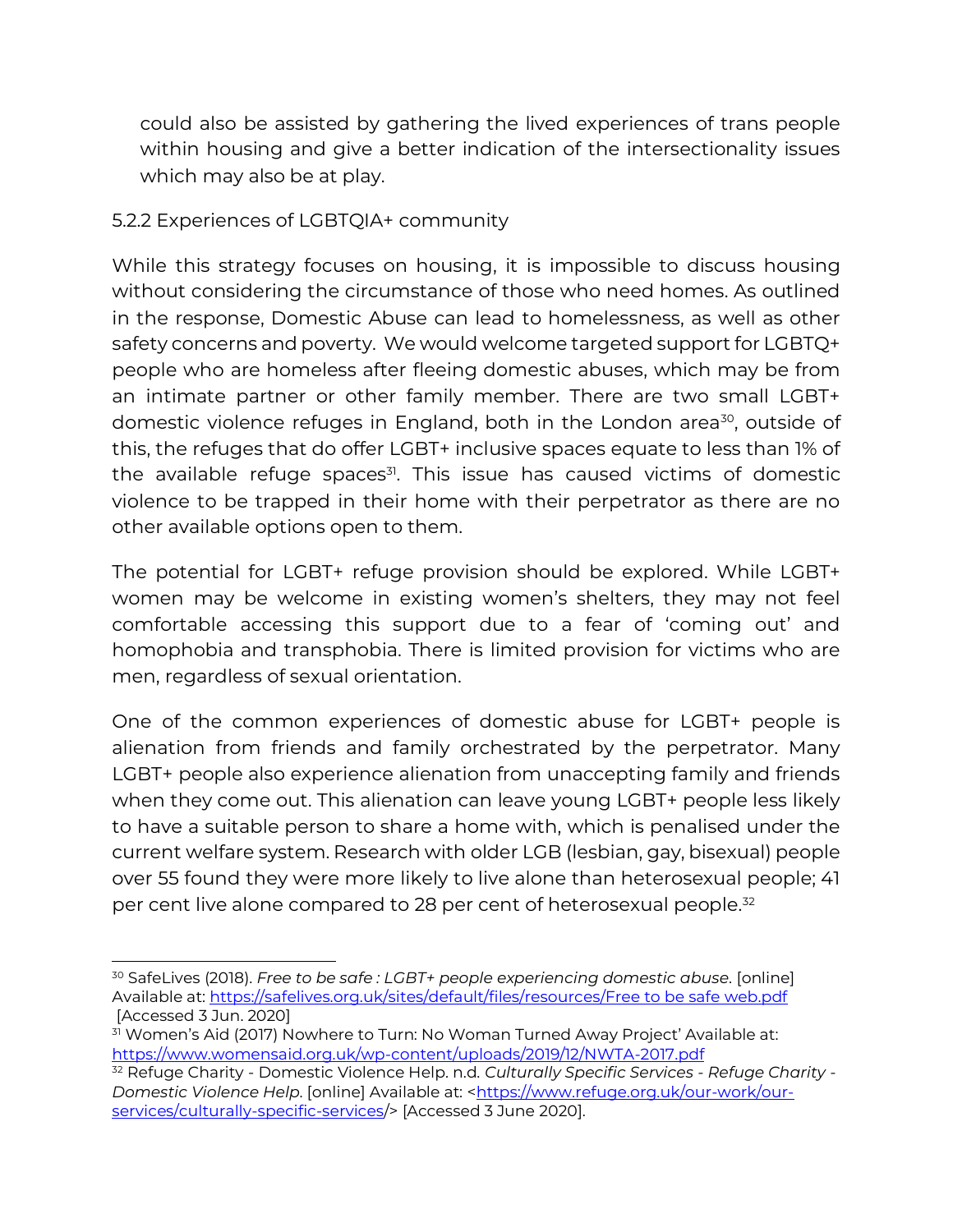UK wide research found that young LGBT+ people make up 24% of the total of homeless youth; 69% of LGBT+ homeless individuals have experienced abuse, violence or rejection by their family and 77% of LGBT+ youth are of the belief that their sexual orientation or gender identity factored in their rejection by family.<sup>33</sup> St Mungo's,<sup>34</sup> a charity supporting homeless people, has an LGBT pathway, which includes six spaces reserved for trans individuals and a further nine spaces for people who identify as LGBTQ+ and nine for women only, this is again in the London area. We would welcome exploration of LGBT+ emergency accommodation.

It is important that those who have left their home because of homophobia or transphobia are not considered 'voluntarily homeless'. The Rainbow Project Housing Support Officer has noted a case where a LGBTQ+ person was denied Full Duty Applicant (FDA) status by NIHE after their family forced them to leave home, and NIHE decided that they were 'voluntarily homeless.' The decision was later overturned but this was an avoidable process.

LGBTQ+ sector experience raises the following issues for service users :-

- There is a general lack of knowledge of how to access housing support. The Housing Executive is perceived as not being particularly helpful or approachable for many LGBTQ+ people.
- There is a fear of homophobia or transphobia when accessing statutory services, this may be real or perceived. There should be training for social housing providers on issues like language and terminology.
- Often young LGBTQ+ people will seek to move from rural areas to cities, as that is where LGBTQ+ services are located such as the Belfast and Foyle LGBT Centres, as well as distancing themselves from an unwelcoming home environment.
- Lack of sufficient data across S75 groups There must be a concerted effort made to obtain sufficient relevant data right across the S75 groups, especially for groups with specific needs such as LGBTQ+ - If there is no relevant data it is difficult to identify need especially as victims are often fearful of reporting intimidation.

<sup>33</sup> Stonewall (2011) '*LGB People In Later Life*.' [online] Available at:

[<sup>&</sup>lt;https://www.stonewall.org.uk/system/files/LGB\\_people\\_in\\_Later\\_Life\\_\\_2011\\_.pdf>](https://www.stonewall.org.uk/system/files/LGB_people_in_Later_Life__2011_.pdf) [Accessed 3 June 2020].)

<sup>&</sup>lt;sup>34</sup> St. Mungo's (2022) [Webpage] [https://www.mungos.org](https://www.mungos.org/)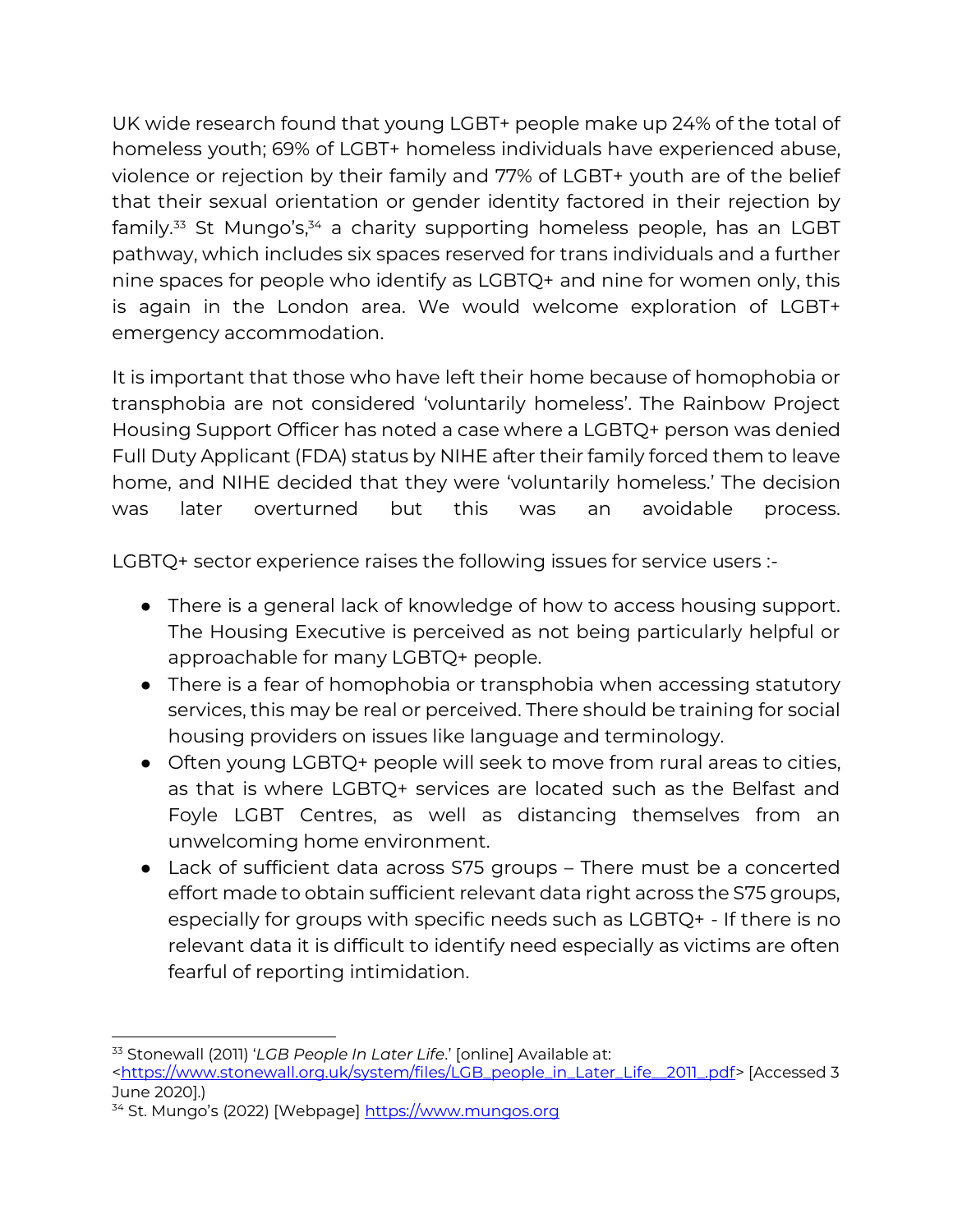- People have also been intimidated from the homes by criminal elements in homophobic hate crimes, which are not always reported to the PSNI. Here NI are aware of one lesbian couple with a young child intimidated out of social housing by paramilitaries in the past 18 months.
- Ongoing research by the Rainbow Project has highlighted that criminalisation has led to sex workers being more likely to face eviction by landlords, they should be considered in the 'preventing homelessness' work.
- While tangential to this strategy, LGBTQ+ Asylum Seekers must have dedicated provision.

5.2.3 Experiences of ethnic minority and migrant communities

Racist hate incidents and crimes are frequently linked to housing and housing intimidation. The Equality Commission for Northern Ireland's 'Key Inequalities' report (2017) found that the homes of minority ethnic people and migrant groups may be vulnerable to racial attacks.<sup>35</sup> PSNI statistics show that since 2016/17 racist hate incidents have now overtaken sectarian incidents in Northern Ireland indicating that this is a growing issue.<sup>36</sup>

Racist hate crimes and housing intimidation in Northern Ireland are often linked to paramilitary control, with paramilitaries targeting homes on the basis of racism, as part of exercising control over communities as a whole. The Independent Monitoring Authority (IMA) reported in 2019 that they had heard evidence from groups and individuals who perceived racist hate crimes against them to have had a paramilitary dimension<sup>37</sup>. These reports included people who had been intimidated out of housing.

[https://www.equalityni.org/ECNI/media/ECNI/Publications/Delivering%20Equality/HousingCo](https://www.equalityni.org/ECNI/media/ECNI/Publications/Delivering%20Equality/HousingCommunities-SummaryReport.pdf) [mmunities-SummaryReport.pdf](https://www.equalityni.org/ECNI/media/ECNI/Publications/Delivering%20Equality/HousingCommunities-SummaryReport.pdf)

[files/IRC%20Third%20Report.pdf](https://www.ircommission.org/sites/irc/files/media-files/IRC%20Third%20Report.pdf)

<sup>35</sup> Equality Commission (2017) 'Key Inequalities in Housing and Communities in Northern Ireland – Summary Report' Available at:

<sup>&</sup>lt;sup>36</sup> PSNI (2020) 'Trends in Hate Motivated Incidents and Crimes Recorded by the Police in Northern Ireland 2004/05 to 2019/20' Available at:

[https://www.psni.police.uk/globalassets/inside-the-psni/our-statistics/hate-motivation](https://www.psni.police.uk/globalassets/inside-the-psni/our-statistics/hate-motivation-statistics/2019-20/hate-motivated-incidents-and-crimes-in-northern-ireland-2004-05-to-2019-20.pdf)[statistics/2019-20/hate-motivated-incidents-and-crimes-in-northern-ireland-2004-05-to-2019-](https://www.psni.police.uk/globalassets/inside-the-psni/our-statistics/hate-motivation-statistics/2019-20/hate-motivated-incidents-and-crimes-in-northern-ireland-2004-05-to-2019-20.pdf) [20.pdf](https://www.psni.police.uk/globalassets/inside-the-psni/our-statistics/hate-motivation-statistics/2019-20/hate-motivated-incidents-and-crimes-in-northern-ireland-2004-05-to-2019-20.pdf)

<sup>37</sup> Independent Reporting Commission (2019) and (2020) 'Second Report' and 'Third Report' Available at[: https://www.ircommission.org/sites/irc/files/media-files/IRC%20-](https://www.ircommission.org/sites/irc/files/media-files/IRC%20-%202nd%20Report%202019_0.pdf) [%202nd%20Report%202019\\_0.pdf](https://www.ircommission.org/sites/irc/files/media-files/IRC%20-%202nd%20Report%202019_0.pdf) and [https://www.ircommission.org/sites/irc/files/media-](https://www.ircommission.org/sites/irc/files/media-files/IRC%20Third%20Report.pdf)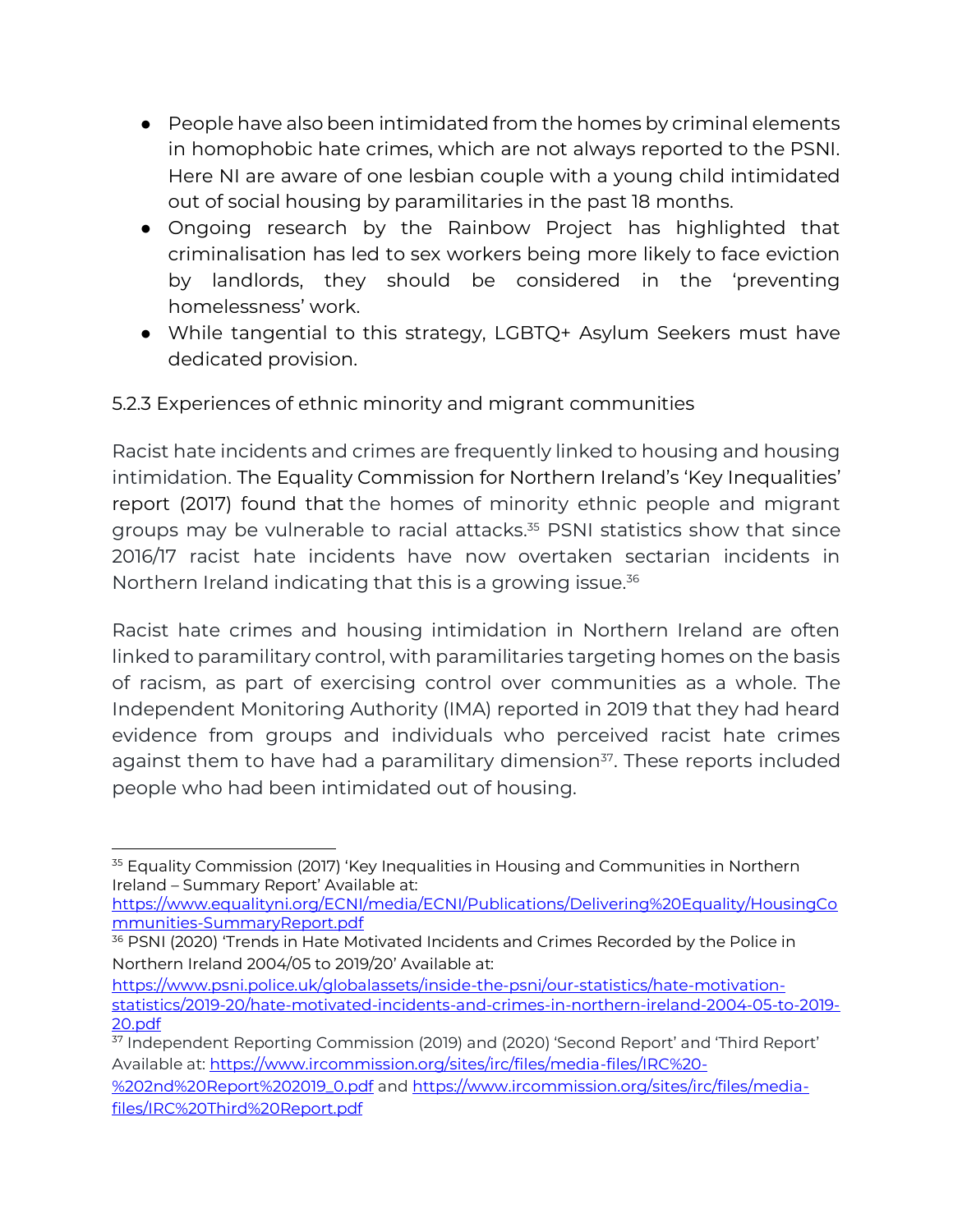The current practice of public bodies such as the Housing Executive is to move victims to another area rather than dealing with the perpetrator. This has come under criticism from organisations who wish to see the root causes of paramilitarism and racism tackled in communities. In 2017 a Thematic Review of Policing Race hate crime by the Northern Ireland Policing Board stated: "hate crime will not be addressed unless and until all agencies are able and willing to acknowledge and discuss the issues, including the reported threat from paramilitary groups targeting minority ethnic communities."<sup>38</sup>

## **6. Responses to Survey Questions**

This section of our response will consider specific areas of the Strategy that the WPG believe could be strengthened based on evidence from other countries and international best practice.

#### Strategic Framework

1) The Call for Evidence consultation showed that there was broad support for the proposed vision, objectives and timeframe for the Strategy. Based on the comments received we have updated these for the draft Strategy – are you content with these?

#### *Vision and Timeframe*

The WPG is content with the proposed vision and timeframe (15 years) for the Strategy. However, we agree with colleagues in the women's sector and wider human rights sector that this could be strengthened. For example, Housing Rights NI and the Women's Regional Consortium argue that there should be a review mechanism included in the Strategy to facilitate flexibility. The WPG agrees with this argument and also supports the call made by organisations such as HERe NI that the vision for this Strategy should include reference to houses being 'safe' in addition to being good quality, affordable and sustainable.

<sup>&</sup>lt;sup>38</sup> NI Policing Board (2019) 'Thematic Review of Policing Racist Hate Crime' Available at: [https://www.nipolicingboard.org.uk/sites/nipb/files/media-files/race-hate-crime-thematic](https://www.nipolicingboard.org.uk/sites/nipb/files/media-files/race-hate-crime-thematic-review.PDF)[review.PDF](https://www.nipolicingboard.org.uk/sites/nipb/files/media-files/race-hate-crime-thematic-review.PDF)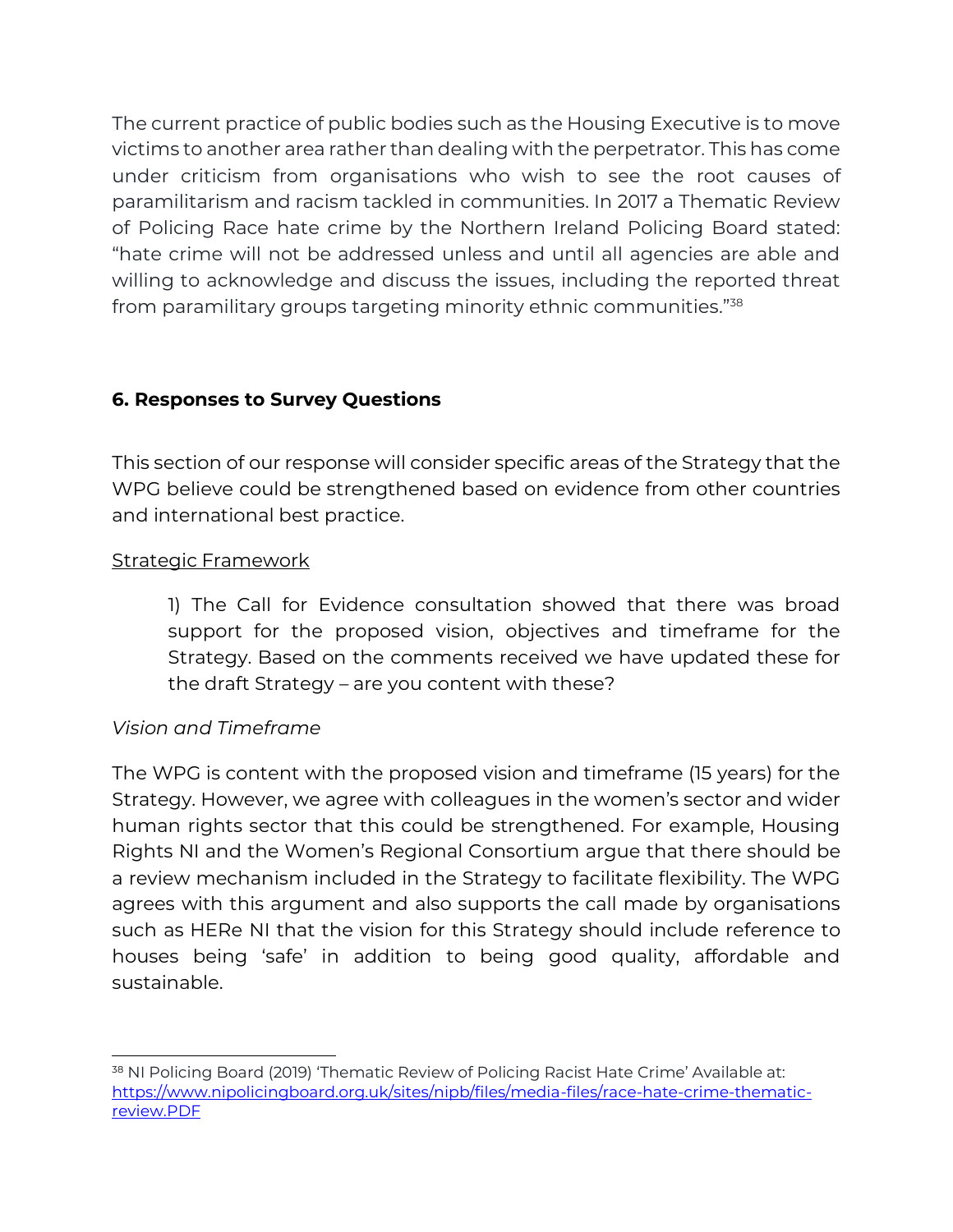#### *Objectives*

The WPG is generally content with the proposed objectives for the Strategy but would suggest that some proposed objectives are strengthened. We appreciate that the second proposed objective (preventing homelessness and reducing housing stress) was amended in line with recommendations by Housing Rights NI, that the objective should be to *prevent* homelessness, not merely *reduce* it.

In regards to the sustainability objective (Objective 5), we would like to see a commitment by the Department to gender-proofing all sustainability measures. Gender-proofing in this regard refers to applying a gender lens to all decision-making (analysing and screening for potential adverse impacts on women). The WPG agrees with the need to "reduce whole-life carbon emissions from both new homes and existing homes and support a 'just transition' to carbon neutrality" and would like to endorse the following comments by UNISON in relation to this:

"As we emerge from the COVID-19 pandemic, there is a real opportunity to take-up the slack created in the economy to inject public sector led investment in social housing. New homes, that are green homes, can generate spending in supply chains, jobs and reskilling displaced workers from industries that have either not survived the pandemic, or are simply hanging on by a thread. A green-growth investment plan, in a new generation of council homes, may be the very route-map to post COVID recovery that ministers have promised."<sup>39</sup>

Women have been disproportionately impacted by the climate crisis (for a number of reasons, one of which being that women were already more likely to live in poverty) and it is essential that any efforts to tackle the climate crisis involve addressing this disproportionate impact and preventing any further negative impacts. As a result of gender segregated labour markets, women are also less likely to work in sectors which are set to benefit from increased government investment in 'green jobs,' such as technology and engineering. This has the potential to exacerbate existing gender equalities in regards to

<sup>39</sup> UNISON (2020) 'A decent place to live' Available at: <https://www.unison.org.uk/content/uploads/2021/07/A-decent-place-to-live-updated.pdf>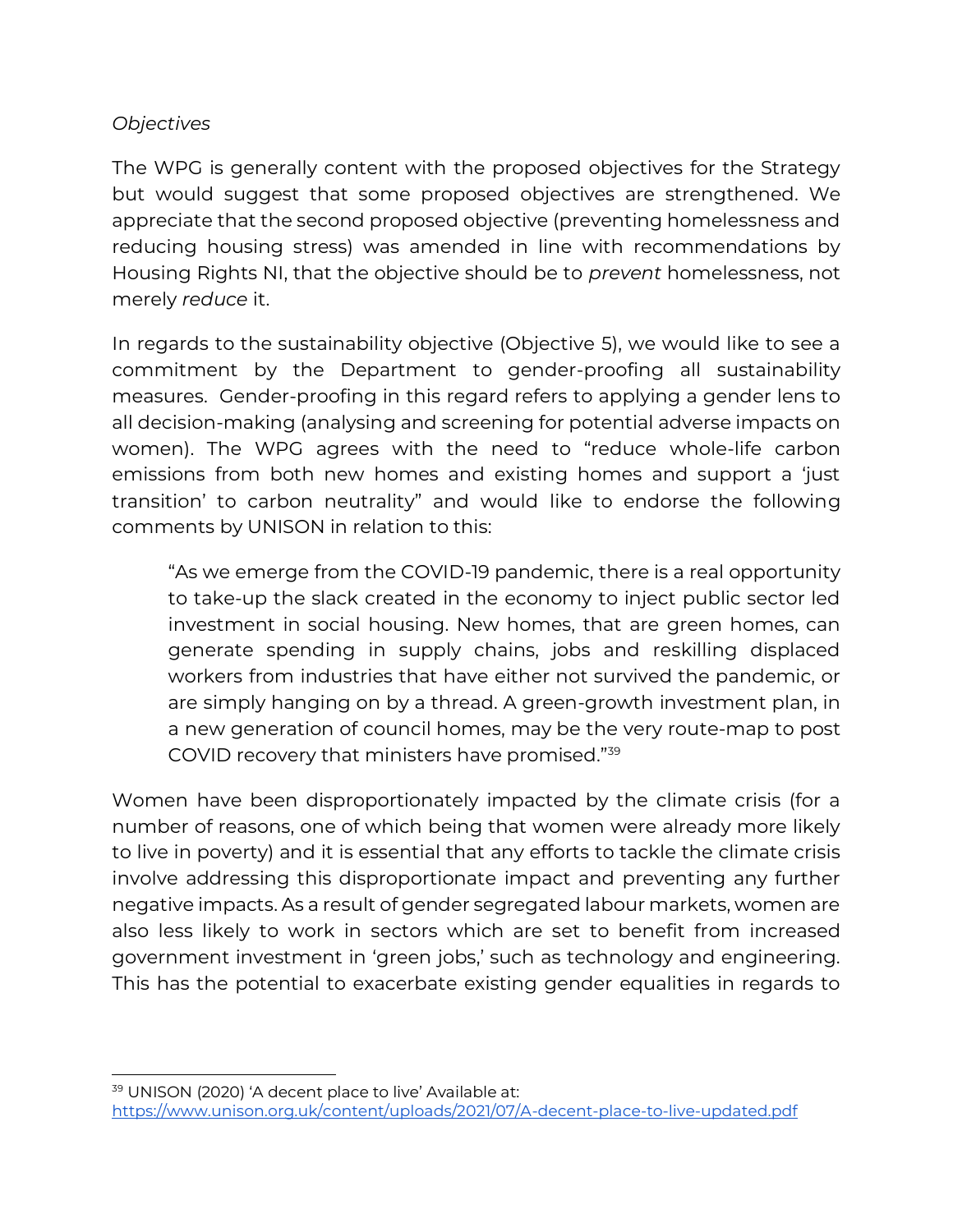women's employment and financial security. As the Women's Regional Consortium explain:

"The green economy and the creation of 'green jobs' offers the potential to pay higher wages and offers career paths to workers with the necessary skills and education. However, due to pre-existing gender inequalities there is concern that the green economy may not necessarily guarantee equal access to these green and decent jobs for women. Many of these jobs are expected to be concentrated in parts of the economy which are traditionally male dominated and women's access may be further limited due to a lack of the necessary training and experience.

There is therefore a need to acknowledge existing gender imbalances to ensure that women and men can equally benefit from the opportunities the green economy can provide. A failure to do so will result in the continuation of existing gender inequalities and prevent the achievement of the Sustainable Development Goals.<sup>40</sup> The ILO recommends that "all measures must be taken to ensure that preexisting gender inequalities are not transferred to the emerging green economy and the opportunities for women in the changing labour market must be identified and grasped. Women and men must be encouraged and given the necessary support to enable equal access and benefit from green jobs."<sup>41</sup>

The gendered nature of the climate crisis and crisis recovery planning has been recognised in the Climate Change Bill which recently passed the Committee Stage in the NI Assembly. The Bill includes an amendment that includes reference to gender in the just transition provisions and a recommendation in the Committee report that the Executive gender-proof all policies coming out of the Climate Action Plans. The WPG would like to see a similar recognition included in the Housing Supply Strategy.

In regards to the quality and affordability objectives (Objectives 1 and 3), we would also like to echo calls by the Women's Regional Consortium to give

<sup>40</sup> United Nations Sustainable Development Goals: <https://sdgs.un.org/goals/goal5>

<sup>41</sup> Gender Equality and Green Jobs, International Labour Organization Policy Brief, 2015 wcms\_360572.pdf (ilo.org)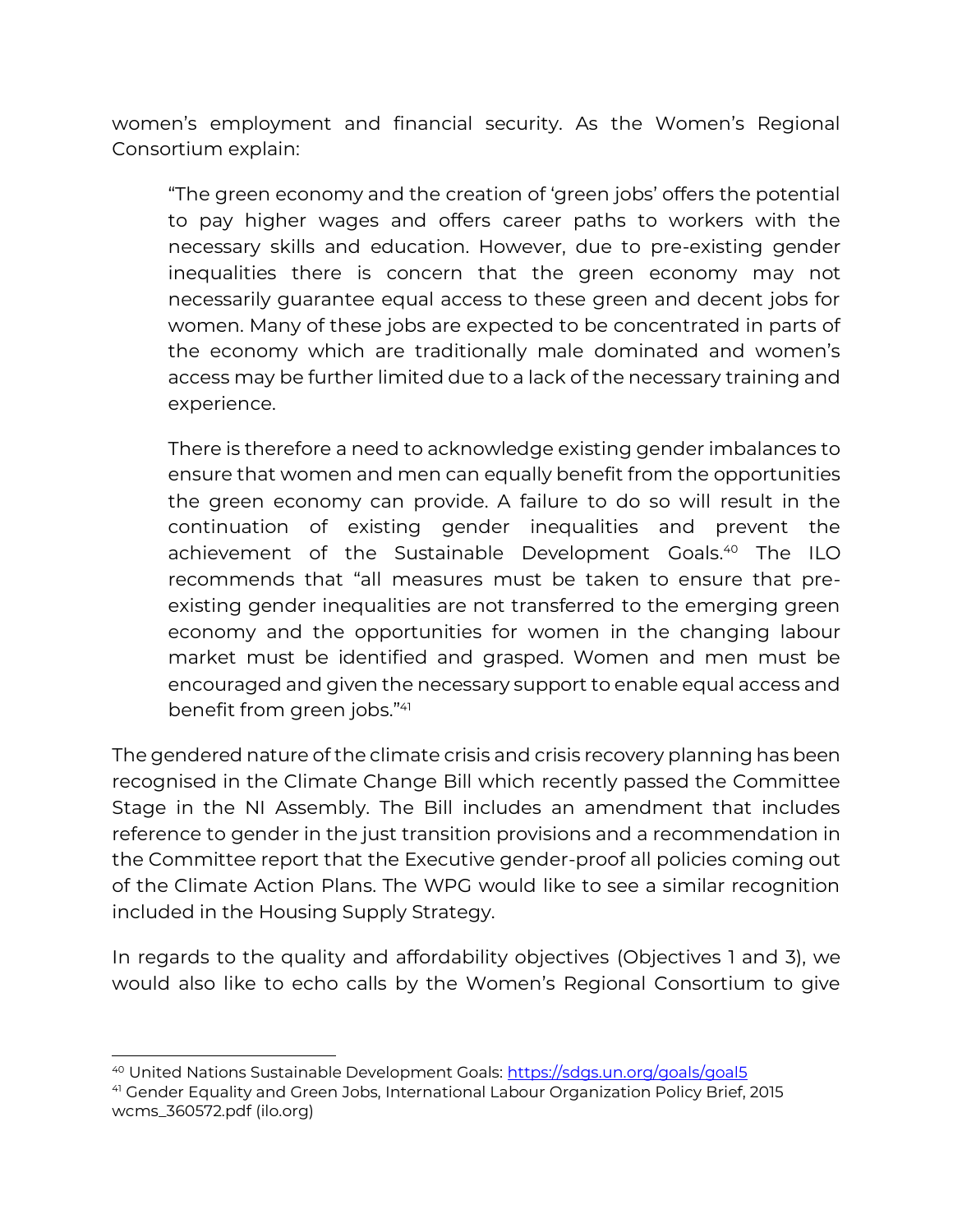particular focus to the private renting sector, which is particularly vulnerable to affordability and housing quality issues.

2) The assessment of the Call for Evidence has enabled us to develop a total of 15 longer term policies and interventions that will provide the basis to develop appropriate action plans. Do you agree with the focus of these 15 high level long term policies and interventions?

The WPG generally agrees with the focus of these 15 high-level long-term policies and interventions. However, in relation to policy/ intervention  $xy^{42}$ , the WPG would like to emphasise that this should be pursued through a gendered lens. This means recognising and addressing the gendered impacts of the climate crisis through this 'just transition,' and applying a gendered lens to all decision-making.

3) The Strategy includes an enabling principle to: 'Adopt a whole system approach, collaborate with central and local government and the third and private sectors to inclusively transform supply.' Do you agree with the proposed enabling principle?

The WPG agree with the proposed enabling principle and would like to endorse the following comments made by the Women's Regional Consortium:

"It is not possible to separate issues around housing supply from other related issues such as poverty, deprivation, access to social security benefits, low-paid and insecure work, access to childcare, transport and health/leisure services. These issues must be considered as part of this Strategy and a lack of action to tackle these societal issues will undoubtedly impact on housing issues. Therefore, cross-departmental and inter-departmental working is essential in order to effectively transform housing supply in Northern Ireland."

 $42$  Policy/ intervention xv.: Support the vision and objectives of the Green Growth and Energy Strategies, with an emphasis on improving the energy efficiency of homes and ensuring a just transition to decarbonised solutions.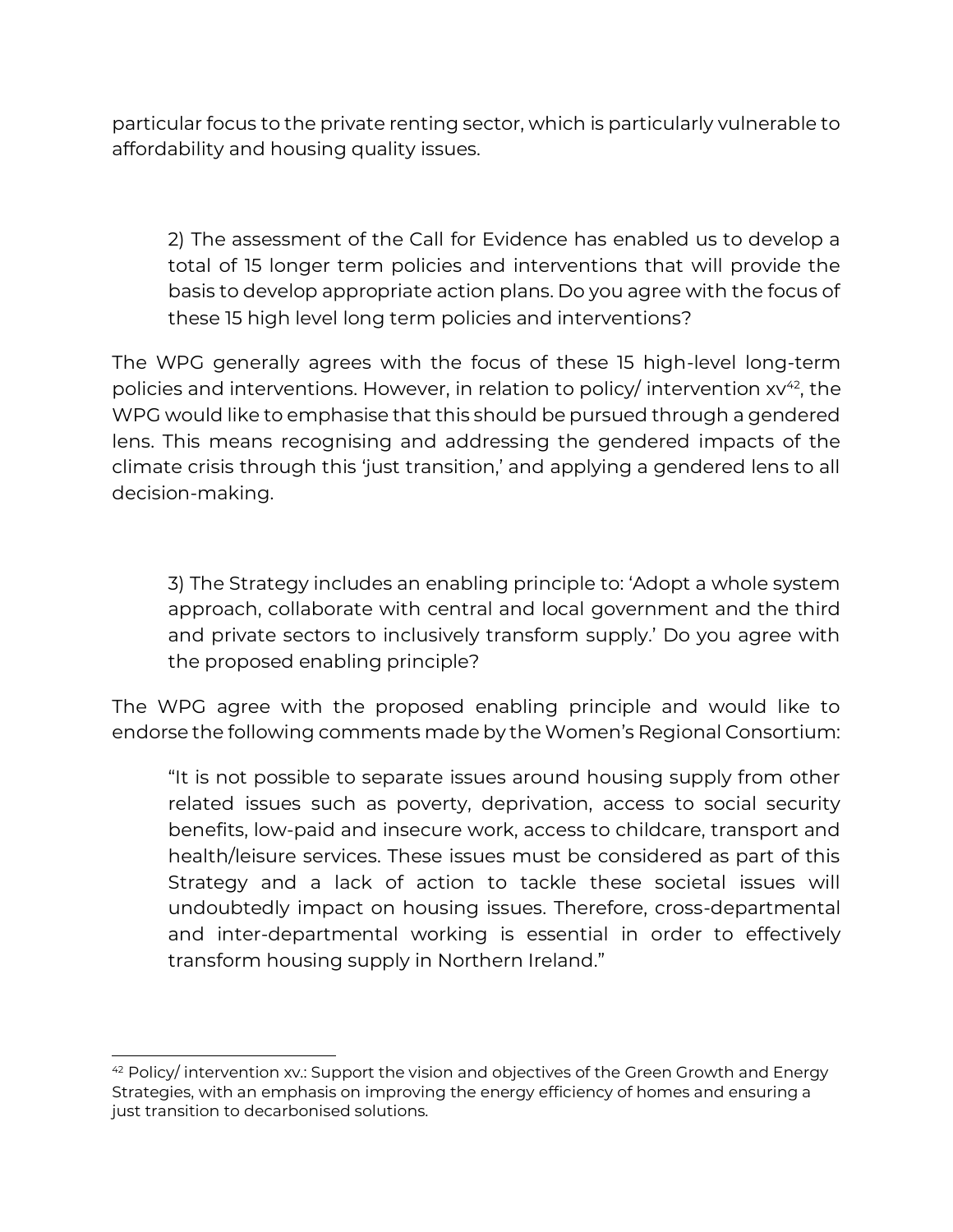#### Measurement

4) Do you agree with the proposed ambition to deliver 100,000 plus homes over the 15 year lifespan of the Strategy?

The WPG agrees with the proposed ambition to deliver 100,000 plus homes over the 15 year lifespan of the Strategy and agree with Housing Rights that at least one third of these should be social homes. The delivery of these 100,000 homes should be done with the intention to direct resources towards those most in need. As mentioned previously in this response, there should be an ongoing review mechanism to allow flexibility with the delivery of the Housing Supply Strategy. For example, this target could be monitored and reviewed every 1-3 years by the Department.

5) Do you agree with the proposed indicators to measure the success and progress of the Housing Supply Strategy?

The WPG would like to defer to our colleagues in Housing Rights as experts in this area for this question.

6) Are there any additional indicators that you consider would add value in measuring success and progress?

The WPG suggests that any measurement of success and progress should be based on the experiences of those who have or have not benefited from the outcomes of the Strategy. This could be done by adding a separate indicator of lived experiences or by incorporating the perspectives of those with lived experiences into the measurement process. In particular, the experiences of those from Section 75 groups such as disabled people, migrant families, LGBTQIA+ people should be included as a way of measuring success and progress. In order to do this, the Department must have access to reliable and up-to-date data on these lived experiences.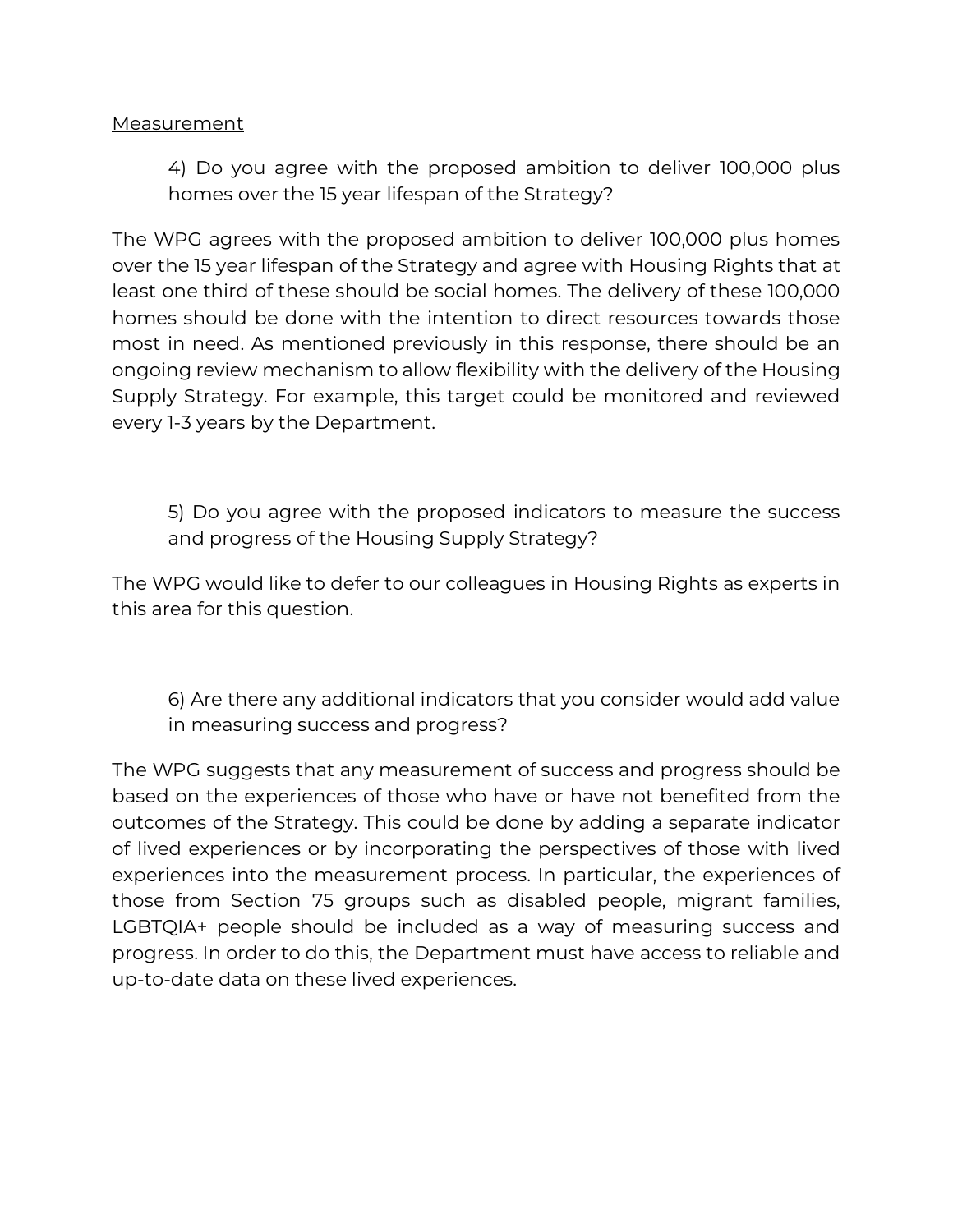#### Delivery and Oversight

7) How can we best ensure that key strategic partners such as other Departments, local government, the Voluntary & Community sector and private sector can participate in the delivery and oversight of the Supply Strategy delivery?

The WPG welcomes the opportunity to participate in the delivery and oversight of the Supply Strategy, as a group that represents several organisations within the women's sector and human rights sector more generally. The WPG regularly engages with Department officials on the delivery and oversight of policies and strategies and believe that cross-sector working is crucial to delivering positive change for the people of Northern Ireland.

There are several ways that the Department can best ensure that key strategic partners can participate in the delivery and oversight of the Housing Supply Strategy. The WPG recommends that the Department commits to more crossdepartmental working, more partnership working with non-governmental bodies and engages directly with people with lived experience of the issues in all aspects of the delivery of the Strategy. The WPG also agrees with UNISON that this partnership working should include meaningful engagement with local councils, who should be empowered with meaningful control of planning and place-making outcomes.<sup>43</sup>

In regards to engaging with the voluntary and community sector, the Women's Resource and Development Agency (WRDA) has produced [a](https://wrda.net/wp-content/uploads/2018/10/WRDA_WomenAtTheHeartOfPublicConsultation.pdf) [guide](https://wrda.net/wp-content/uploads/2018/10/WRDA_WomenAtTheHeartOfPublicConsultation.pdf) for public authorities when engaging with women through public consultation. This guide is titled 'Putting Women at the Heart of Public Consultations'. Recommendations from this guide are also relevant for how Department officials can meaningfully engage with women and the voluntary and community sector, more generally. Some of the main points raised in this guide include:

> ● Design and plan engagement opportunities that are responsive to women's needs and the practical and social barriers they face.

<sup>43</sup> UNISON (2020) 'A decent place to live' Available at: <https://www.unison.org.uk/content/uploads/2021/07/A-decent-place-to-live-updated.pdf>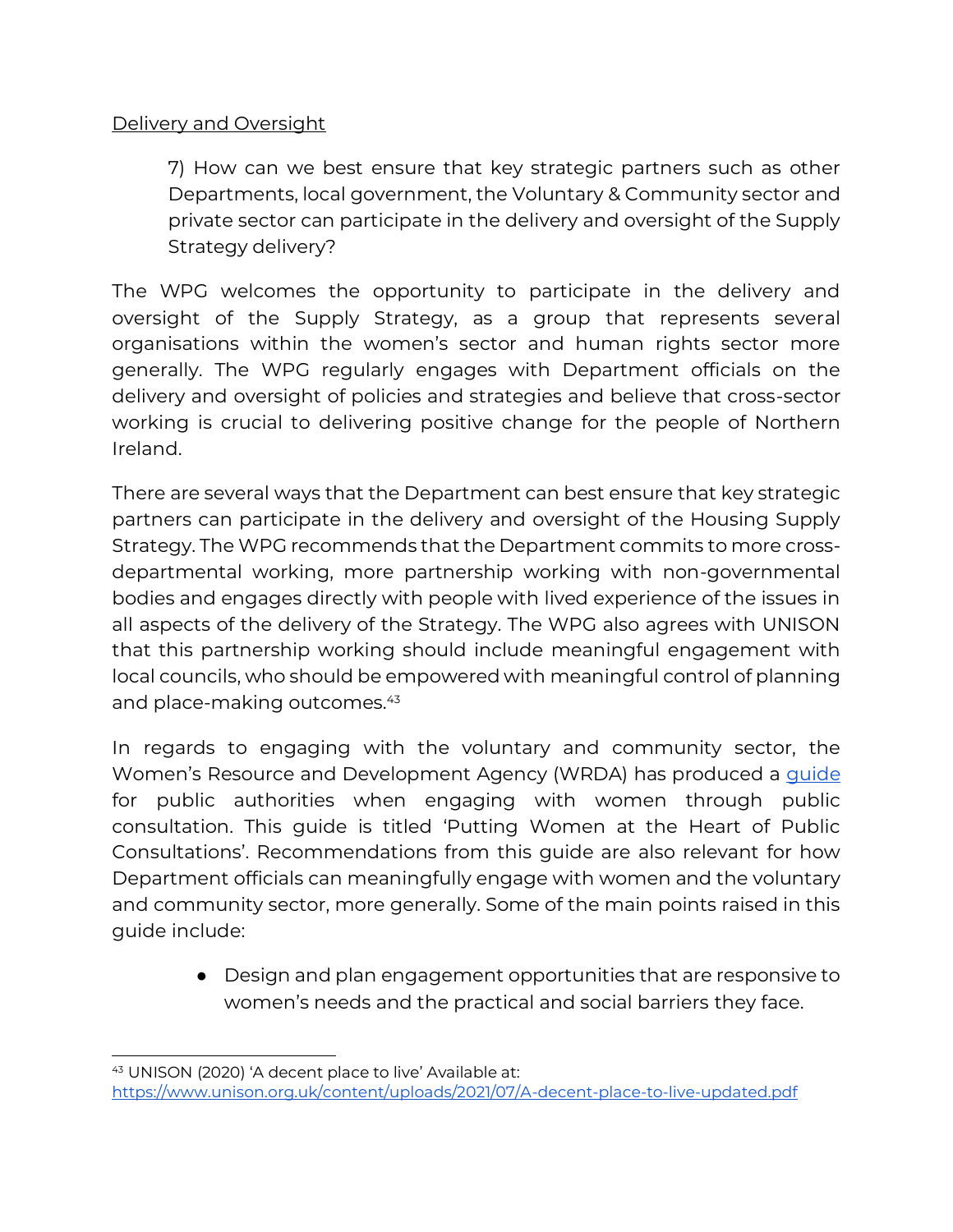- Set the tone of the engagement in a way that deals with the legacy of women's lack of access to formal decision-making processes.
- Review how your sessions are advertised and think about how accessible they appear to women from disadvantaged communities.
- Keep your language accessible and relevant. It's vital that what is presented for consultation is easy for the public to understand.
- Whatever your policy is aiming to achieve, make it meaningful and relevant if you want to get women's views on how it might affect them.
- Make women visible in the product as well as the process. Highlight the gendered nature of an issue being addressed by public policy.
- Policies and strategies should take the inequalities and differences between men and women into account and make them visible.

## Action Planning

8) Are there any proven or new approaches you are aware of that you believe would help us work best with other organisations to develop and deliver the action plans?

No.

#### Citizen Engagement

9) There was broad support in the Call for Evidence for the need to engage local communities in housing supply to create sustainable, thriving and inclusive communities. In what way do you consider this could best be achieved and do you have any examples of best practice in this area?

The WPG supports the view that local communities must be engaged in housing supply to create sustainable, thriving and inclusive communities. The WPG believes that it is crucial to put the voices of those with lived experiences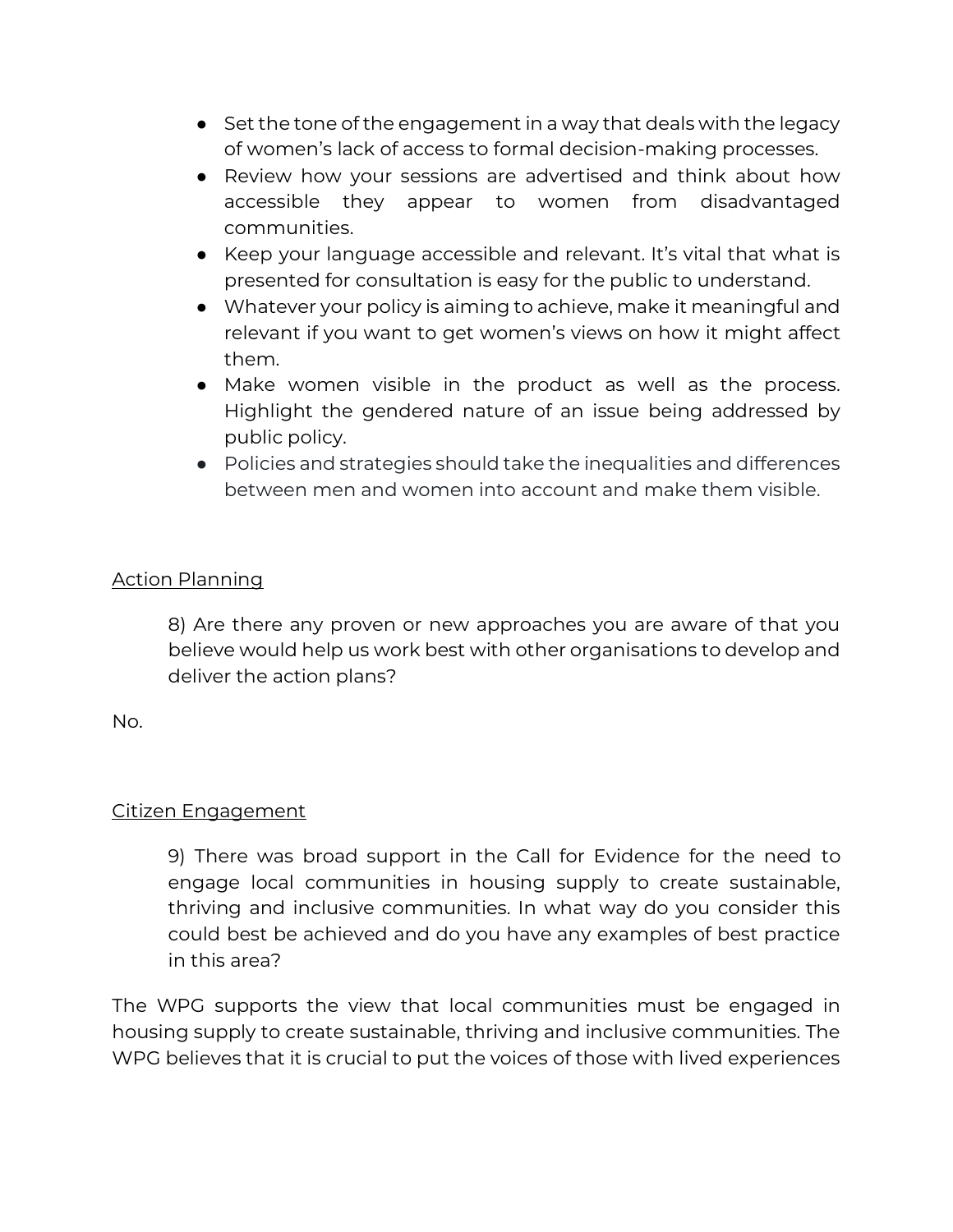at the heart of policy-making, by engaging with them meaningfully in the design and implementation of policy that will directly impact them.

There are several examples of positive citizen engagement with housing supply in Northern Ireland led by community organisations. UC:Us is a community organisation that provides support to those who are claiming Universal Credit. <sup>44</sup> The campaign is led by people who have lived experience claiming Universal Credit and does partnership working with other experts in this area, such as Law Centre NI and Housing Rights NI.

The PPR Housing campaign is another example of positive engagement with local communities on the issue of housing. <sup>45</sup> This campaign uses its platform to elevate marginalised voices and works with partner organisations across the UK and abroad to ensure that these voices are heard.

Women's Centres in Northern Ireland have a long history of engaging and working directly with women in local communities on issues that affect their daily lives, such as, housing, debt, poverty and mental health. The Maternal Advocacy and Support (MAS) Project is a new project run in partnership between the Women's Resource and Development Agency and Women's Centres across Northern Ireland. The focus of this project is perinatal health and it aims to provide peer support for groups of women who are experiencing perinatal mental health problems. It also provides a platform for women to talk about their experiences in the healthcare system. These lived experiences are then used to advise on areas that could be developed to improve services for women in Northern Ireland.

For more advice on how to meaningfully engage with women in communities in policy development, please see WRDA's guide to engaging with women, as referenced under Question 7.

#### **Equality**

10) Do you agree with the findings of the EQIA?

<sup>44</sup> UC:Us (2022) [Webpage] Available at: [https://www.ucus.org.uk](https://www.ucus.org.uk/)

<sup>45</sup> PPR (2022) [Webpage] Available at:<https://www.nlb.ie/campaigns/right-to-home>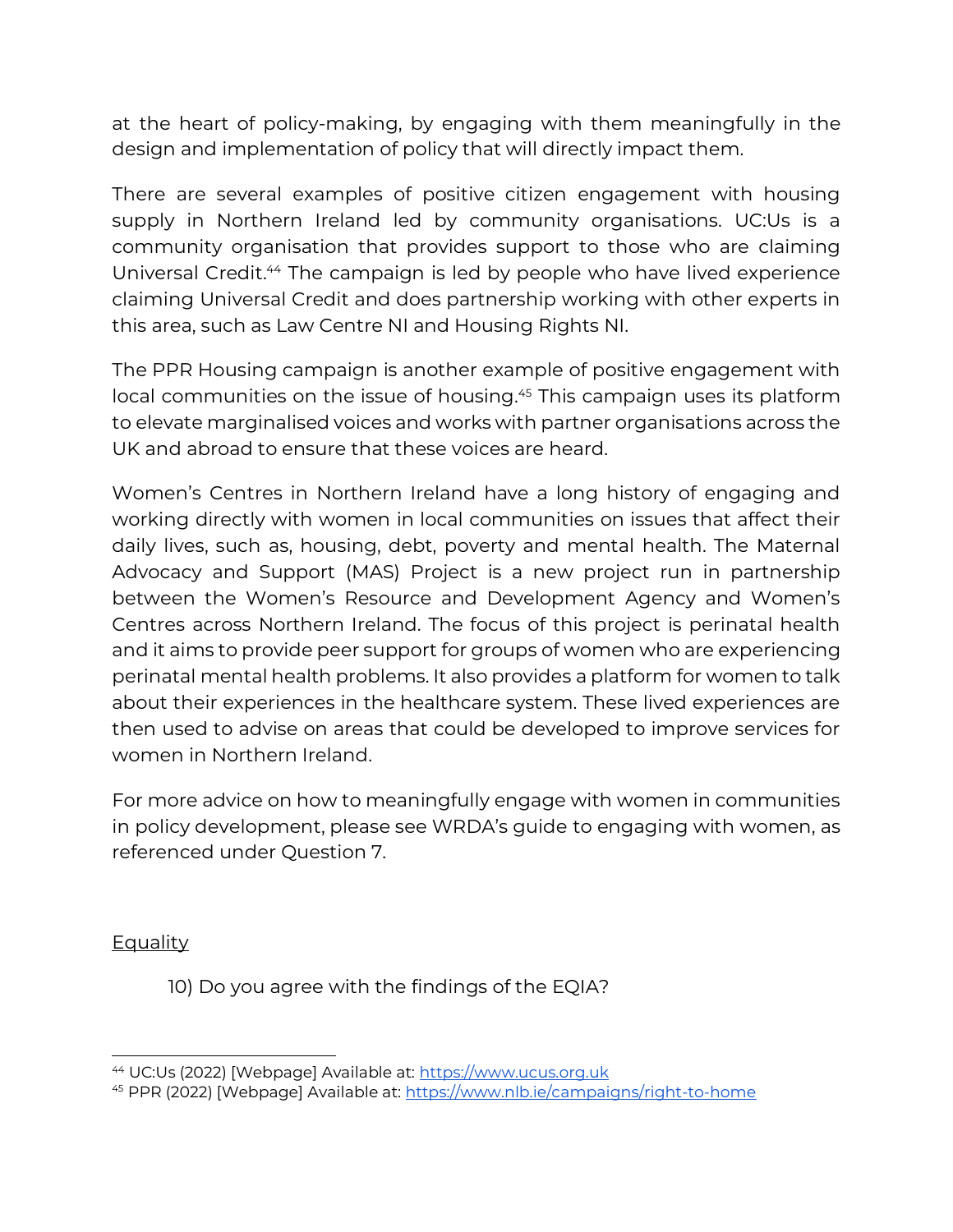We would like to endorse the following comments by Housing Rights NI in relation to the importance of including all Section 75 groups in the design and implementation of the Housing Supply Strategy:

"In line with the spirit of the s75 Northern Ireland Act, it is crucial that the Department works to meaningfully involve these groups in the design, development and delivery of the strategy in order to ensure their needs are met when it comes to Housing in NI over the next 15 years."

The WPG generally agrees with the findings of the EQIA but would like to raise some issues that we have identified.

1. Lack of understanding of gendered nature of issues

Although the EQIA provides findings for each group with protections under Section 75 of the Northern Ireland Act, there is a lack of recognition of the gendered nature of issues raised in the EQIA. For example, it is recognised that:

"Households with children were more likely to be in the private rented sector, particularly lone parent households with children (45%). This is perhaps aligned to the finding in the 35F 36APS Expert Panel Report that more low-income families with children are now living in the private rented sector with higher rents and poorer conditions than if they were accommodated in the public sector.

The HCS 2016 also found an increasing trend of households with children in the private rented sector. Lone parents with children were also slightly more likely to be in social housing (35%) than single adults without children (25%). Two-household families without children were the least likely to be in social housing (11%)."

However, it is not acknowledged that women make up the majority of lone parents (91% of single parents are women), which makes them more likely to be a low-income family (which is more likely to live in the private rented sector or social housing).

2. Lack of data on ethnic minority community

The WPG would like to raise concerns about the lack of data on ethnic minority communities in Northern Ireland. This shortfall is recognised by the Department in the EQIA in several places. For example, the Department notes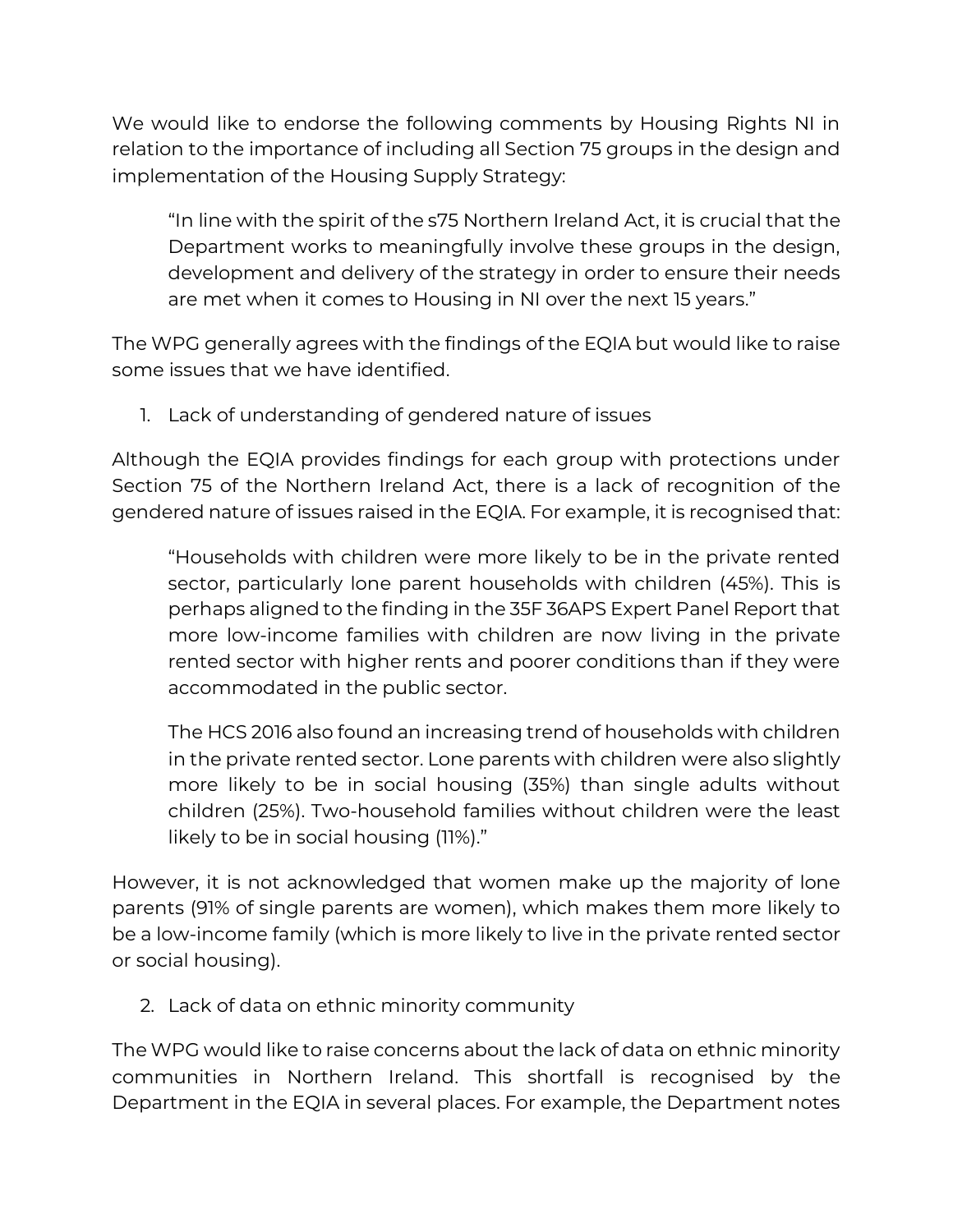that robust conclusions regarding the allocation of social housing for ethnic minorities cannot be established, due to having too small a sample size. The Department also notes that the availability of official statistics on ethnic minorities is limited and therefore they cannot draw conclusions about the adequacy of housing for these communities.

The adequacy and availability of data is extremely important for accurately determining the issues and needs of particular societal groups. Without reliable and comprehensive data on the experiences of ethnic minorities with housing in Northern Ireland, it is impossible to establish how they will be impacted by this Housing Supply Strategy and what further action is required to support them.

3. Lack of understanding of intersectionality

There is also a lack of understanding regarding the intersectional harms faced by those who fall into multiple Section 75 groups. For example, ethnic minority women, disabled women, and LGBTQIA+ women. The EQIA addresses the differing impacts of this Strategy on Section 75 groups but does not consider the ways in which those who fall into several of these groups will be impacted. This shortfall is recognised by the Department in the EQIA but the WPG would like to reiterate the importance of taking an intersectional approach to all policies aimed at reducing social inequalities.

American lawyer and scholar, Kimberlé Williams Crenshaw, introduced the theory of Intersectionality in 1989 and coined the term in 1993. This extremely influential theory explains how overlapping identities relate to systems and structures of oppression, domination or discrimination. The main argument behind this was that the experience of a black woman cannot be understood in terms of being black and of being a woman, as independent parts of her identity, but must include the interactions between the two, which can compound and reinforce each other. We believe that this theory of intersectionality is crucial to understanding the experiences of women and marginalised groups more generally.

11) Are there any other inequalities that have not been highlighted in the EQIA that you believe the EQIA needs to note?

No.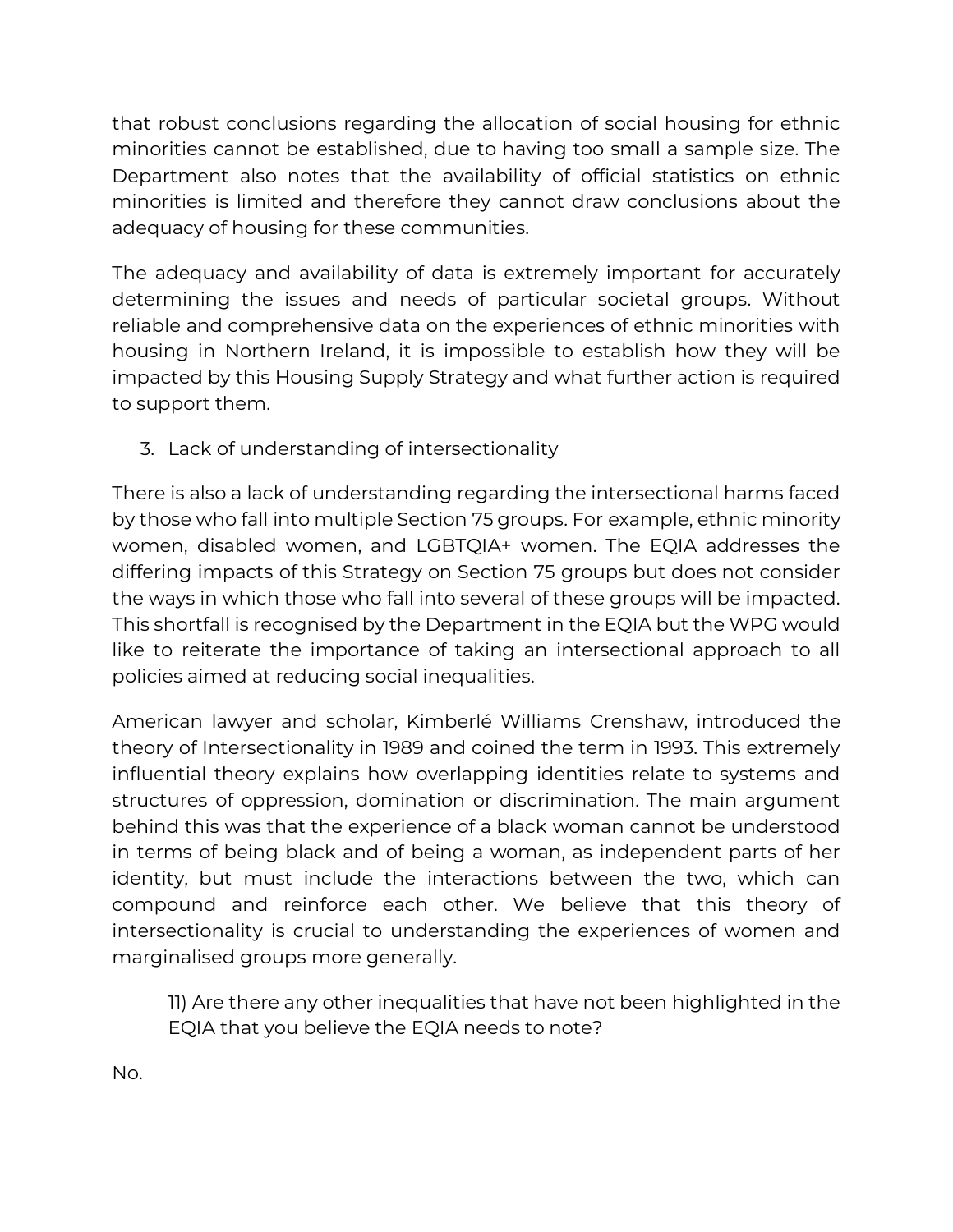12) Do you agree with the immediate next steps as outlined in Section 5 of the EQIA?

It is not clear from the EQIA document what the 'immediate next steps' are and therefore we cannot comment on this aspect of the document.

#### Rural

13) The Rural Needs Impact Assessment outlines that the development of the Housing Supply Strategy is likely to have a positive impact on people on Rural Areas? Do you agree with this assessment?

14) Is there any other evidence, information or issues you think should be considered in this screening?

We would like to endorse the following comments included in the response submitted to this consultation by the Women's Regional Consortium. This section was co-developed by the Women's Regional Consortium and the Northern Ireland Rural Women's Network (NIRWN), who are both members of the Women's Policy Group.

We are pleased that the Department has included a Rural Impact Assessment Screening as part of this consultation. We believe that this is very important given the fact that Northern Ireland has a significant rural population with 36% of the population living in rural areas. <sup>46</sup> Those who live in rural areas often have less access to services than those in urban areas. Rural dwellers often have specific needs and experiences and it is vitally important that their needs are addressed, given the prevalence of rural living in Northern Ireland.

Research by NIRWN shows that rural women are under increasing pressure from the economic climate, causing them to experience more poverty and social isolation than ever before. <sup>47</sup> Rural women are particularly vulnerable to access poverty, making it harder for them to

<https://www.nirwn.org/wp-content/uploads/2016/12/NIRWN-Rural-Womens-Manifesto.pdf>

<sup>46</sup> Mid-Year Population Estimates – Urban/Rural Change, NISRA <https://www.daera-ni.gov.uk/publications/mid-year-estimates-population-change> <sup>47</sup> Rural Women's Manifesto, NIRWN, September 2015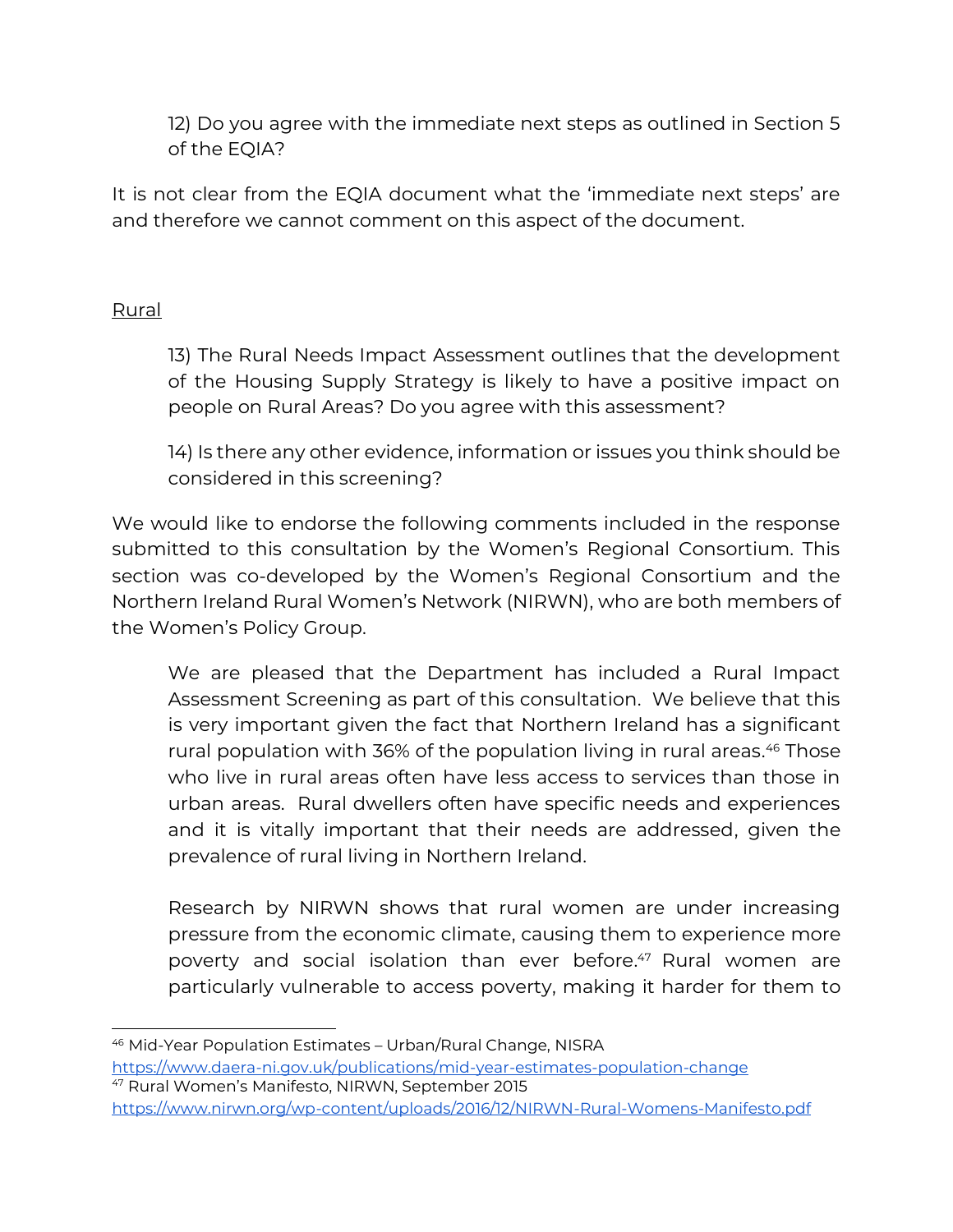address their financial poverty if they lack access to affordable childcare and transport to allow them to access better paid, better quality jobs. This vulnerability to poverty creates issues for women in terms of housing affordability and must be a consideration for this Strategy.

Affordable rural housing must be quality, fit for purpose housing. Housing unfitness remains higher in rural areas. In 2016, 4% of rural housing was unfit compared to 1% in urban areas. <sup>48</sup> Most unfit houses are in private ownership and located in more isolated rural areas. This must also be a focus for the Strategy and targeted actions to address this issue should be prioritised.

In rural areas there is often a limited availability or a low turnover of social housing stock. This means that people in need of support may not come forward to be considered for social housing. Limited awareness of social housing stock, combined with the low numbers of people coming forward, combines to ensure a lack of housing supply in rural areas, as the need for new social homes is based on the waiting list. <sup>49</sup> It is therefore critical to engage local communities to assess the local needs, challenges and barriers that exist.

Community development and empowerment programmes are equally as important in rural areas where social issues can exist, albeit on a smaller scale than in the urban context. Invisible divisions<sup>50</sup> in rural areas between people of different community background and traditions may limit access to services for residents of some areas or create duplication of services in others. The research suggests that there has been a piecemeal approach to addressing the issue of segregation and division in rural communities and areas beyond Belfast. Support is required to contribute to the development of safe, cohesive and engaged rural neighbourhoods.

<sup>48</sup> <https://www.nihe.gov.uk/Community/rural-issues/Improving-properties-in-rural-areas>

<sup>49</sup> Reaching Rural, Rural Strategy 2021-2025, NI Housing Executive Reaching Rural - [Rural Strategy 2021-2025 \(nihe.gov.uk\)](https://nihe.gov.uk/Documents/Community/Rural-Strategy-2021-2025.aspx?ext=.)

<sup>&</sup>lt;sup>50</sup> Rural communities...polite avoidance and denial – rhetoric or reality?, Tony Macaulay, March 2013 https://www.ruralcommunitynetwork.org/app/uploads/2021/08/Ruralcommunities-polite-avoidance.pdf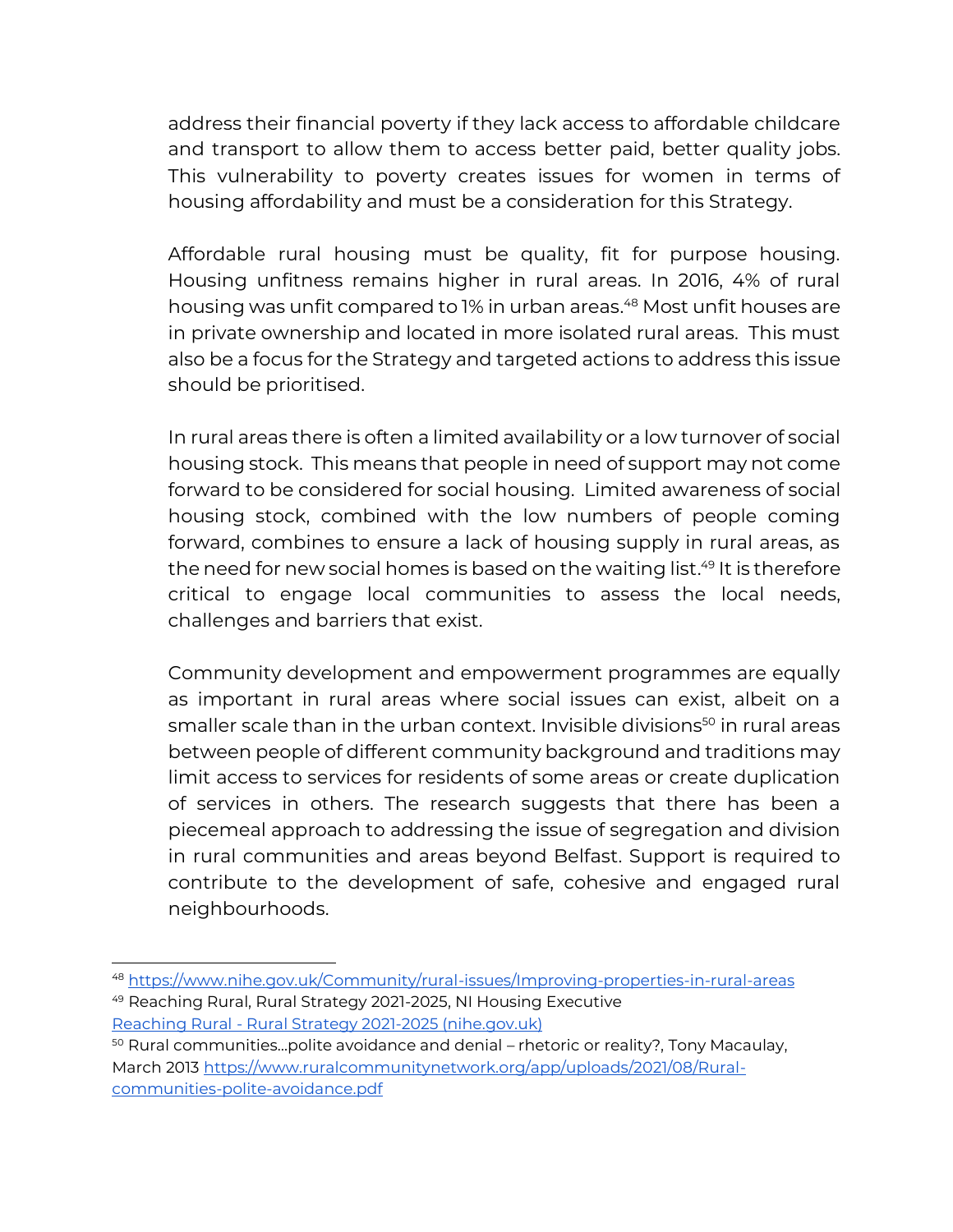Networking, collaboration and genuine partnership within and between organisations and different sectors are vital to support rural communities. Multi-agency approaches such as Tackling Rural Poverty & Social Isolation (TRIPSI) have been very effective in the past and are an excellent example of collaborative working between government departments, statutory agencies, local government and rural communities. The Affordable Warmth Scheme is an excellent example of how multi agency approaches are a more effective delivery mechanism. The Women's Regional consortium would welcome additional innovative multi-agency projects in rural areas.

The Rural Needs Impact Assessment does not mention lived experience. As previously highlighted we believe that lived experience is a vital part of this entire process. The Department must work to meaningfully involve the lived experience of rural dwellers in the design, development and delivery of this Strategy to ensure that their particular needs are met in relation to housing supply.

Fuel poverty is recognised as an issue within the Rural Needs Impact Assessment. It quotes statistics from the Continuous Household Survey which show that the cost of living is higher in rural areas and rural households are twice as likely as urban households to be in fuel poverty – 32% of rural households experience fuel poverty compared to 16% in urban areas. Given the current cost of living increases and the likelihood of the energy crisis lasting for some considerable time according to the Northern Ireland Utility Regulator this needs specific focus and targeted action as part of this Strategy.

We also welcome the acknowledgement of the need for more investment in infrastructure in rural areas including broadband access. Statistics show that broadband speed and availability, though improving, is still much lower in rural than in urban areas. In 2019, 19% of internet-enabled rural premises in NI were still unable to achieve a 'decent' broadband speed.<sup>51</sup> Access to good quality broadband must now be considered an essential service. The impact of the Covid19 pandemic has brought this issue even more to the fore. With more

<sup>&</sup>lt;sup>51</sup> NI Housing Executive (2021) Reaching Rural, Rural Strategy 2021-2025. Available at: <https://nihe.gov.uk/Documents/Community/Rural-Strategy-2021-2025.aspx?ext=.>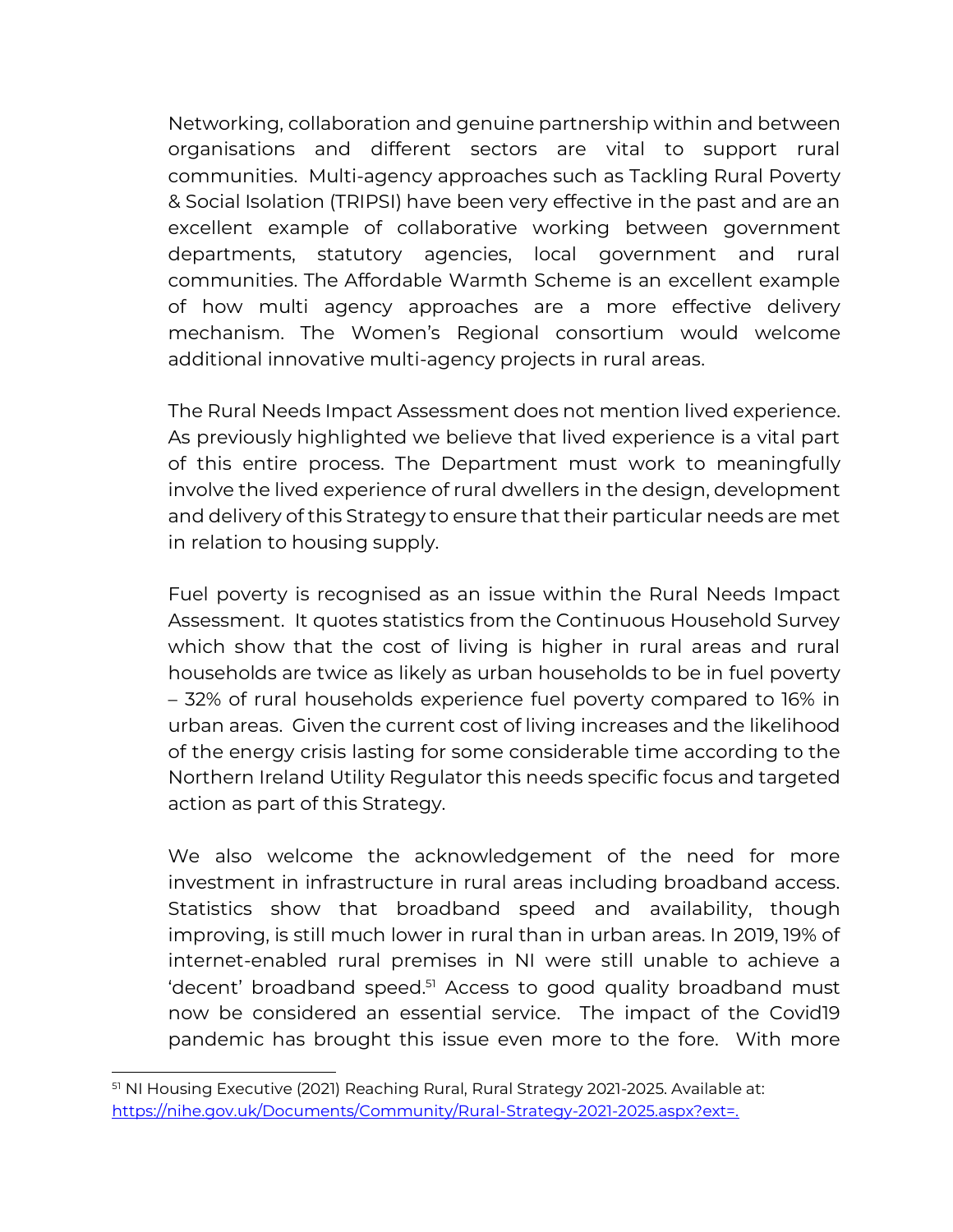people required to work and school from home access to decent, reliable broadband is a necessity.

The connection to community and place can be different in rural areas. For many there are deep and long-lasting connections to land ownership and family farms which has implications for housing supply and community cohesion. A greater understanding of these issues can be gained through listening to the lived experience of those in rural areas.

#### General

15) We would welcome any other comments or suggestions you have that you consider are relevant to developing and delivering the Housing Supply Strategy.

1. A feminist approach to sustainability

As mentioned previously, the Strategy gives a clear commitment to promoting sustainability in the housing sector yet fails to recognise the gendered nature of the climate crisis and the opportunities for addressing the crisis in a feminist way, including those presented by this Strategy. The following paragraphs have been taken from the Women's Regional Consortium response:

"The Women's Budget Group (WBG) highlights that the narrow definition of green jobs as those in construction and technology can obscure the fact that the care industry is already a low carbon and high recompense sector.

WBG research<sup>52</sup> found that a 2% GDP investment in care (for example, social care, childcare, parental leave and care leave) creates double the number of jobs for women and almost as many for men than the same investment in construction. Investment in free, universal childcare especially returns almost all of its initial investment. Eurostat data suggests that the care industry is 30% less polluting (in terms of

<sup>&</sup>lt;sup>52</sup> Investing in the Care Economy: A gender analysis of employment stimulus in seven OECD countries, International Trade Union Confederation, March 2016 Investing in the Care Economy - International Trade Union Confederation (ituc-csi.org)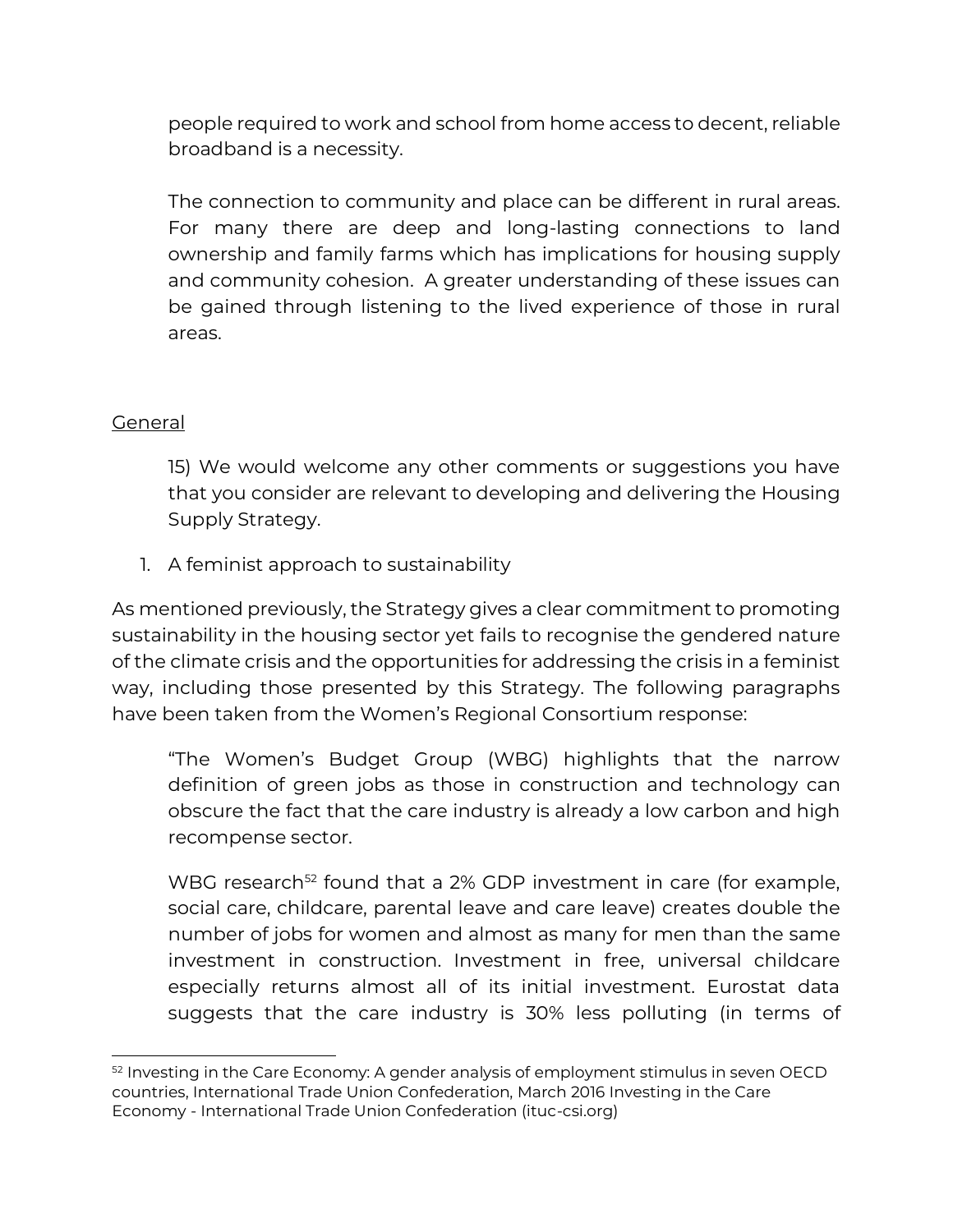Greenhouse Gas emissions) than the construction industry and that the education industry is 62% less polluting than the construction industry.<sup>53</sup> This makes investment in this type of social infrastructure economically, environmentally and equality sound."

The WPG encourages the Department to gender-proof all sustainability planning to ensure that women are given equal opportunity to participate and benefit from any new job creation schemes relating to the development of sustainable housing supply.

2. Challenging conceptions of 'economic inactivity'

Annex A of the Housing Supply Strategy provides a breakdown of 'Key Trends Impacting the Housing Market.' This includes data on rates of 'economic inactivity' in Northern Ireland and the UK.

The WPG would like to challenge the perception of "economic inactivity", as many women are left out of the labour market due to home and family commitments, gendered stereotypes and systemic barriers to the labour market. This is a large proportion of women that could access the labour market if adequate childcare provisions and social support were in place. This has been estimated of being equivalent to 56% of GDP for the UK, with unpaid childcare alone being equivalent to 18% of GDP and long-term care being equivalent to 3% of GDP.<sup>54</sup>

The economic inactivity of young women with dependents particularly, should be seen as a priority, as this is the least likely reason for men to become economically inactive and is a strong indicator of the levels of gender inequality that exist in Northern Ireland. The WPG would like to endorse the following statement from the Gender Equality Strategy Expert Advisory Panel Report (2021) in relation to this issue:

"The contributions of those in managing home and family commitments should not be considered to have no economic value; the COVID-19 pandemic exposed the essential nature of care work, and this should be valued. It is crucial to recognise the

<https://ec.europa.eu/eurostat/data/database>

<sup>53</sup> WBG calculations from Eurostat data. Available at:

 $\frac{54}{2}$  ONS (2016). Changes in the value and division of unpaid care work in the UK: 2000 to 2015. [https://bit.ly/3iWAXv0,](https://bit.ly/3iWAXv0)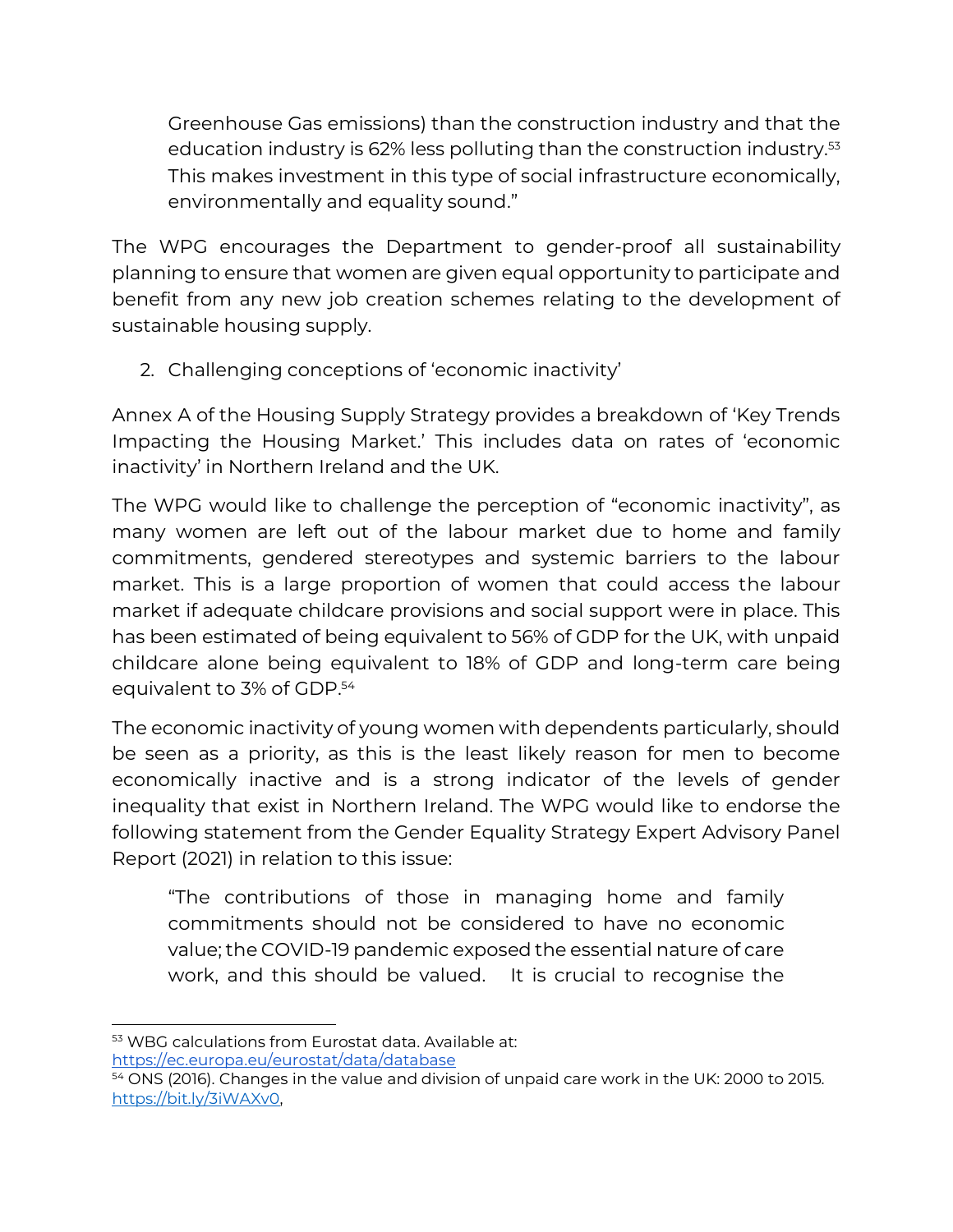economic value of unpaid work and challenge terms such as "economic inactivity" as they perpetuate the undervaluing of women's domestic work. This has been estimated of being equivalent to 56% of GDP for the UK, with unpaid childcare alone being equivalent to 18% of GDP and long-term care being equivalent to 3% of GDP…<sup>55</sup>

Finally, when looking at the causes of "economic inactivity", it is crucial that an intersectional lens is applied to understand the reasons for this. For instance, there are also many issues with the treatment of and discrimination towards gender minorities in the workplace and in public-facing roles, coupled with broader issues in access to mental health support, housing and education, that needs to be examined to ensure that gender minorities are not forced into being what is considered "economically inactive". In addition, inaccessibility and discrimination are huge barriers for disabled people accessing employment, and many become involuntarily "economically inactive" due to these societal barriers.<sup>56</sup> "



Figure 1: Northern Ireland Economic Inactivity Rate by Gender

<sup>&</sup>lt;sup>55</sup> ONS (2016). Changes in the value and division of unpaid care work in the UK: 2000 to 2015. [https://bit.ly/3iWAXv0,](https://bit.ly/3iWAXv0)

<sup>&</sup>lt;sup>56</sup> Gender Equality Strategy Expert Advisory Panel Report (March 2021): <u>https://bit.ly/3zSb1JJ</u>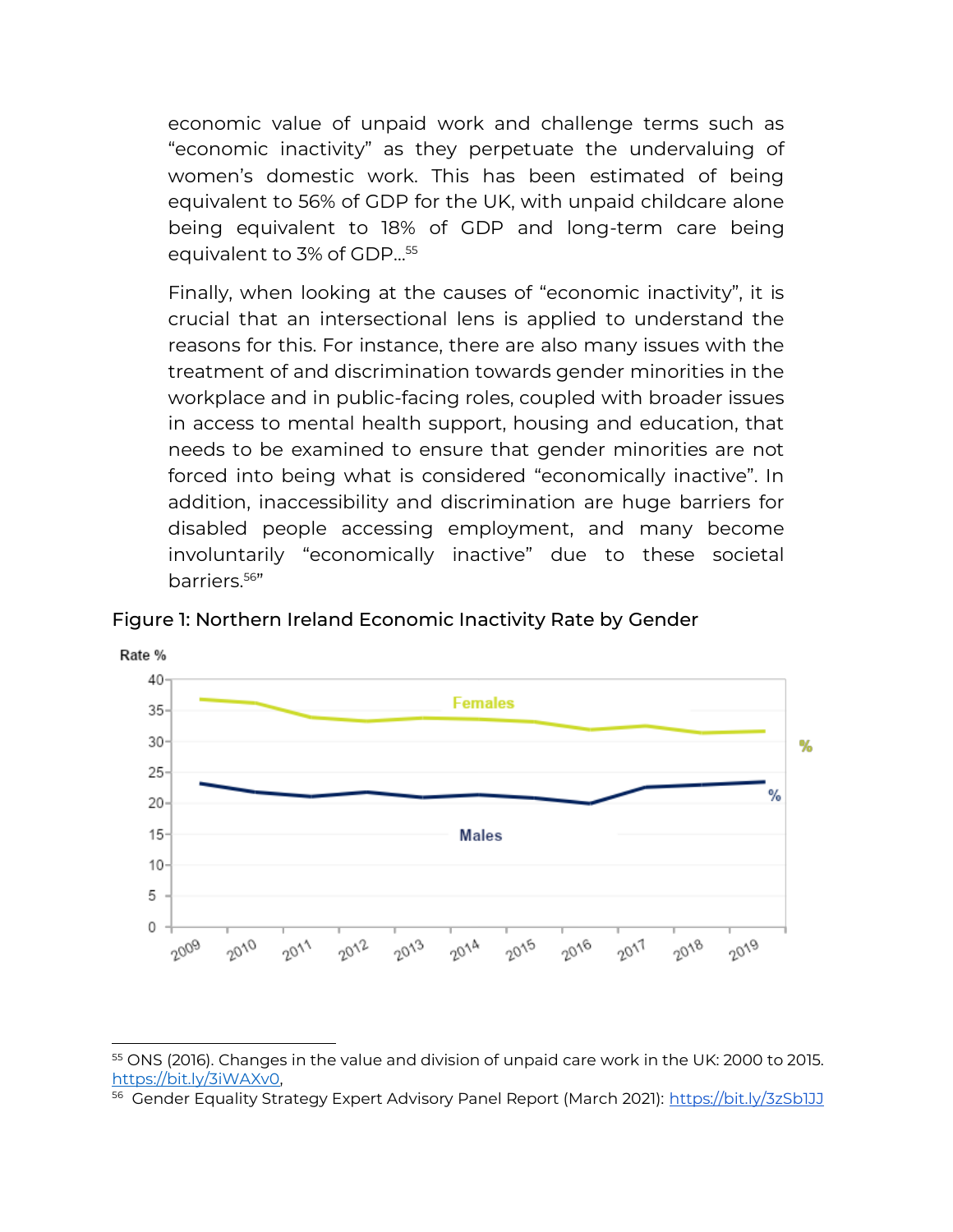Roughly 30% of all women aged 16-64 are considered 'economically inactive' compared to 22% of men (figure 25 above); 34% (61,000 people) of these women are considered inactive due to family and home commitments. Conversely, looking after family and the home is the least common reason for male economic inactivity (8,000 people or 6%). The difference in inactivity rates between men and women can be entirely attributed to the difference in the number looking after the family/home. In fact, excluding the numbers looking after the family/home from the inactivity totals would bring the women's inactivity rate below that of males (19.9% for women and 20.7% for  $men).<sup>58</sup>$ 



Figure 2: Reasons for Economic Inactivity by Gender (16-64):

*Source: NISRA - Women in Northern Ireland 2020<sup>59</sup>*

<sup>57</sup> NISRA (2020) 'Women in Northern Ireland' Available at:

[https://www.nisra.gov.uk/sites/nisra.gov.uk/files/publications/Women%20in%20NI%202020\\_0.](https://www.nisra.gov.uk/sites/nisra.gov.uk/files/publications/Women%20in%20NI%202020_0.pdf) [pdf](https://www.nisra.gov.uk/sites/nisra.gov.uk/files/publications/Women%20in%20NI%202020_0.pdf) <sup>58</sup> Ibid. (n56).

<sup>59</sup> Ibid. (n57).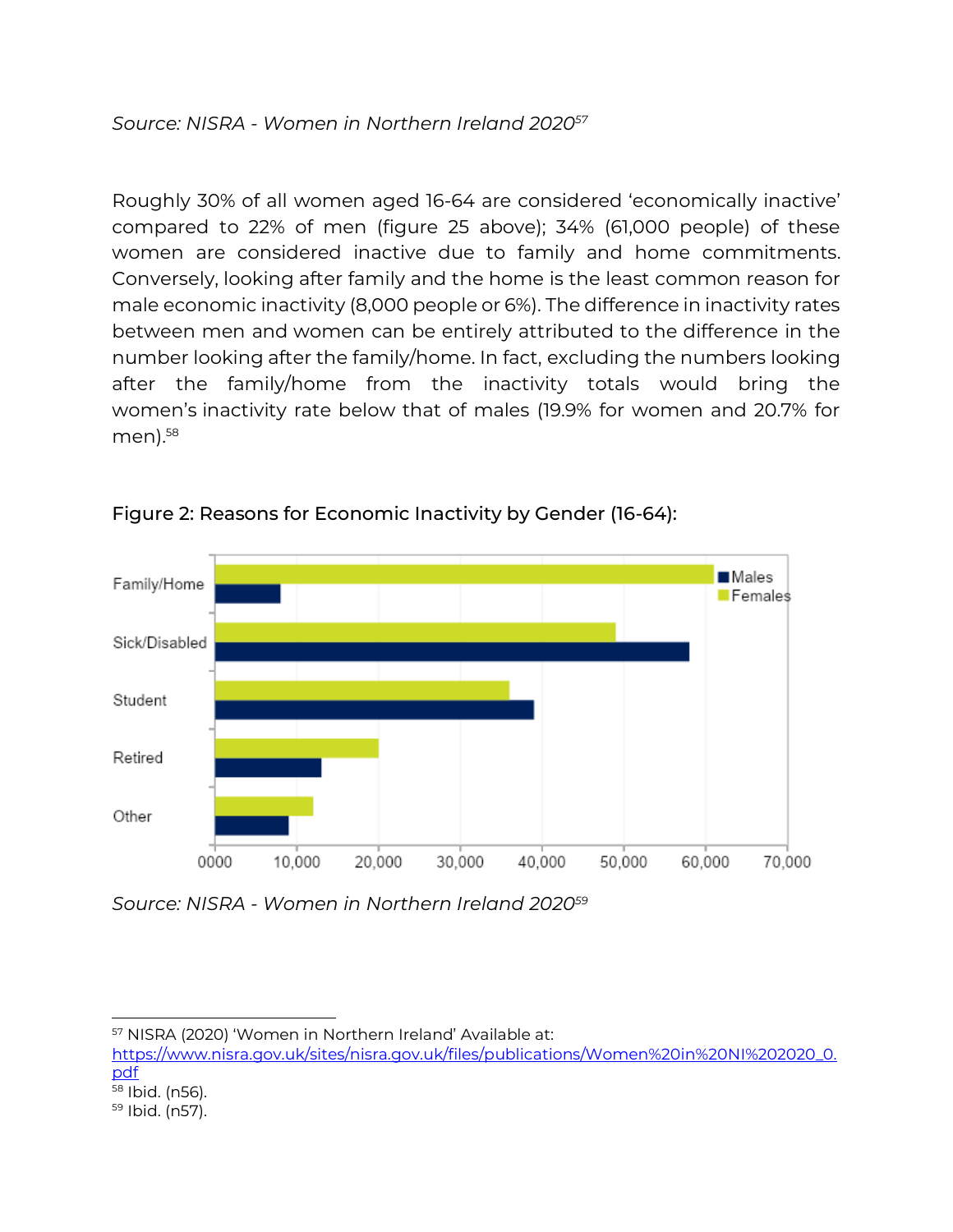What is clear, and what women have always known, is that engagement and experiences with the labour market are largely gendered in Northern Ireland. Women have vastly different levels of uptake in employment, types of employment undertaken and sectors they work in, due to their age and whether they have young children. The inherently gendered nature of ability to engage with the labour market is not reflected as clearly on men as it is on women. The vertical and horizontal segregation of women in Northern Ireland is extremely prevalent, with societal attitudes to gender and caring responsibilities embedding this further.

Moving away from using the term 'economic inactivity' would give recognition to the fact that women are often excluded from the labour market as a result of unavoidable care responsibilities. It would also give recognition to the fact that care work is a valuable economic activity that is equivalent to 3% of national GDP.<sup>60</sup>

# **7. Additional Comments**

The WPG supports the 'whole system' approach taken by the Department in the draft Housing Supply Strategy. However, the WPG would stress that this commitment must be backed up by continued meaningful engagement over the course of the Strategy with the various sectors that are experts in issues relating to housing supply.

Given the importance of addressing housing supply issues in Northern Ireland, the WPG agrees with Housing Rights NI that a standalone housing outcome should be included in the next Programme for Government (PfG) and that the Strategy should be adopted at an Executive level. This would put a direct responsibility on The Executive Office (TEO) to deliver on the commitments made in the Housing Supply Strategy. It would also ensure that commitments made in the Strategy are honoured through the appropriate allocation of resources.

 $60$  ONS (2016). Changes in the value and division of unpaid care work in the UK: 2000 to 2015. [https://bit.ly/3iWAXv0,](https://bit.ly/3iWAXv0)